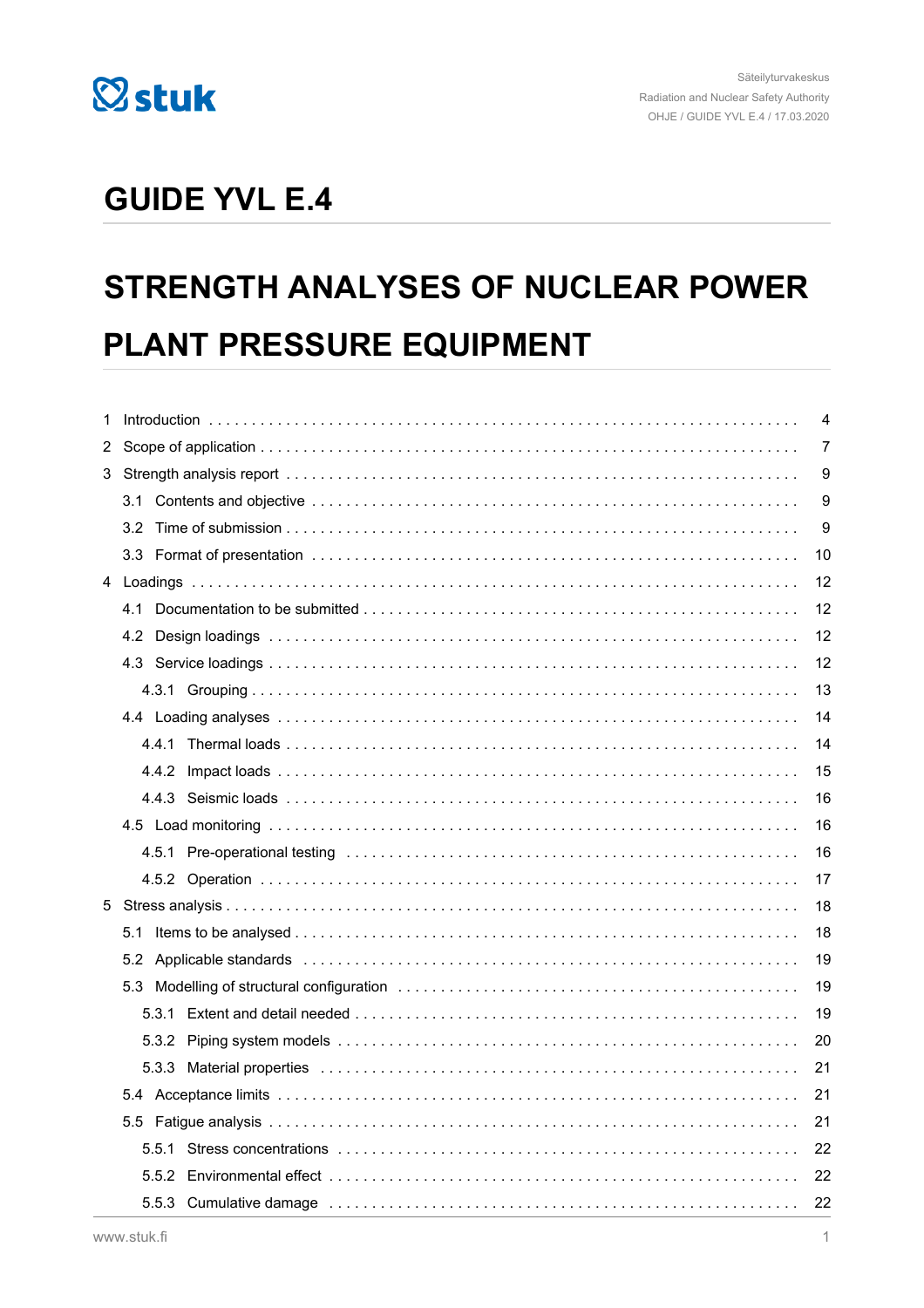# **Østuk**

| 6           |     |                                                                                                                                                                                                                               |    |  |  |
|-------------|-----|-------------------------------------------------------------------------------------------------------------------------------------------------------------------------------------------------------------------------------|----|--|--|
|             | 6.1 |                                                                                                                                                                                                                               | 23 |  |  |
|             |     |                                                                                                                                                                                                                               | 23 |  |  |
|             | 6.3 |                                                                                                                                                                                                                               | 23 |  |  |
|             | 6.4 |                                                                                                                                                                                                                               | 24 |  |  |
|             | 6.5 |                                                                                                                                                                                                                               | 24 |  |  |
|             | 6.6 |                                                                                                                                                                                                                               | 25 |  |  |
|             | 6.7 |                                                                                                                                                                                                                               | 25 |  |  |
|             | 6.8 |                                                                                                                                                                                                                               | 26 |  |  |
| $7^{\circ}$ |     |                                                                                                                                                                                                                               | 27 |  |  |
|             | 7.1 |                                                                                                                                                                                                                               | 27 |  |  |
|             |     |                                                                                                                                                                                                                               | 27 |  |  |
|             | 7.3 |                                                                                                                                                                                                                               | 27 |  |  |
|             | 7.4 |                                                                                                                                                                                                                               | 28 |  |  |
|             | 7.5 |                                                                                                                                                                                                                               | 28 |  |  |
|             |     |                                                                                                                                                                                                                               | 28 |  |  |
|             |     |                                                                                                                                                                                                                               | 29 |  |  |
|             |     |                                                                                                                                                                                                                               | 29 |  |  |
|             |     |                                                                                                                                                                                                                               | 30 |  |  |
|             |     |                                                                                                                                                                                                                               | 30 |  |  |
|             |     |                                                                                                                                                                                                                               | 31 |  |  |
| 8           |     |                                                                                                                                                                                                                               | 32 |  |  |
|             | 8.1 |                                                                                                                                                                                                                               | 32 |  |  |
|             |     |                                                                                                                                                                                                                               | 32 |  |  |
|             | 8.3 |                                                                                                                                                                                                                               | 33 |  |  |
|             |     |                                                                                                                                                                                                                               | 33 |  |  |
|             | 8.5 |                                                                                                                                                                                                                               | 34 |  |  |
|             | 8.6 | Quality management of strength analyses in plant projects                                                                                                                                                                     | 34 |  |  |
|             | 8.7 |                                                                                                                                                                                                                               | 35 |  |  |
| 9           |     |                                                                                                                                                                                                                               | 36 |  |  |
|             | 9.1 |                                                                                                                                                                                                                               | 36 |  |  |
|             |     | 9.2 Oversight by an authorised inspection body entertainment contained and contained to the original of the sum of the set of the set of the set of the set of the set of the set of the set of the set of the set of the set | 37 |  |  |
|             | 38  |                                                                                                                                                                                                                               |    |  |  |

Definitions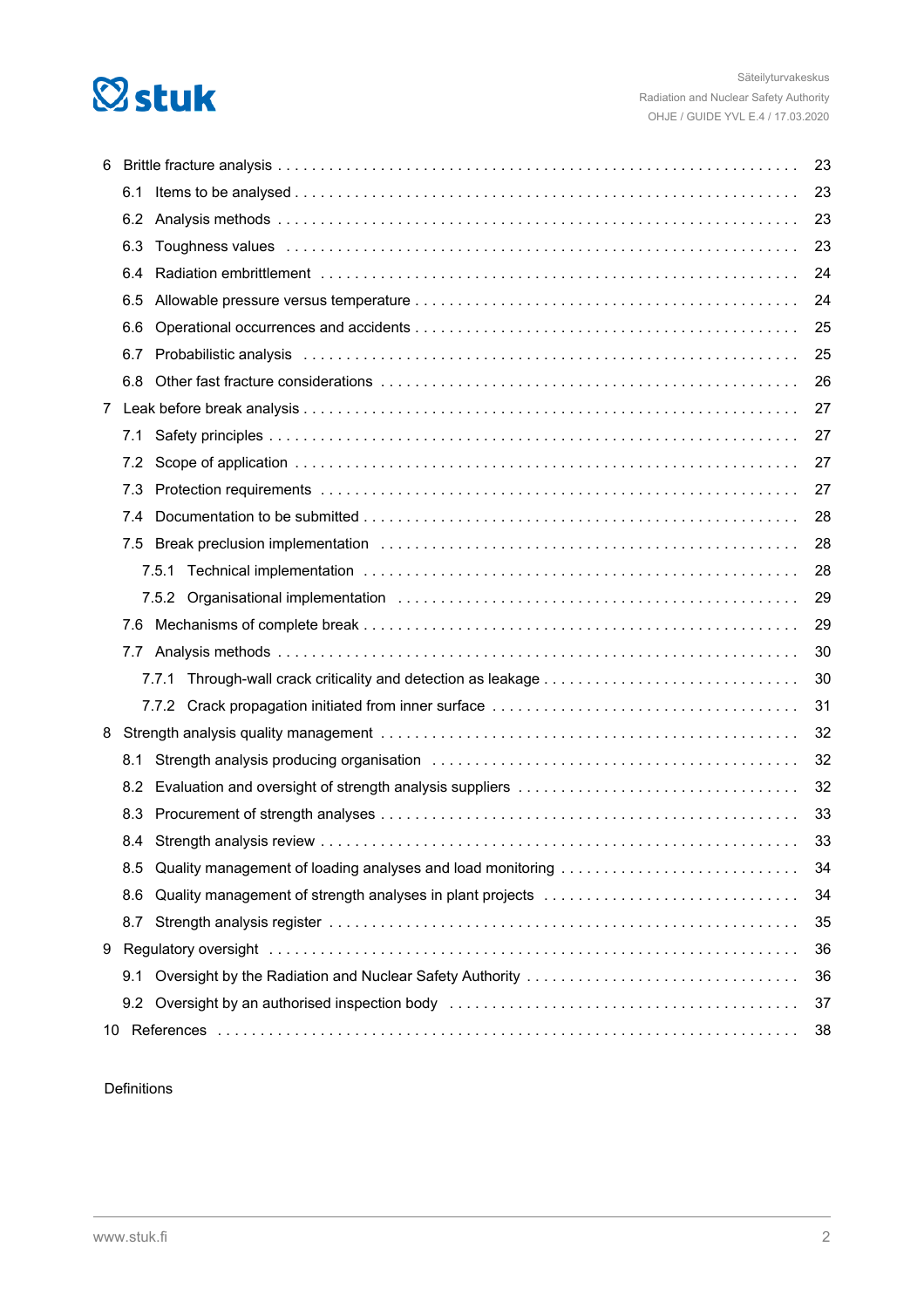

# **Authorisation**

According to Section 7 r of the Nuclear Energy Act (990/1987), *the Radiation and Nuclear Safety Authority (STUK) shall specify detailed safety requirements for the implementation of the safety level in accordance with the Nuclear Energy Act.*

# **Rules for application**

The publication of a YVL Guide shall not, as such, alter any previous decisions made by STUK. After having heard the parties concerned STUK will issue a separate decision as to how a new or revised YVL Guide is to be applied to operating nuclear facilities or those under construction, and to licensees' operational activities. The Guide shall apply as it stands to new nuclear facilities.

When considering how the new safety requirements presented in the YVL Guides shall be applied to the operating nuclear facilities, or to those under construction, STUK will take due account of the principles laid down in Section 7 a of the Nuclear Energy Act (990/1987): *The safety of nuclear energy use shall be maintained at as high a level as practically possible. For the further development of safety, measures shall be implemented that can be considered justified considering operating experience and safety research and advances in science and technology.*

According to Section 7 r(3) of the Nuclear Energy Act, *the safety requirements of the Radiation and Nuclear Safety Authority are binding on the licence holder, while preserving the licence holder's right to propose an alternative procedure or solution to that provided for in the regulations. If the licence holder can convincingly demonstrate that the proposed procedure or solution will implement safety standards in accordance with this Act, the Radiation and Nuclear Safety Authority may approve the procedure or solution.*

With regard to new nuclear facilities, this Guide shall apply as of 1 April 2020 until further notice. With regard to operating nuclear facilities and those under construction, this Guide shall be enforced through a separate decision to be taken by STUK. This Guide replaces Guide YVL E.4

(15.11.2013).

Translation. Original text in Finnish.

# **STUK • SÄTEILYTURVAKESKUS STRÅLSÄKERHETSCENTRALEN RADIATION AND NUCLEAR SAFETY AUTHORITY**

Osoite / Address • Laippatie 4, 00880 Helsinki Postiosoite / Postal address • PL / P.O.Box 14, FI-00811 Helsinki, FINLAND Puh. / Tel. (09) 759 881, +358 9 759 881 • Fax (09) 759 88 500, +358 9 759 88 500 • www.stuk.fi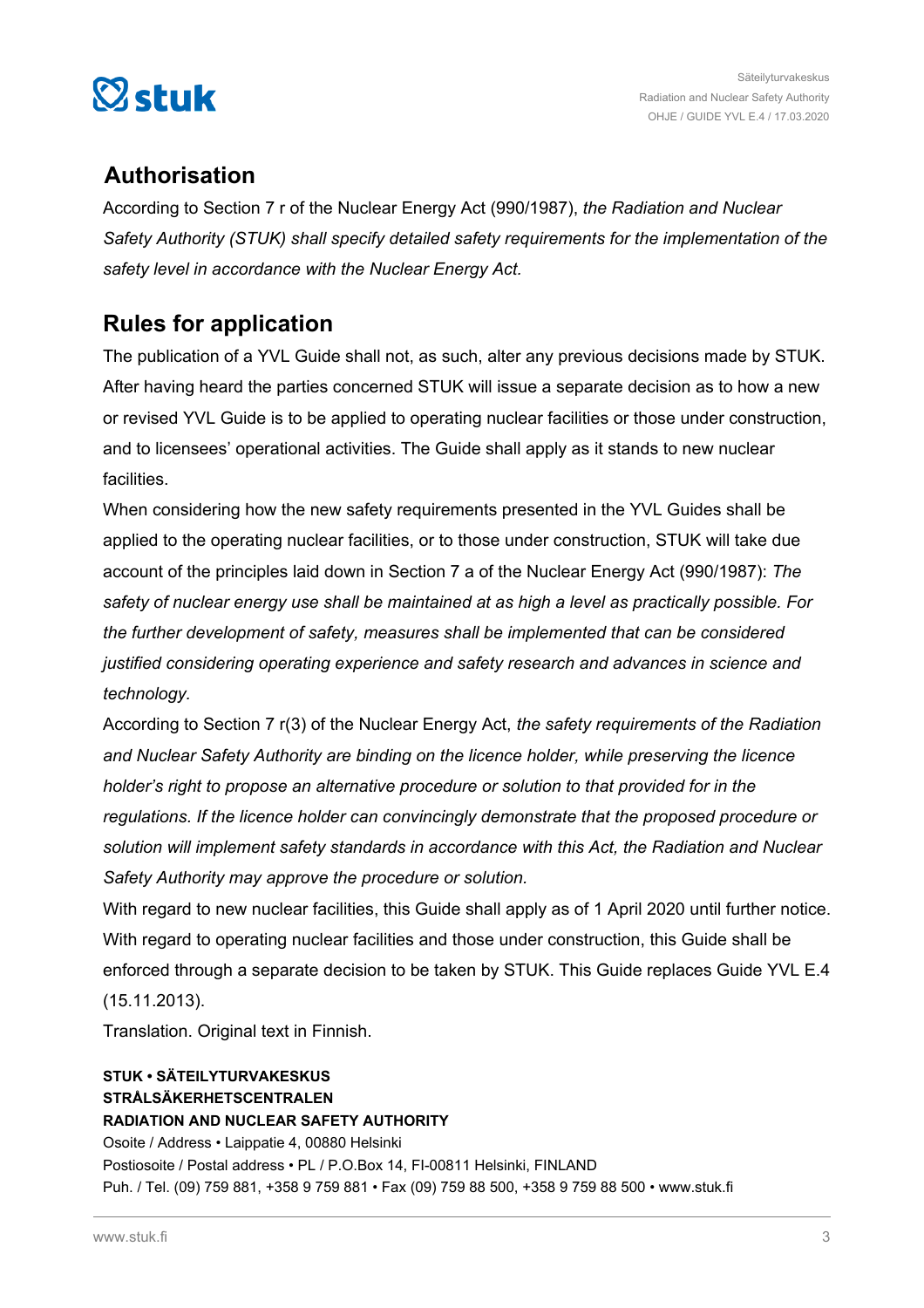<span id="page-3-0"></span>

# **1 Introduction**

101. It is of primary importance for the safety of a nuclear power plant that its pressure retaining structures and components, primary circuit components in particular, withstand with adequate margin the loadings and other environmental effects produced under design basis operational states. The technical solutions of system and component design provide protection against these effects. **[**2020-03-17 **]**

102. The adequacy of strength is demonstrated by dimensioning calculations and strength analyses and, when required, by equivalent experimental evidence included in the design documents. Data verifying their coverage and reliability is obtained by commissioning test programmes. Monitoring during operation ensures that loads remain within the limits set for strength analyses and that no harmful structural degradation occurs. **[**2020-03-17 **]**

103. Radiation and Nuclear Safety Authority Regulation on the Safety of a Nuclear Power Plant (STUK Y/1/2018) sets forth legal justification applicable to strength analyses and verification of strength.

Under Section 3(2) of Radiation and Nuclear Safety Authority Regulation on the Safety of a Nuclear Power Plant (STUK Y/1/2018) *the nuclear facility's safety and the technical solutions of its safety systems shall be assessed and substantiated analytically and, if necessary, experimentally.*

Under Section 3(3) of Radiation and Nuclear Safety Authority Regulation on the Safety of a Nuclear Power Plant (STUK Y/1/2018) *the analyses shall be maintained and revised as necessary, taking into account operating experience from the plant itself and from other nuclear facilities, the results of safety research, plant modifications, and the advancement of calculation methods.*

Under Section 3(4) of Radiation and Nuclear Safety Authority Regulation on the Safety of a Nuclear Power Plant (STUK Y/1/2018) *the analytical methods employed to demonstrate compliance with the safety requirements shall be reliable, verified and validated for the purpose. The analyses shall demonstrate the conformity with the safety requirements with high certainty. Any uncertainty in the results shall be considered when assessing the meeting of the safety requirements.*

Under Section 5 of Radiation and Nuclear Safety Authority Regulation on the Safety of a Nuclear Power Plant (STUK Y/1/2018) *the design, construction, operation, condition monitoring*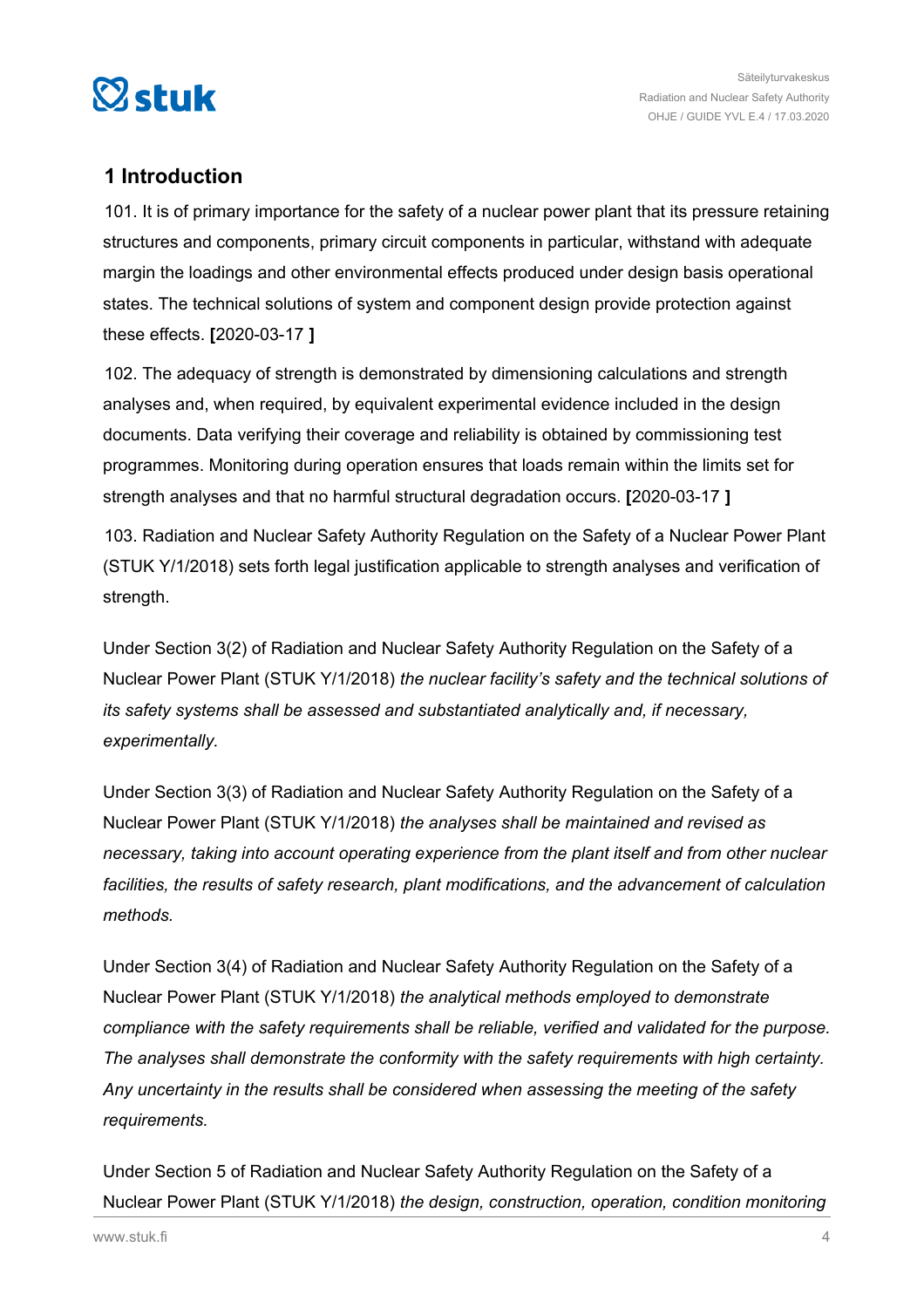

*and maintenance of a nuclear facility shall provide for the ageing of systems, structures and components important to safety in order to ensure that they meet the design-basis requirements with necessary safety margins throughout the service life and decommissioning of the facility. Systematic procedures shall be in place for preventing such ageing of systems, structures and components which may deteriorate their availability, and for the early detection of the need for their repair, modification and replacement. Safety requirements and applicability of new technology shall be periodically assessed in order to ensure that the technology applied is up to date, and the availability of the spare parts and the system support shall be monitored.*

Under Section 10(3b) of Radiation and Nuclear Safety Authority Regulation on the Safety of a Nuclear Power Plant (STUK Y/1/2018) *in order to ensure primary and secondary circuit integrity and verify leak-tightness*

*i. the primary circuit shall be designed and manufactured in compliance with high quality standards so that the likelihood of detrimental structural defects and mechanisms threatening the integrity of structures remains extremely low and any faults which occur during the life cycle of the primary circuit can be detected reliably through inspections;*

*ia. the stresses imposed upon the primary circuit shall remain below the values defined for structural materials for preventing a fast growing crack during normal operational conditions, anticipated operational transients and accidents;*

*ii.the primary circuit shall, with sufficient margins, withstand the stresses arising in normal operational conditions, anticipated operational occurrences, postulated accidents and design extension conditions;*

*iii. the primary circuit and systems immediately connected to it, and components important to the safety of the secondary circuit of a pressurised water reactor, shall be reliably protected during anticipated operational occurrences and all accident scenarios, in order to prevent damage caused by over-pressurisation;*

*iv. the water chemical conditions in the primary circuit and the secondary circuit of a pressurised water shall not result in mechanisms that threaten their integrity, and*

*v. leaks in the primary and secondary circuit of the nuclear power plant that affect safety shall be reliably detectable.* 

Under Section 10(3c) of Radiation and Nuclear Safety Authority Regulation on the Safety of a Nuclear Power Plant (STUK Y/1/2018) *the containment shall be designed to maintain its integrity during anticipated operational occurrences and, with a high degree of certainty, during all accident conditions.*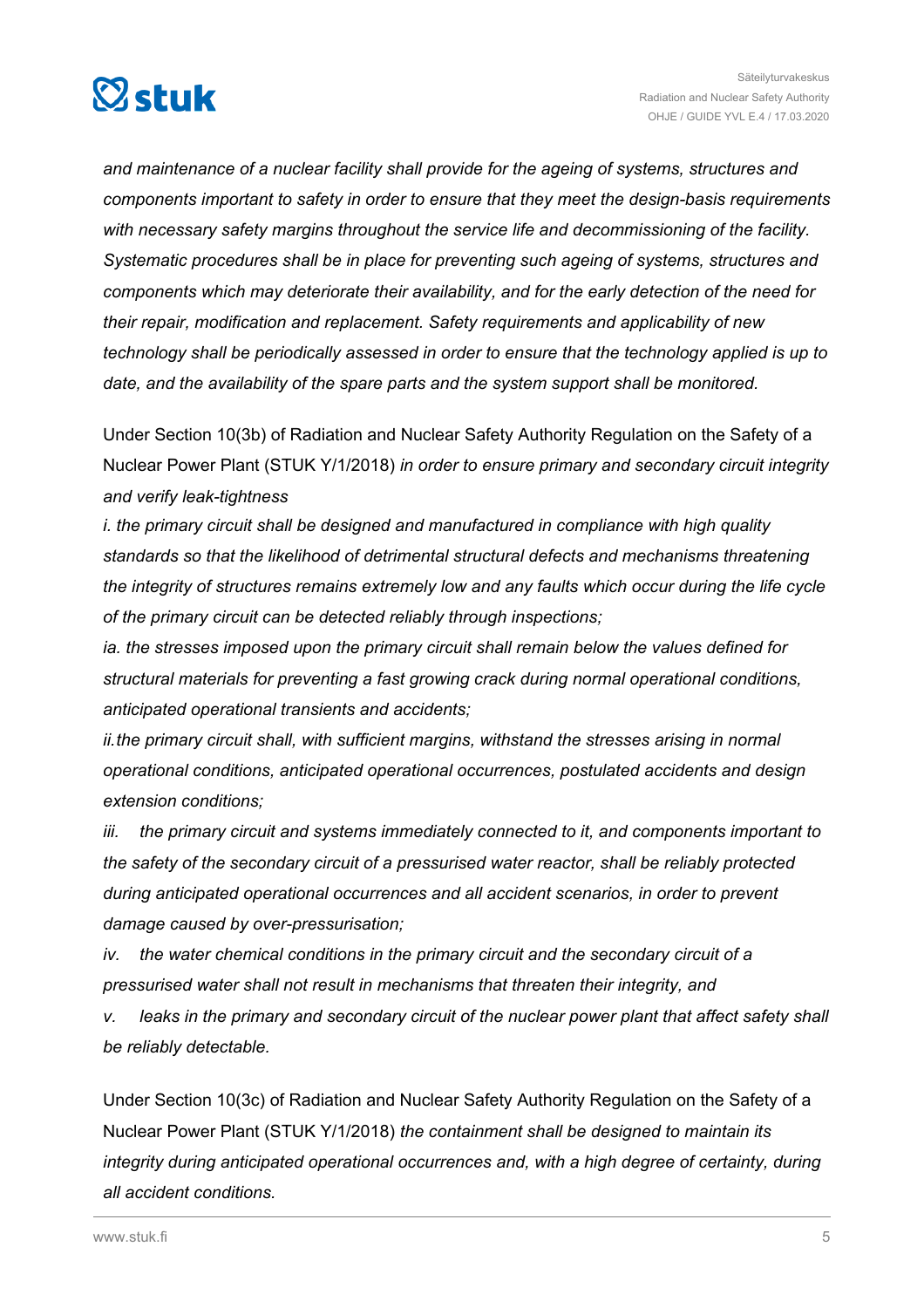

Under Section 14 of Radiation and Nuclear Safety Authority Regulation on the Safety of a Nuclear Power Plant (STUK Y/1/2018) *the design of a nuclear facility shall take account of external hazards that may endanger safety. Systems, structures, components and access shall be designed, located and protected so that the impacts of external hazards deemed possible on nuclear facility safety remain minor. The operability of systems, structures and components shall be demonstrated in their design basis external environmental conditions. External hazards shall include exceptional weather conditions, seismic events, the effects of accidents that take place in the environment of the facility, and other factors resulting from the environment or human activity. The design shall also consider unlawful and other unauthorised activities compromising nuclear safety and a large commercial aircraft crash.*

Under Section 15 of Radiation and Nuclear Safety Authority Regulation on the Safety of a Nuclear Power Plant (STUK Y/1/2018) *the design of a nuclear facility shall take account of any internal hazards that may endanger safety. Systems, structures and components shall be designed, located and protected so that the probability of internal hazards remains low and impacts on nuclear facility safety minor. The operability of systems, structures and components shall be demonstrated in the room specific environmental conditions used as their design bases. Internal hazards to be considered include at least fire, flood, explosion, electromagnetic radiation, pipe breaks, container ruptures, drop of heavy objects, missiles due to explosions or component failures, and other possible internal hazards. The design shall also consider unlawful and other unauthorised activities compromising nuclear safety.*

Under Section 18 of Radiation and Nuclear Safety Authority Regulation on the Safety of a Nuclear Power Plant (STUK Y/1/2018) during construction, *the holder of the nuclear facility's construction license shall ensure during construction that the nuclear facility is constructed and implemented in conformity with the safety requirements and using approved plans and procedures.*

Under Section 19(1) of Radiation and Nuclear Safety Authority Regulation on the Safety of a Nuclear Power Plant (STUK Y/1/2018) *in connection with the commissioning of a nuclear facility or its modifications, the licensee shall ensure that the systems, structures and components and the nuclear facility as a whole operate as designed. The procedures of the commissioning of the nuclear facility or its modifications shall be planned, and instructions shall be provided.* **[**2020-03-17 **]**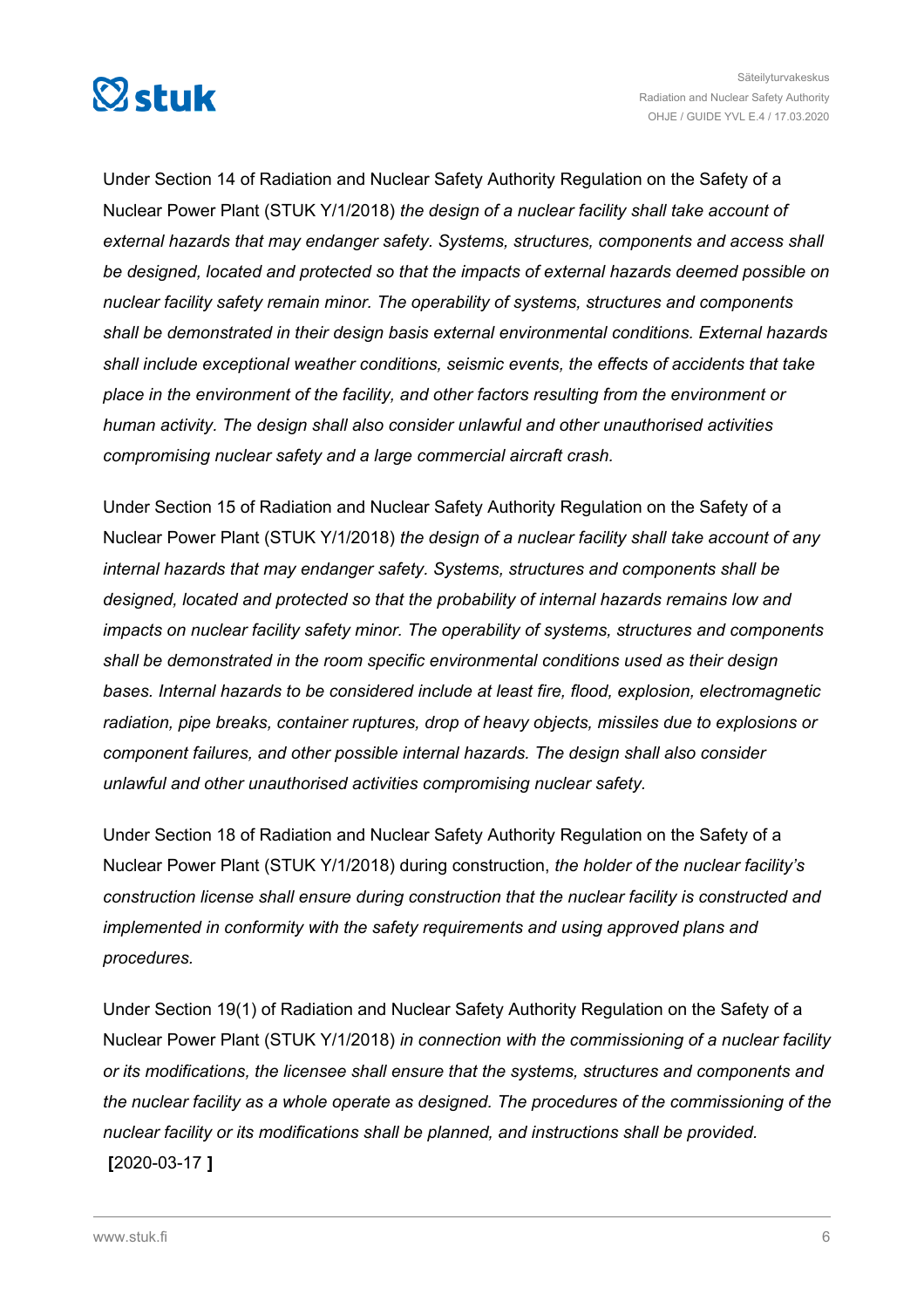<span id="page-6-0"></span>

# **2 Scope of application**

201. The present Guide sets requirements for the loadings and strength analyses of the nuclear power plant's primary circuit and other nuclear pressure equipment important to safety. The requirements apply, to the appropriate extent, to the licence applicant or licensee, component or plant suppliers as well as other design, testing and expert organisations. **[**2013-11-15 **]**

202. In the present Guide, loadings comprise the mechanical and thermal stress factors arising in the nuclear power plant's normal operation, and design basis and design extension operational conditions, against which the pressure equipment design shall present adequate safety margins, demonstrated by strength analyses. The strength analyses include stress analysis, brittle fracture analysis and analyses demonstrating the implementation of the "leak before break" principle (LBB). To be analysed are also loadings when their values are to be derived by calculations from the operation of systems, behaviour of buildings or loading conditions exerted on pressure equipment by local phenomena. The LBB principle is presented as a procedure for excluding pipe break induced impact loads from the design bases. **[**2020-03-17 **]**

203. The present Guide discusses the aforementioned analyses from the viewpoint of participating organisations' activities as well. Quality management requirements are set for the making, reporting, procurement and review of these analyses. Plant construction and modification projects require systematic project management and the obtaining of approval for strength analyses significant for the design bases in connection with the project's licensing procedure. **[**2013-11-15 **]**

204. For plant construction and modification projects, this Guide presents a strength analysis coverage and reliability verification procedure consisting of pre-operational tests and measurements. Monitoring during service life covers the maintenance of recurring loads within fatigue analysis assumptions, and the effects of the operating environment on the mechanical properties of materials, special emphasis being on radiation embrittlement of the reactor pressure vessel. **[**2013-11-15 **]**

205. The following matters discussed in other YVL Guides pertain to the scope of application of the present Guide:

dimensioning and simplified stress analyses, Guides YVL E.3 "Pressure vessels and piping of a Nuclear facility", YVL E.8 "Valves of a nuclear facility" and YVL E.9 "Pumps of a nuclear facility" on mechanical components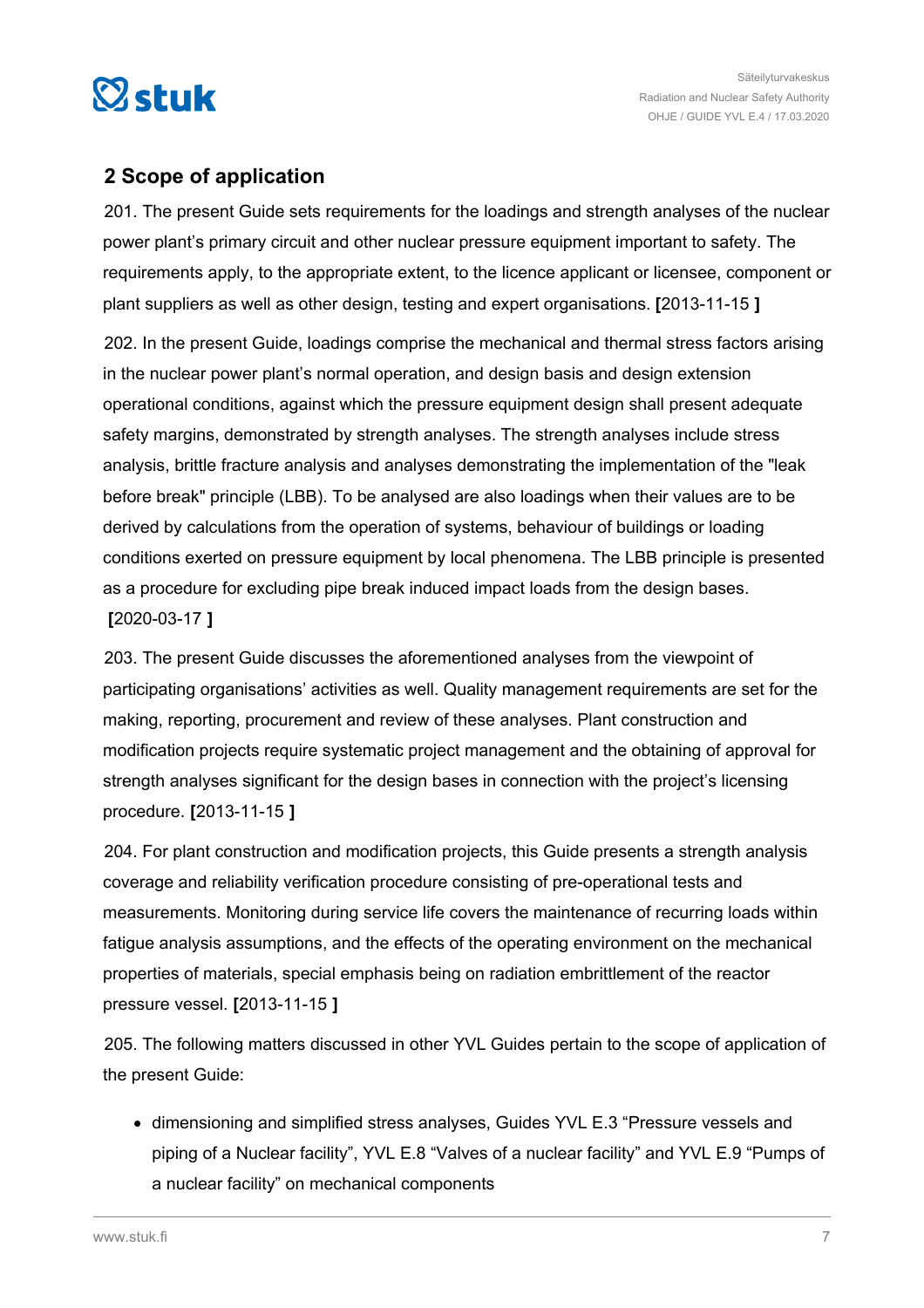

- containment strength analyses, Guides YVL B.6 "Containment of a nuclear power plant" and YVL E.6 "Buildings and structures of a nuclear facility"
- the LBB principle implications for safety systems design, Guide YVL B.5 "Reactor coolant circuit of a nuclear power plant"
- seismic design of structures and components as well as protection against pipe breaks by layout design, Guide YVL B.7 "Provisions for internal and external hazards at a nuclear facility"
- qualification of non-destructive in-service inspections and acceptance of detected flaw indications by analytical evaluation, Guide YVL E.5 "In-service inspection of nuclear facility pressure equipment with non-destructive testing methods"
- utilisation of the monitoring of loads and material properties in ageing management, Guide YVL A.8 "Ageing management of a nuclear facility"
- nuclear power plant safety design and analyses, Guides YVL B.1 "Safety design of a nuclear power plant" and YVL B.3 "Deterministic safety analyses for a nuclear power plant"
- general requirements for management systems and quality plans, Guide YVL A.3 "Leadership and management for safety".

# **[**2020-03-17 **]**

206. Implementation of safety level in compliance with the present Guide is required, where necessary, also at other nuclear facilities equipped with a nuclear reactor and at other nuclear facilities to the extent appropriate for their estimated accident probability and consequences. Other nuclear facilities are discussed in Guides YVL D.3 "Handling and storage of nuclear fuel" and YVL D.5 "Disposal of nuclear waste". **[**2020-03-17 **]**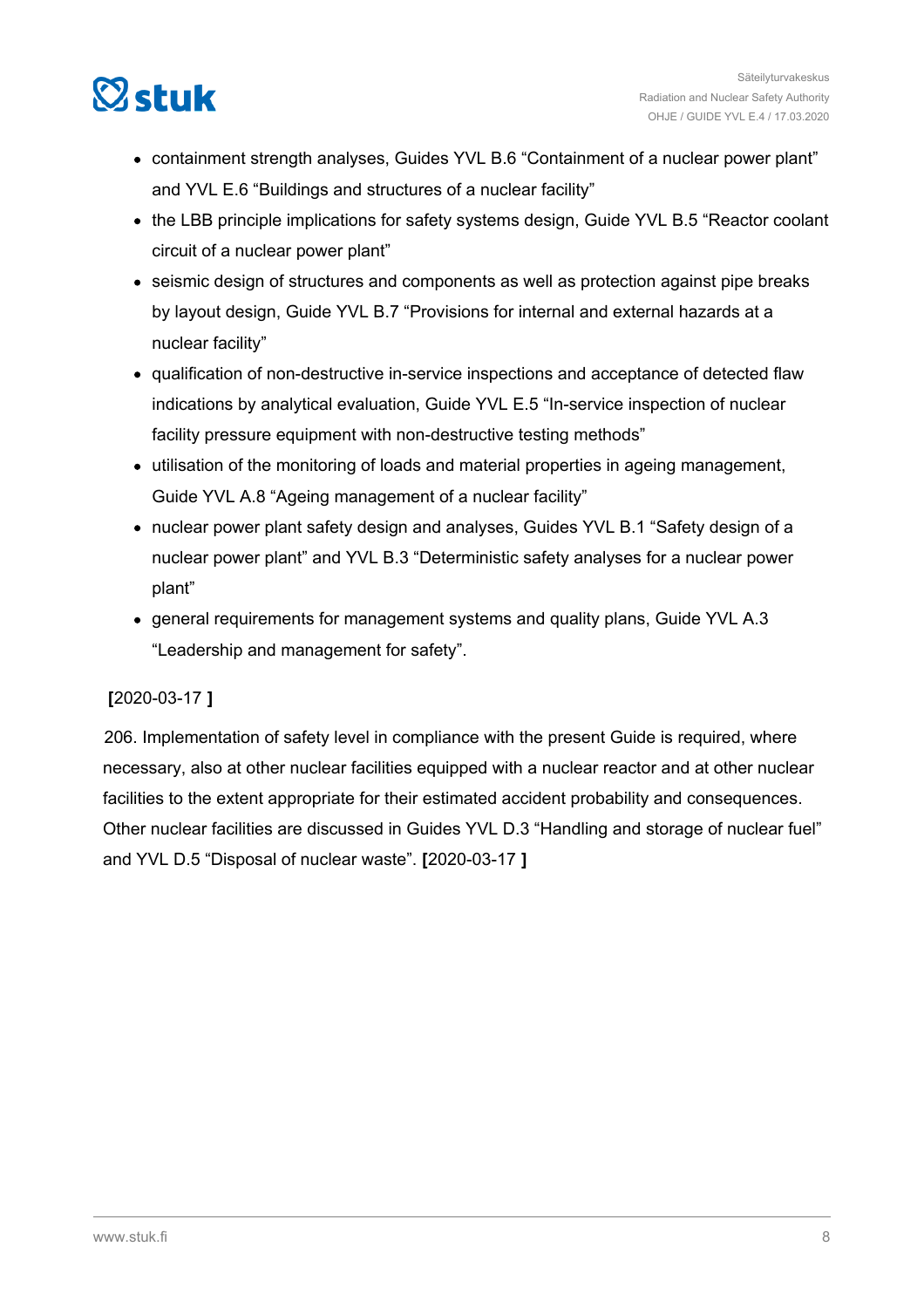<span id="page-8-0"></span>

# **3 Strength analysis report**

# **3.1 Contents and objective**

301. A strength analysis report or an equivalent document made up of separate reports shall be submitted to STUK for approval concerning the pressure equipment and their parts referred to in para. 501. The strength analysis report shall present a stress analysis, with associated fatigue and accident condition analyses, as well as a brittle fracture analysis in the cases referred to in chapter 6.1. **[**2020-03-17 **]**

302. The strength analysis report shall also present a leak before break (LBB) analysis for piping for which the LBB principle shall or can be demonstrated. The LBB analysis is addressed in more detail in chapter 7. **[**2020-03-17 **]**

303. The purpose of the strength analysis report is to demonstrate that the item of pressure equipment, when subjected to the design basis load conditions, fulfils the applicable strength analysis standard requirements as well as potential other requirements set for strength design. **[**2013-11-15 **]**

# **3.2 Time of submission**

304. The strength analysis report shall be submitted to STUK as part of the construction plan for the item of pressure equipment. On a case-by-case basis, and for substantiated reasons, STUK may allow a later submission date for the strength analysis report or a document belonging to it. **[**2013-11-15 **]**

305. A construction plan submitted on pressure equipment modifications shall include strength analyses revised as necessary if the item of pressure equipment's design pressure or temperature, configuration, wall thicknesses, material values, operations, supporting or other factors relating to the item of pressure equipment change in a way that may compromise the safety margins to be attained. **[**2013-11-15 **]**

306. If, during the manufacturing or modification of the item of pressure equipment or during its subsequent pre-operational testing, a deviation is detected from the strength analysis input data based on which the manufacturing or modification construction plan in question was approved, calculations revised as necessary shall be submitted to STUK. **[**2013-11-15 **]**

307. Strength analyses shall be revised during service life if the item of pressure equipment exhibits load increases, reduction in wall thickness or decreasing toughness values deviating from the design bases. Revision may also become necessary due to an extension of service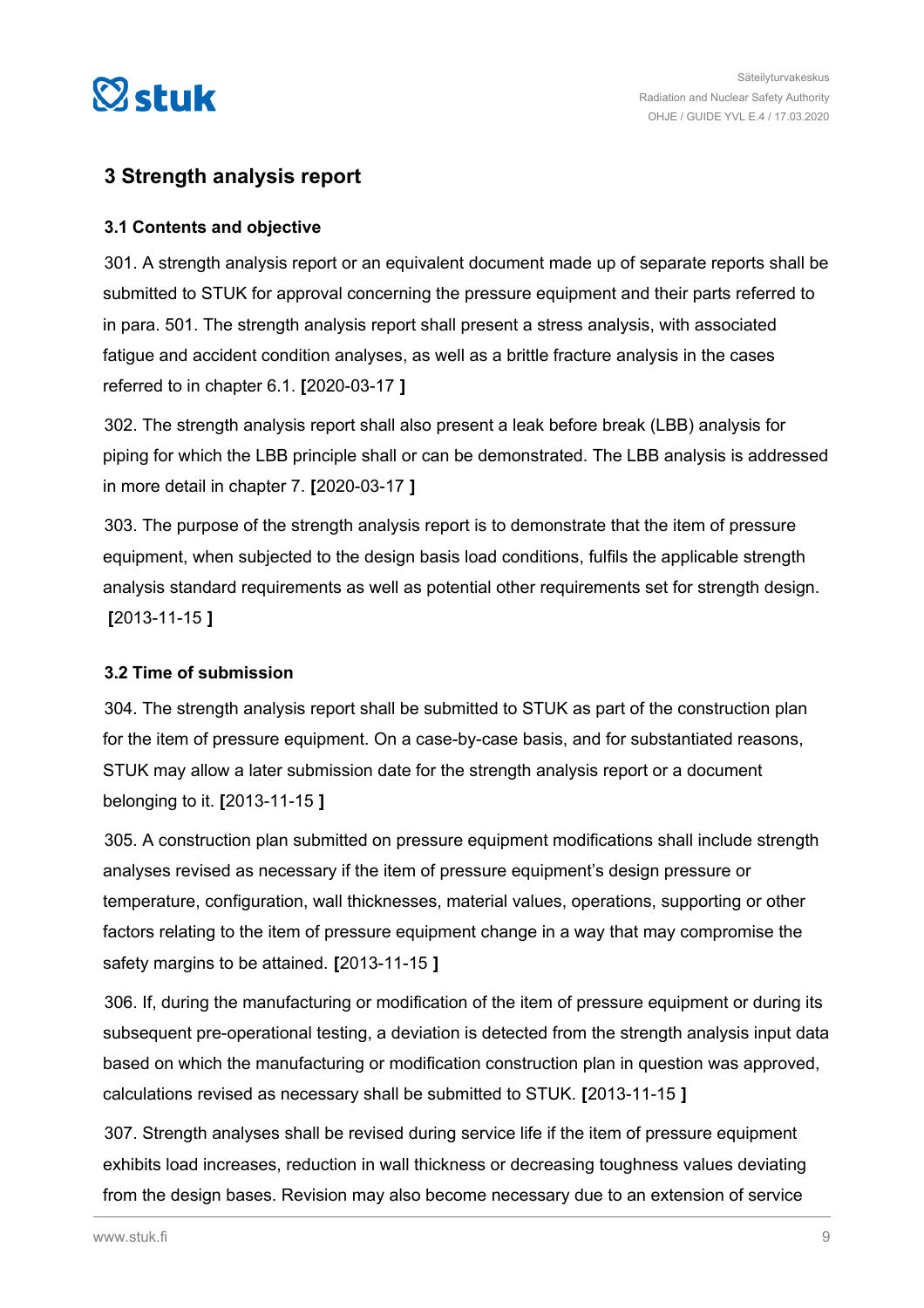<span id="page-9-0"></span>

life, periodic safety assessment or an event affecting safety of which due account could not be taken during design. **[**2013-11-15 **]**

308. The performance of strength analyses on primary circuit components shall begin in good time to make preliminary data on the results available as early as during the approval review of construction materials. In applying for a construction licence for a new nuclear power plant, evidence shall be given on these analyses being capable of fulfilling the set criteria. To be analysed in particular are strength-determining structural elements and loading conditions as well as construction solutions deviating from other nuclear power plants of an equivalent type. **[**2020-03-17 **]**

# **3.3 Format of presentation**

309. The strength analysis report shall be so clearly written that the data provided enables the reviewer to ascertain correctness of the strength analyses conducted and the acceptability of their results. The strength analysis report shall unambiguously indicate the up-to-date input data and their sources, applicable standards, analysis methods and calculation models used, as well as the results, conclusions and their justification. **[**2020-03-17 **]**

310. The results of the strength analyses shall be presented extensively enough for the easy conclusion and verification of the most stressed points in the structures analysed. Intermediate results to verify the correctness of essential analysis phases shall be presented. The results and intermediate results may be complemented by separately submitted digital documentation. **[**2013-11-15 **]**

311. In submitting stress analyses of pressure equipment in accordance with the present Guide, to be presented in particular are

- a. acceptance markings by suppliers and contractors
- b. summary of the review by licence applicant or licensee
- c. identification markings, safety class and other classification data
- d. operability-related requirements
- e. description of the modelling method and progress of the analysis
- f. computer programs and other software based procedures
- g. construction drawings, isometrics and system diagrams or reference to them
- h. design and service loadings as well as pressure tests
- i. supports and mass distribution data
- j. data on dimensioning calculations and wall thicknesses used in analysis
- k. strength values of construction materials and other physical properties at room and design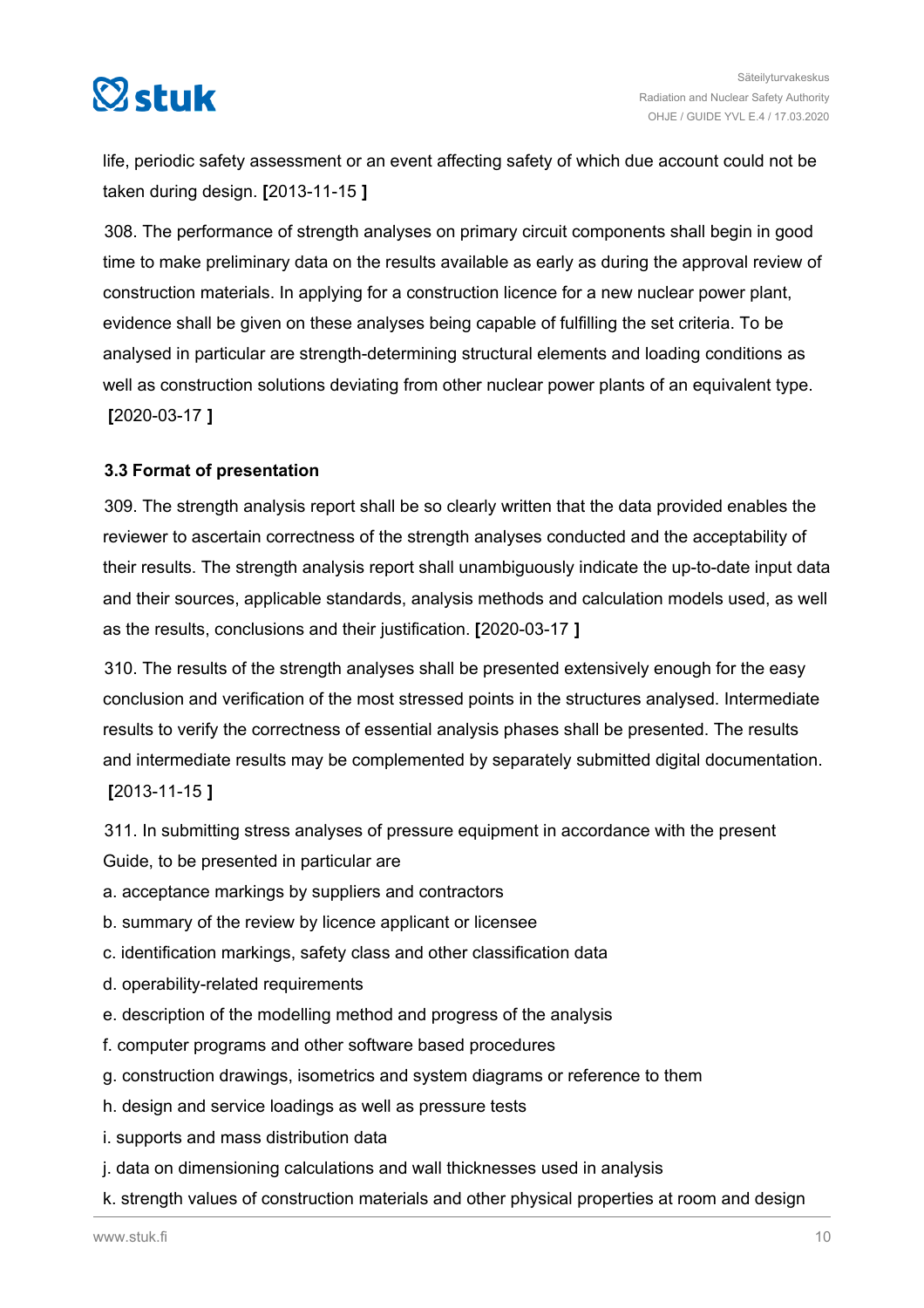

temperature as well as a definition of the fatigue curve

- l. boundary conditions, symmetry conditions and other assumptions
- m. formulae and units used as well as notation if not standard-compliant
- n. temperature and stress distributions of most important cross sections as wellas displacement diagrams
- o. stress classification into stress types with given acceptance limits
- p. computer printouts required for reviews and provided with adequate explanations.

**[**2020-03-17 **]**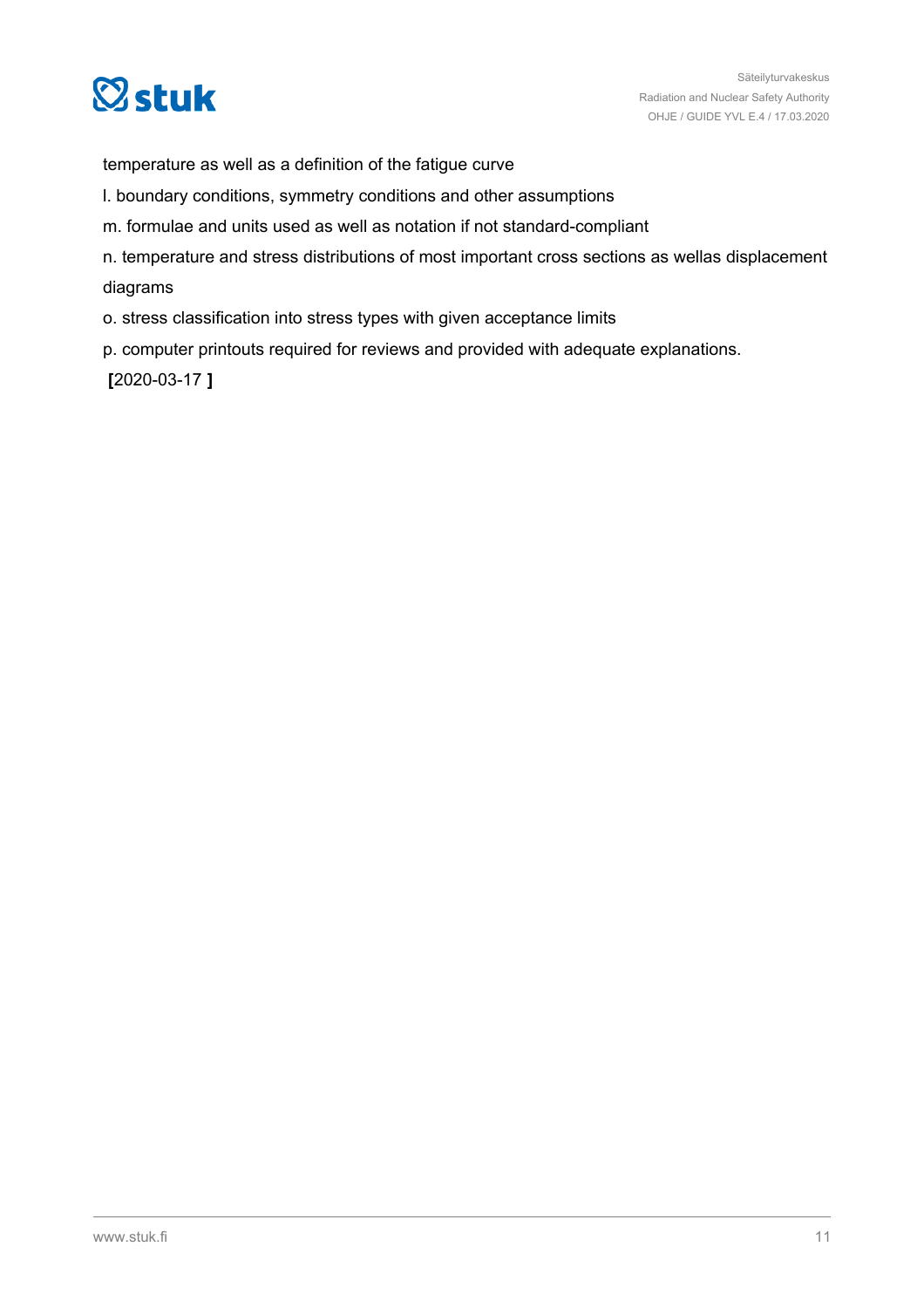<span id="page-11-0"></span>

# **4 Loadings**

# **4.1 Documentation to be submitted**

401. A strength analysis report shall present the pressure equipment's design loadings, service loadings, pressure tests and other tests required for reasons related to strength, as well as essential transportation-induced loads. **[**2013-11-15 **]**

402. Detailed data on loadings and their computational modelling shall be submitted to STUK as separate analysis reports relating to the design of systems or civil structures. **[**2013-11-15 **]**

403. Loading analyses significant to the design bases of a new nuclear power plant, those for the primary circuit in particular, shall be submitted to STUK when applying for a construction licence. **[**2013-11-15 **]**

404. Obligations relating to the way of reporting the plans and results of load monitoring are determined on the basis of STUK requirements for pre-operational testing and ageing management. **[**2013-11-15 **]**

# **4.2 Design loadings**

405. Design loadings, to be determined in accordance with the applicable standard, comprise design pressure, design temperature and other mechanical design loads which in combination with design pressure produce the highest primary stresses in normal operational conditions. **[**2013-11-15 **]**

## **4.3 Service loadings**

406. Service loadings relate to a nuclear power plant's design-basis normal operational conditions, anticipated operational occurrences and postulated accidents as well as to internal and external events. For each item of pressure equipment to be analysed, the service conditions shall be determined for those conditions and events where integrity or operability is required of the item of pressure equipment. **[**2013-11-15 **]**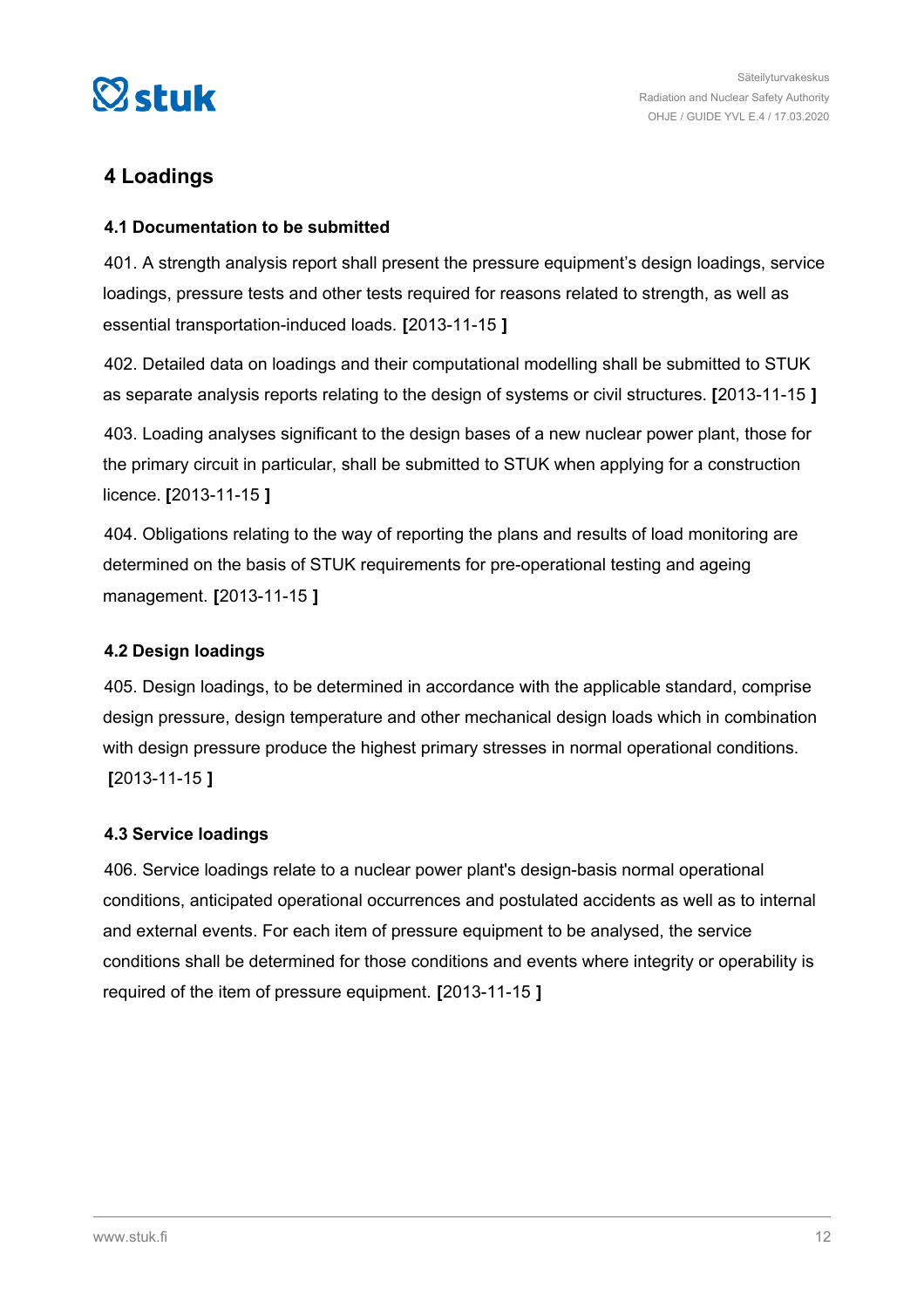<span id="page-12-0"></span>

# **4.3.1 Grouping**

407. Service loadings shall be grouped into categories primarily based on how each loading condition is allowed to affect an item of pressure equipment's integrity or operability. In strength analyses conducted in accordance with the present Guide, grouping is as follows: Category A: loading conditions under which the pressure equipment is in normal operation as designed

Category B: deviations from loadings generated by normal operation, which the pressure equipment is designed to withstand during its design service life without repairs Category C: abnormal loading conditions not considered in the pressure equipment's service life calculations, which may lead to local deformations so extensive that inspection and possible repair of the pressure equipment is required before operation is continued Category D: abnormal loading conditions which, while pressure-bearing capacity is further maintained, result in a large distortion of the shape of the pressure equipment and may require its removal from service. **[**2020-03-17 **]**

408. In grouping service loadings, it shall be taken into account that postulated accidents must not compromise the operability of pressure equipment in safety systems whose operation is consequently required. An acceptable premise is that

- service loadings that must not compromise active operability requiring a component or its part to change position are assigned to Category B pursuant to para. 407
- service loadings under which the component must maintain its shape as needed to permit a required flow rate to pass through the component (passive operability) are assigned to Category C pursuant to para. 407.

# **[**2020-03-17 **]**

409. Extremely rare accident loads, e.g. vibrations and explosion pressure waves caused by a large commercial airliner crash or seismic conditions in excess of the design basis earthquake, may be addressed as design extension conditions applying best estimate methods. The effect thus analysed on the integrity of the pressure equipment or operability required of it in the accident in question must not exceed the effects allowable for service loadings in Categories D or C pursuant to para. 407, respectively. **[**2020-03-17 **]**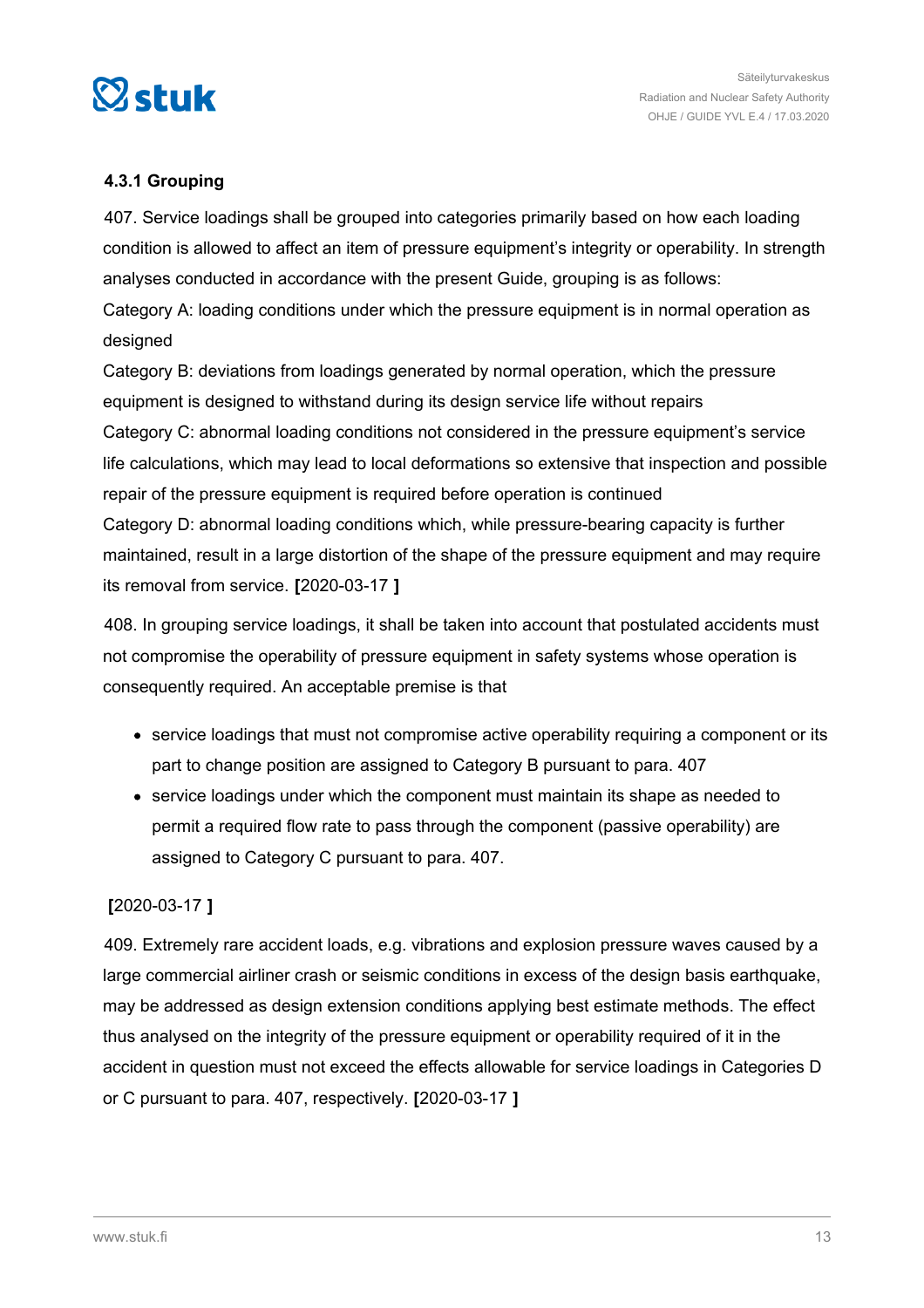<span id="page-13-0"></span>

# **4.4 Loading analyses**

410. The documents on service loadings shall present the mechanical and thermal loads exerted on an item of pressure equipment with their time-dependencies and numbers of occurrence calculated for the entire service life. These shall be derived in the necessary scope from specifications and analyses pertaining to the operation and behaviour of the nuclear power plant's structures and systems. Applicable operating experiences and experimental analyses may be provided as justification. **[**2020-03-17 **]**

411. The documents on service loadings shall take into account local factors and phenomena significant for the strength of an item of pressure equipment and its structural elements. Thus e.g. compressive loads caused by external overpressure or other factors shall be accounted for to conduct a stability analysis on the pressure equipment in question or their parts. **[**2013-11-15 **]**

412. If a service load is due to a plant event causing several load phenomena, the various partial loads shall be combined in a manner that reliably takes into account their potential combined effects. **[**2013-11-15 **]**

# **4.4.1 Thermal loads**

413. Thermal loads transferred to the structures of pressure equipment analysed in accordance with the present Guide shall be modelled in detail. To be established for the flexibility and fatigue analyses of piping are largest temperature changes as well as potential thermal stratification and temperature interface fluctuations. Time-dependent heat transfer and uneven temperature distribution shall be examined for rapid variations in temperature through large thickness materials, e.g. flanged joints. **[**2013-11-15 **]**

414. Thermal loading analyses shall present the applied load specification, the analysis methods for flow and thermal fields and also the way of determining the heat transfer coefficients. **[**2020-03-17 **]**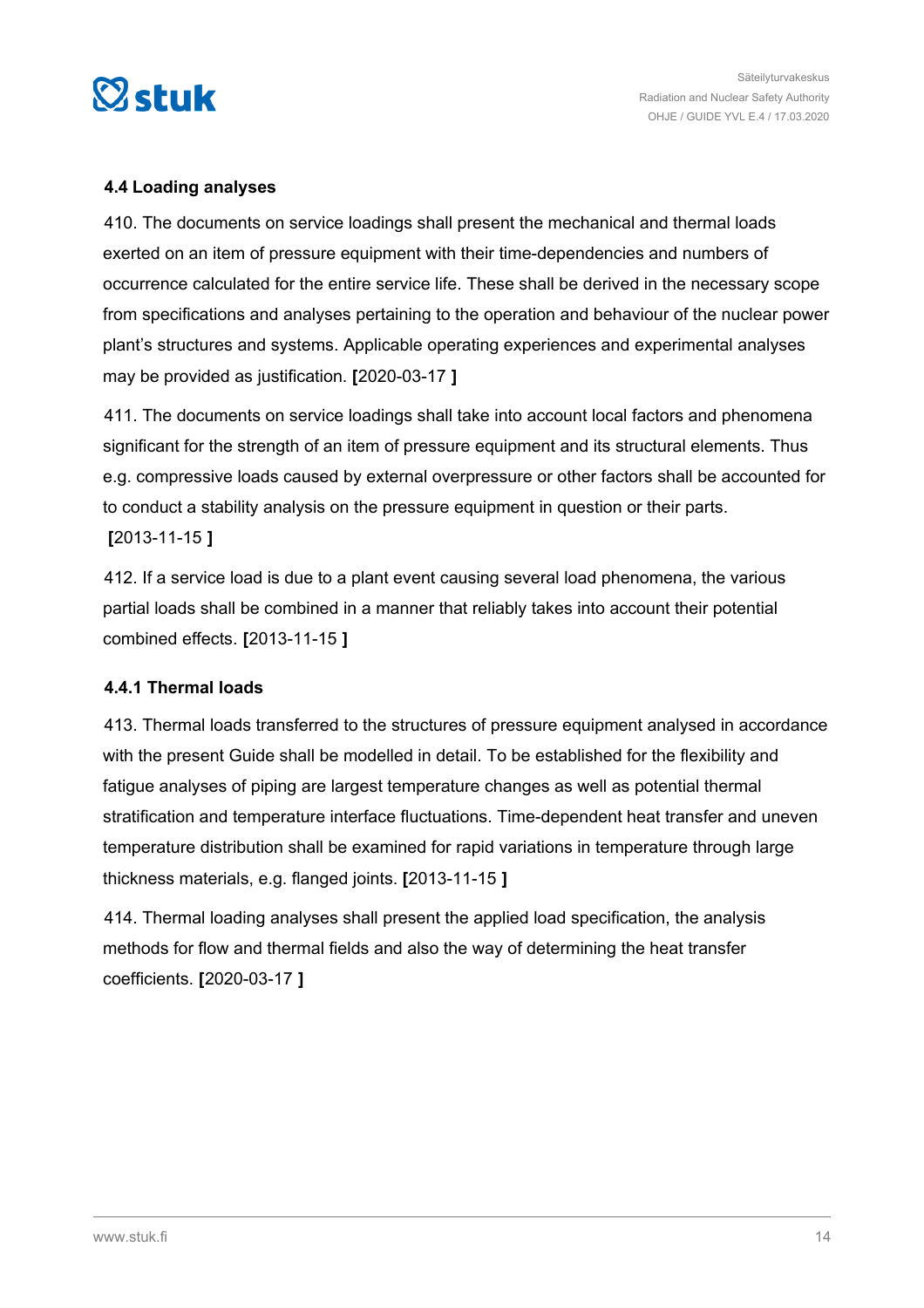<span id="page-14-0"></span>

# **4.4.2 Impact loads**

415. Rapid pressure transients due to pipe breaks postulated based on para. 705 or due to safety and isolation valve actuation or due to equipment malfunctions shall be analysed with dynamic methods. These shall determine the loads acting on an equipment assembly as well as its supports and internals important to safety when subjected to the pressure transient and consequent mechanically transferred vibrations. Furthermore, accelerations experienced by important functional components shall be analysed. **[**2013-11-15 **]**

416. If piping or connected components are provided with restraints against whipping of broken pipes, the thereby accomplished decrease in leakage flow and ensuing pressure transient can be taken into account when determining for postulated pipe breaks the loads on the equipment assemblies and internals referred to in para. 415. **[**2013-11-15 **]**

417. For postulated pipe breaks, an analysis shall be conducted of the jet impingement forces on important components in close proximity, as well as of the impact absorbing capability of whip restraints and the pipe whip loads acting on them. If local pipe wall deformation capability is credited here, an account of it shall be presented in the analysis. Pipe whip loads transferred to other components and structures shall be considered in providing protection against component failures as referred to in Guide YVL B.7. **[**2020-03-17 **]**

418. Potential for condensation water hammer and water slug formation shall be examined in components where steam and cold water mix. Furthermore, the possibility of primary or secondary circuit water entering the main piping of the steam water systems shall be analysed. **[**2013-11-15 **]**

419. Impact loading analyses shall present the assumptions used for pipe breaks and valve functioning or malfunctioning, the analysis methods pertaining to fluid and structural dynamics, as well as the way of computational modelling of forces induced by a pressure transient, jets and pipe whips. **[**2013-11-15 **]**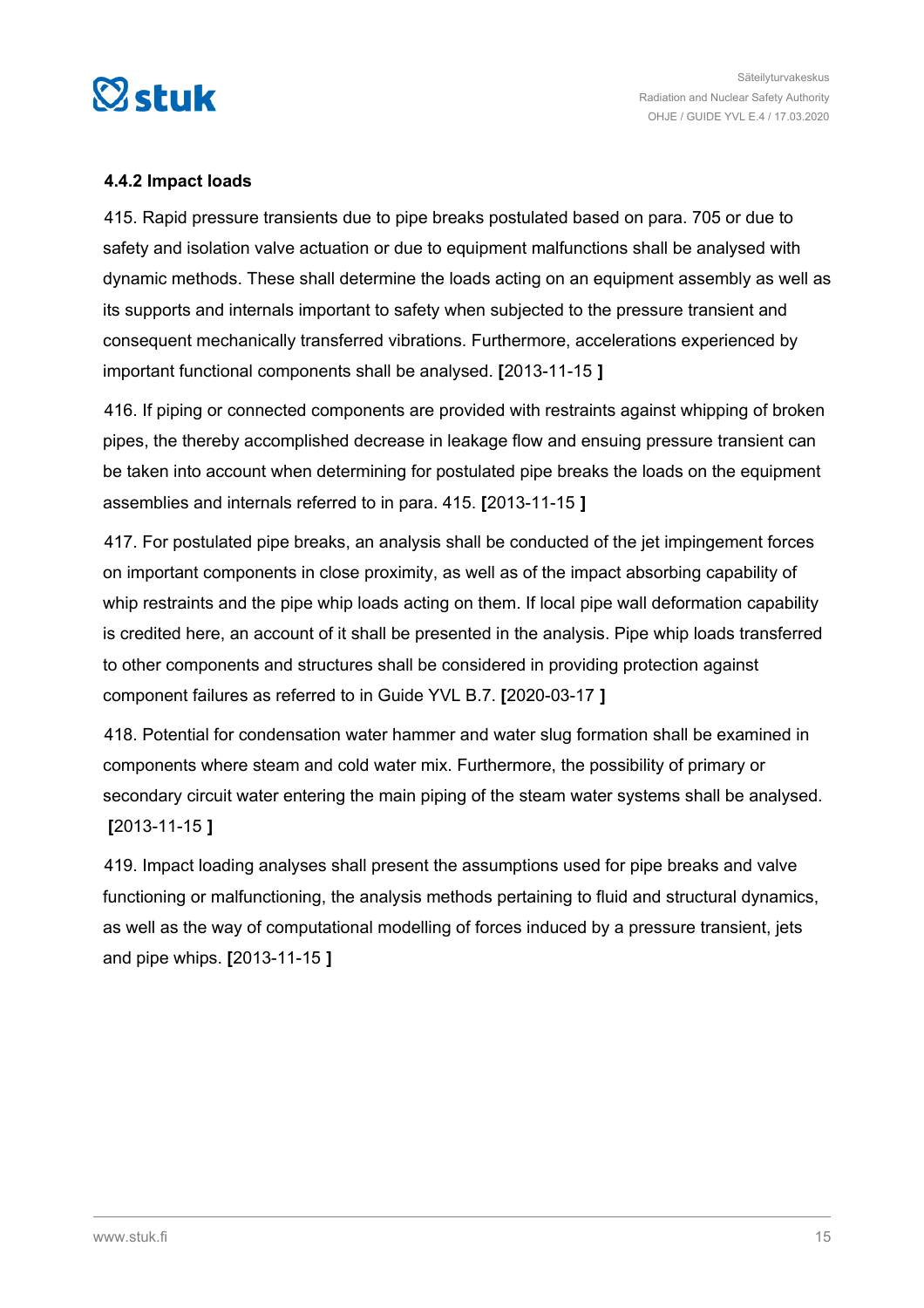<span id="page-15-0"></span>

# **4.4.3 Seismic loads**

420. The dynamic effects of a design basis earthquake shall be analysed by seismic analysis conforming to a standard applicable to seismic category S1 pressure equipment and their supports in accordance with Guide YVL B.2 "Classification of systems, structures and components of a nuclear facility". Best estimate methods can be applied to seismic category S2A pressure equipment. The loading condition data comprise the floor response resolved by analysing the dynamic behaviour of buildings, and the variations between different supporting points thereof shall be analysed if significant additional stresses result from them. **[**2020-03-17 **]**

421. The following shall be established as regards seismic analysis: the floor response spectrum applied, the equipment assembly analysed, dynamic modelling methods, damping ratios as well as free-vibration solutions and accelerations experienced by functional components. **[**2013-11-15 **]**

## **4.5 Load monitoring**

# **4.5.1 Pre-operational testing**

422. Tests and measurements shall be conducted during the pre-operational testing of the nuclear power plant to ensure that the actual loads of pressure equipment do not exceed the values used as the input data for strength analyses, and that no detrimental loads have been ignored. The objective of the tests and measurements can also be the determination of stress states (experimental stress analysis) for an item of pressure equipment having an unusual structural configuration or manner of loading. **[**2013-11-15 **]**

423. The items subject to the testing and measurement programmes shall include those maximum loading conditions and loading phenomena anticipated during service life whose computational analysis is uncertain. Among these are pressure transients caused by safety and isolation valves, temperature transients during start-up and emergency cooling, thermal stratification, as well as the vibrations of piping and reactor pressure vessel internals [4] and the adequacy of clearances for thermal displacements. **[**2013-11-15 **]**

424. The experimental analyses necessary to verify the strength of the nuclear power plant's safety-important pressure equipment during accidents shall be obtained by separate test arrangements representing accident conditions. These analyses shall be handed over to STUK with the design documentation of the plant project in question. **[**2013-11-15 **]**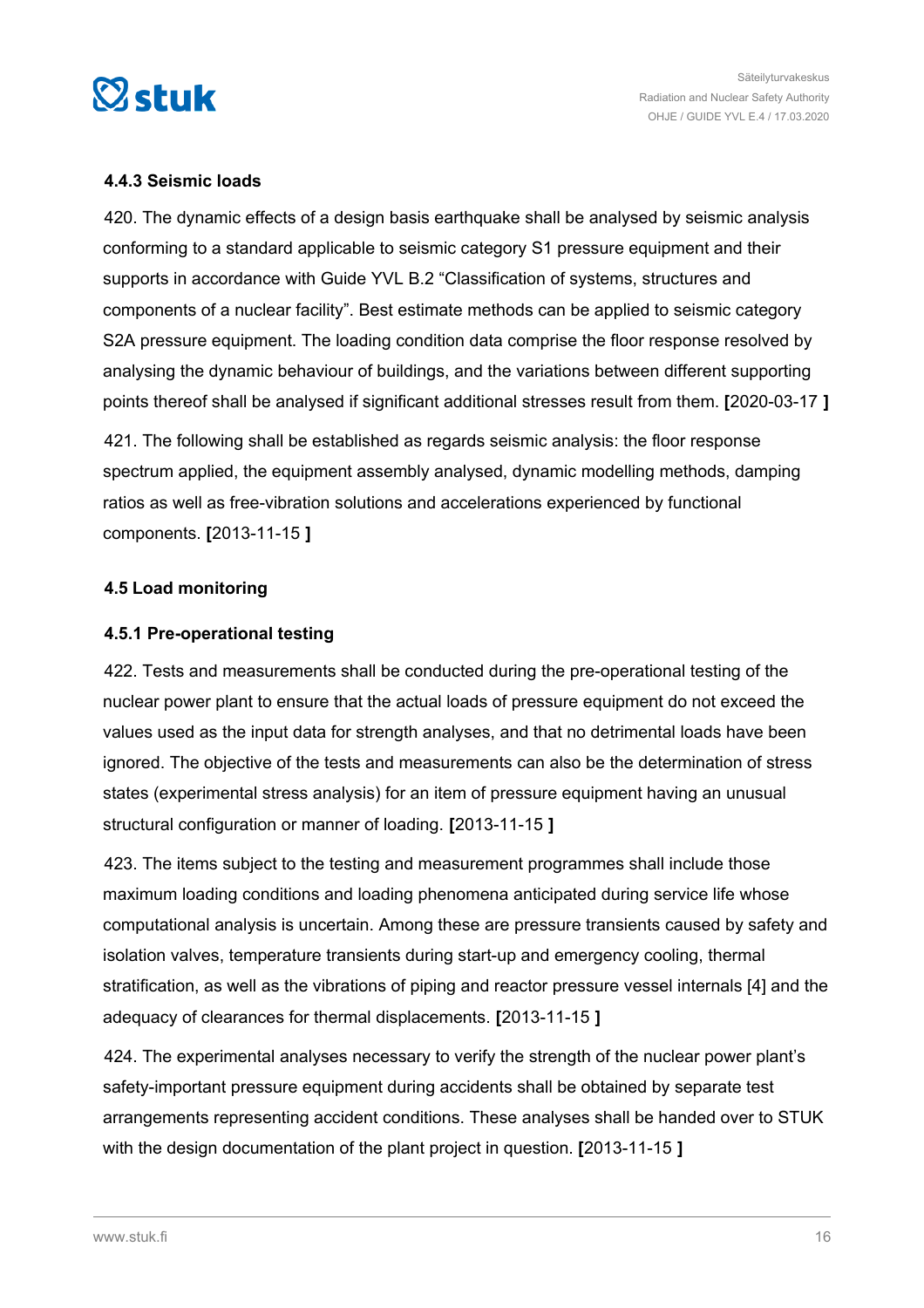<span id="page-16-0"></span>

425. The most demanding analyses may be excluded from the pre-operational testing and measurement programme and the analyses referred to in para. 424, in case they have been previously implemented in a corresponding nuclear power plant and the reports presenting the results are submitted to STUK. **[**2013-11-15 **]**

426. It shall be possible to compare the observations made during pre-operational testing with the results of load monitoring conducted during service. Supplementary measurement data on the behaviour of equipment assemblies and significant local stress conditions shall be obtained, which support the specification of these loadings based on the measurement data monitored during service. **[**2013-11-15 **]**

# **4.5.2 Operation**

427. Operational conditions and events inducing fatigue loads on the most important pressure equipment shall be recorded over the service life of the nuclear power plant. Sufficient measurement data shall be collected on their progress for later verification of essential factors. The monitoring shall be so arranged that unexpected load types occurring during operation are also detected. **[**2013-11-15 **]**

428. The clearances for thermal displacements shall be controlled, particularly those for piping provided with whip restraints. **[**2013-11-15 **]**

429. The primary circuit and, in a pressurised water reactor plant, the main piping of the steam and feed water systems shall be provided with permanent monitoring systems capable of producing loading data during operation. The variables to be monitored include i.a. process variables, surface temperatures, strains and vibrations. **[**2013-11-15 **]**

430. The nuclear power plant's seismic monitoring equipment shall be implemented so as to permit establishing from the recorded measurement data the stresses imposed on primary circuit components by earthquakes and aeroplane crashes. **[**2013-11-15 **]**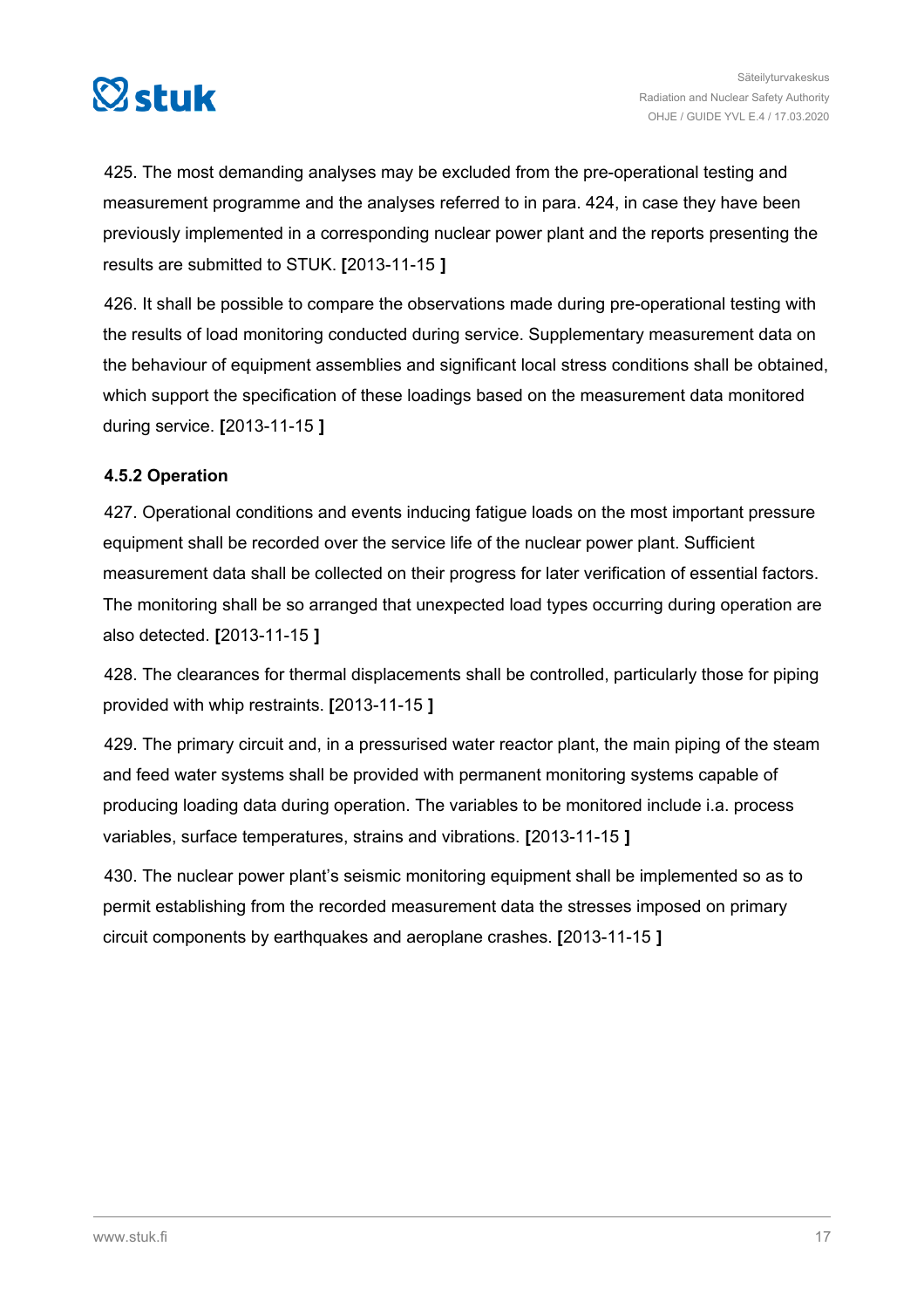<span id="page-17-0"></span>

# **5 Stress analysis**

# **5.1 Items to be analysed**

501. A stress analysis in accordance with the present Guide shall be conducted on pressure equipment or their parts which are to be constructed in accordance with the highest safety and quality requirements applicable to a nuclear power plant. Items of special importance are a. Safety Class 1 primary circuit components including main circulating pumps b. in a pressurised water reactor plant, the secondary side of the steam generator as well as the main piping segments of the steam and feed water systems inside the containment building, up to and including the outer isolation valves

c. supporting structures of the primary circuit

d. internal structures of the reactor pressure vessel that support the reactor core and are important to its cooling capacity

e. piping penetrations important to containment leak tightness, which are subject to fatigue loads. **[**2013-11-15 **]**

502. For other nuclear pressure equipment and pumps in nuclear facilities, the necessity of a stress analysis in accordance with the present Guide is determined primarily based on the applicable design standard. Further instructions are given in Guides YVL E.3, YVL E.8 and YVL E.9 in force for the component types in question. Even if a simpler approach (design rules, type testing) is used, the load definition and quality management shall be based on the requirements in chapters 4 and 8 of the present Guide, where applicable. **[**2013-11-15 **]**

503. In their regulatory inspection, STUK or an authorised inspection body may also request a stress analysis accordant with the present Guide in other cases to verify an adequate level of safety. The arguments for this procedure may be e.g. the risk significance of an item of pressure equipment or pump, operability requirements or limited in-service inspection possibilities. **[**2013-11-15 **]**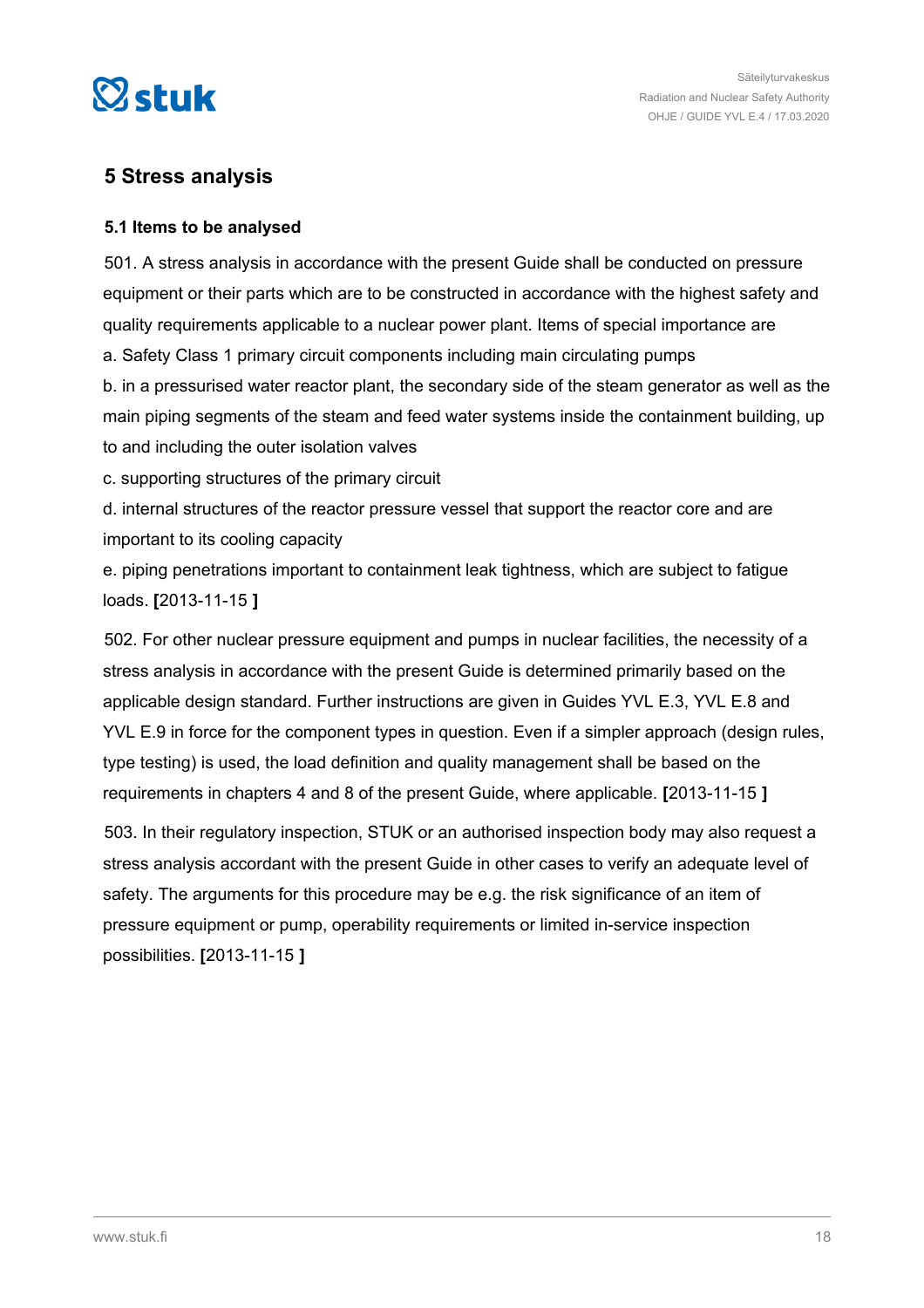<span id="page-18-0"></span>

# **5.2 Applicable standards**

504. In conducting a stress analysis of pressure equipment and pumps in accordance with the present Guide, the standard "ASME Boiler and Pressure Vessel Code Section III, Division 1" (ASME III) [2] shall apply as a general rule. The mandatory regulations stated in its Articles NB 3200 and NB 3650 as well as in its Subsections NF and NG apply in these cases in so far as STUK has not presented more detailed requirements. **[**2020-03-17 **]**

505. Alternatively, another design and strength analysis standard for Safety Class 1 pressure equipment, approved by a foreign regulatory authority and corresponding in principle, may be submitted to STUK for approval. One condition of approval is that the standard in question has been applied previously in the construction of nuclear power plants of the same type.

**[**2013-11-15 **]**

506. STUK may in its decisions specify in more detail the method of application of standards and their different editions acceptable for stress analysis. Among other things, account may be taken of how the requirement level of the applicable standard series is in its entirety fulfilled for the item of pressure equipment or pump to be analysed. **[**2020-03-17 **]**

# **5.3 Modelling of structural configuration**

# **5.3.1 Extent and detail needed**

507. The structural configuration of an item of pressure equipment shall be modelled to an adequate extent by stress analysis. The model must include the zones significantly affected by loadings and those parts of the item of pressure equipment significant to the development of the failure modes on which the limits of acceptability are based. **[**2020-03-17 **]**

508. Computational modelling confined to individual parts of an item of pressure equipment may be used provided that the effect of structural discontinuities affecting the stress fields in close proximity of the analysed area is taken into account in the stress analysis and the correctness or conservatism of boundary conditions is substantiated. In applying symmetry conditions, the item of pressure equipment's geometry, loadings and other boundary conditions as well as material properties shall be simultaneously considered. **[**2020-03-17 **]**

509. A locally refined modelling of the structural configuration is required if the item of pressure equipment is subject to strong temperature gradients and local mechanical loads, or contains essential structural discontinuity such as variable thermal expansion coefficients and wall thicknesses. **[**2013-11-15 **]**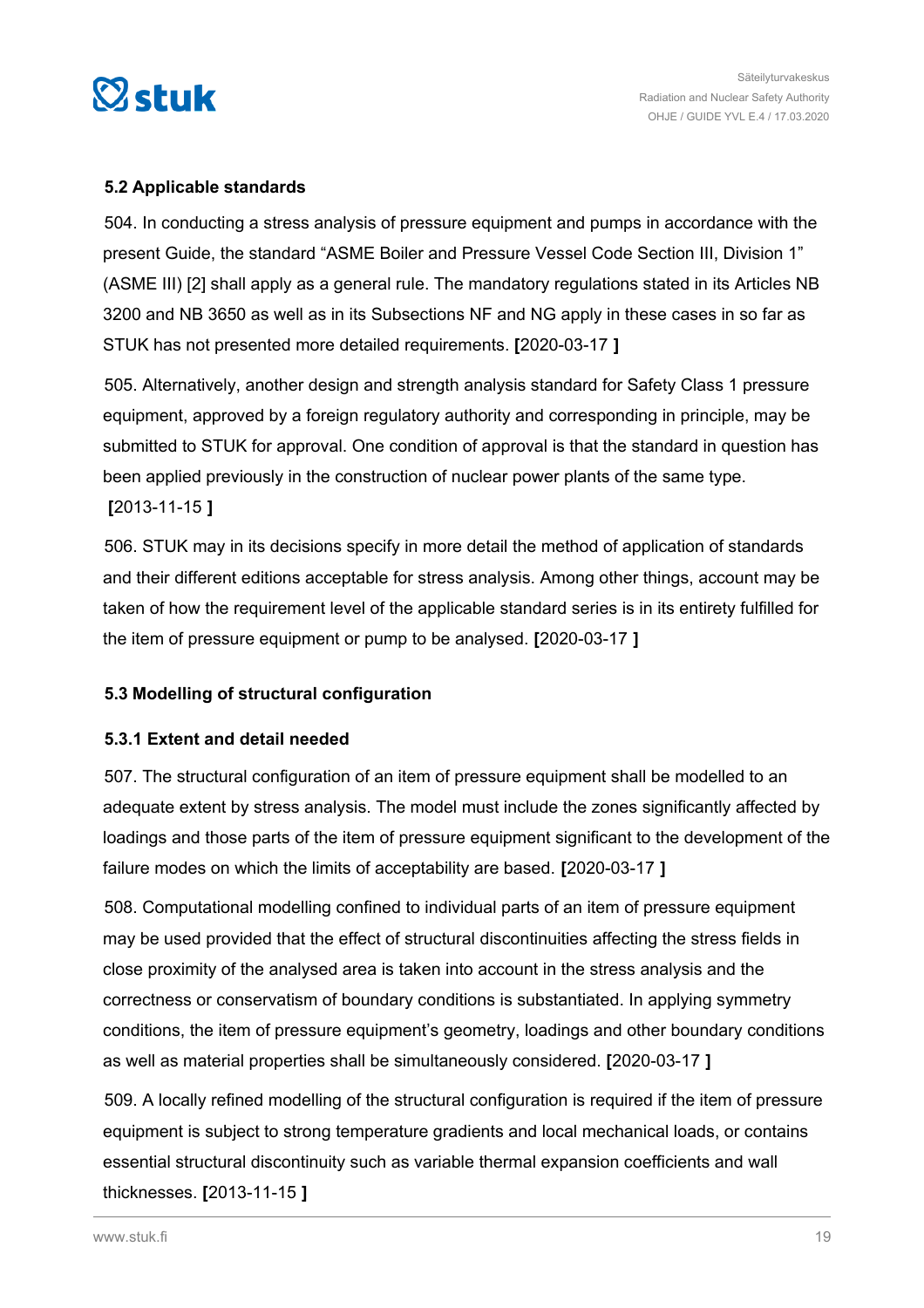<span id="page-19-0"></span>

510. The models shall consider any strength behaviour essentially deviating from the shell theory and the non-linear distribution of thermal stresses in areas with large wall thicknesses. If the thickness of internal austenitic cladding is at least 10% of total wall thickness, the cladding shall be included in the models for thermal loading analysis and stress analysis of ferritic pressure equipment under normal operational conditions and anticipated operational occurrences. **[**2013-11-15 **]**

511. The models shall consider non-linearities due to pretensioning, friction forces and clearances between structural elements, when significant to stress fields. The computational models of supports shall describe their strength characteristics essential for bearing the loads, the limitation of the movement of the item of pressure equipment in different directions, and attachment to civil structures. **[**2013-11-15 **]**

# **5.3.2 Piping system models**

512. The modelling of piping segments for stress analysis shall terminate at each end in a more rigid and massive other item of pressure equipment or structure, and any transferred forced displacements thereof shall be taken into account. Piping supports and pressure equipment following the movements of piping shall be so modelled that their effect on flexibility, damping and mass distribution corresponds to the actual configuration. For piping provided with whip restraints, clearances appropriate for all operational conditions and accidents shall be determined by calculations. **[**2020-03-17 **]**

513. In piping system stress analysis, the associated fittings can be described by conservative simplifications in accordance with the applicable standard. The adequacy of the strength of the as-built configuration under design loadings must then have been established with true loadbearing capacity determined by computational modelling or a test piece representing the manufacturing technology, geometry and wall thicknesses of the actual product. **[**2020-03-17 **]**

514. The modelling by stress analysis of pressure-bearing parts connected to piping penetrations and to other points of attachment shall facilitate the reliable analysis of stresses induced by the piping and its limited movements as well as temperature variations in the points of attachment. The adequate strength of a penetration's other steel parts shall be demonstrated in accordance with their design standard. **[**2013-11-15 **]**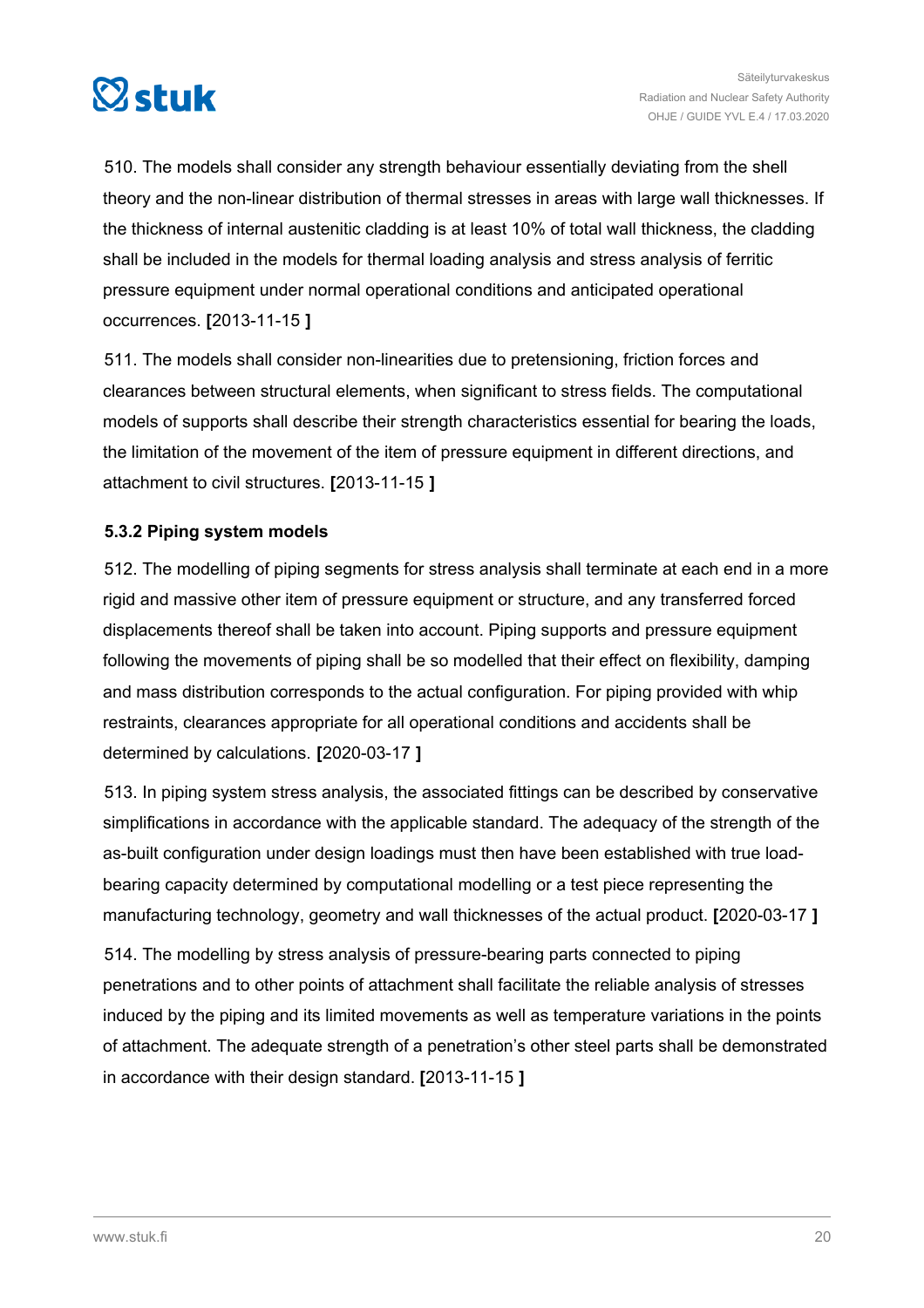<span id="page-20-0"></span>

# **5.3.3 Material properties**

515. Stress analysis shall use material strength values and physical properties which are accordant with the applicable standard [1] and valid for the temperatures under examination. For other separately approved materials, these values shall be determined in accordance with the design standard. If the standard does not cover all the physical properties required in the analysis, it shall be possible, based on the discretion of the designer and subject to justification, to use values from other sources. **[**2020-03-17 **]**

# **5.4 Acceptance limits**

516. Stress analysis shall demonstrate the fulfilment of the service limits set by the applicable standard for the item of pressure equipment in question or its part in accordance with its classification, service load grouping, number of pressure tests and the analysis methods used. The states of stress calculated by stress analysis shall, therefore, be classified into stress types which are significant for the maintenance of integrity and operability and relative to which each service limit is set. This procedure shall be repeated for all analysed structural parts and loads of the item of pressure equipment. **[**2020-03-17 **]**

517. If other acceptance limits, e.g. relating to deformations, are set for the strength of an item of pressure equipment, these shall be included in the item's construction plan and their fulfilment shall be demonstrated by stress analysis. **[**2020-03-17 **]**

518. Stress analyses of piping and the connected pressure equipment shall include a check that the loads imposed on their connecting nozzles do not exceed service limits set for each item to ensure their integrity and operability. **[**2013-11-15 **]**

# **5.5 Fatigue analysis**

519. In connection with the stress analysis, a fatigue analysis shall be conducted on pressure equipment parts subjected to recurring loads or loads of variable magnitude, unless the possibility of fatigue is excluded by conservative estimations in accordance with the applicable standard. **[**2020-03-17 **]**

520. Among the baseline data for fatigue analysis shall be a design fatigue curve which applies to the material under the conditions under examination and presents the stress amplitude of harmonic load allowable in elastic analysis as a function of the load cycle number.

**[**2013-11-15 **]**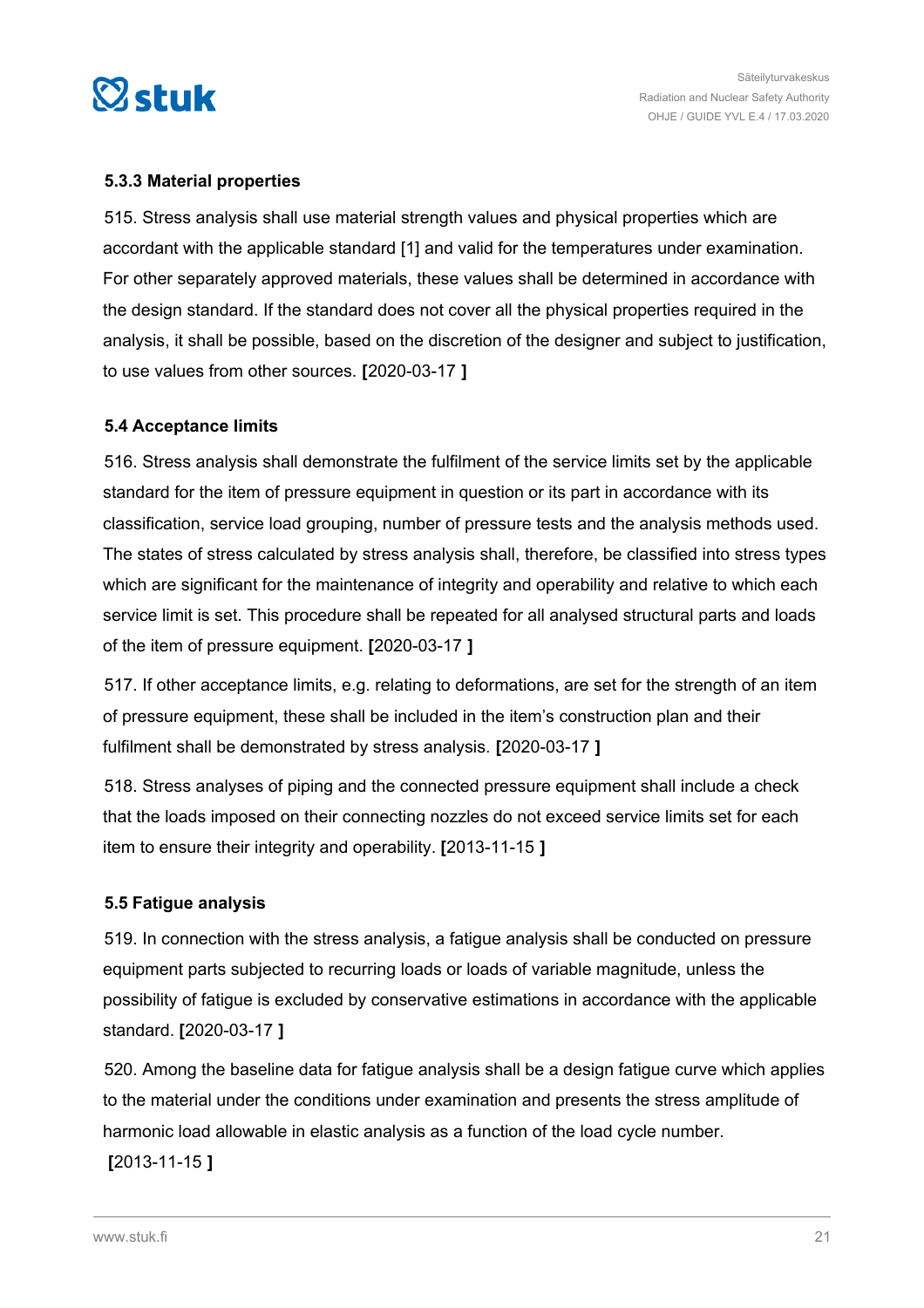<span id="page-21-0"></span>

521. If repeated yielding occurs in an area larger than a local structural discontinuity, elastoplastic methods in accordance with the applicable standard shall be used in the fatigue analysis. **[**2020-03-17 **]**

# **5.5.1 Stress concentrations**

522. Peak stresses due to local structural discontinuities shall be defined in fatigue analyses either by detailed design modelling of geometry or by approximate analysis using experimental fatigue strength reduction coefficients or elastic stress concentration factors. Stress concentrations of welded joints shall be assessed on the basis of as-built geometry.

**[**2013-11-15 **]**

523. For claddings included in pressure equipment modelling based on para. 510, a fatigue analysis shall be performed to demonstrate avoiding detrimental fatigue in the cladding due to its greater thermal expansion. **[**2013-11-15 **]**

# **5.5.2 Environmental effect**

524. The fatigue analysis shall consider the environmental effects which arise from actual process conditions and decrease fatigue life. These environmental effect-related factors in the primary circuit include, among other things, dissolved oxygen content of coolant, operating temperature, material impurities and load-induced strain rate. Environmentally affected fatigue analysis shall primarily be performed using the methods given in [5]. Potential other procedures shall be submitted to STUK for approval. **[**2020-03-17 **]**

# **5.5.3 Cumulative damage**

525. The several types of fatigue loads exerted on pressure equipment during their service life shall be combined by a method specified in the applicable standard. Cumulative damage caused by the different specified partial loads jointly over the item of pressure equipment's entire service life shall be determined for the points most susceptible to fatigue. **[**2013-11-15 **]**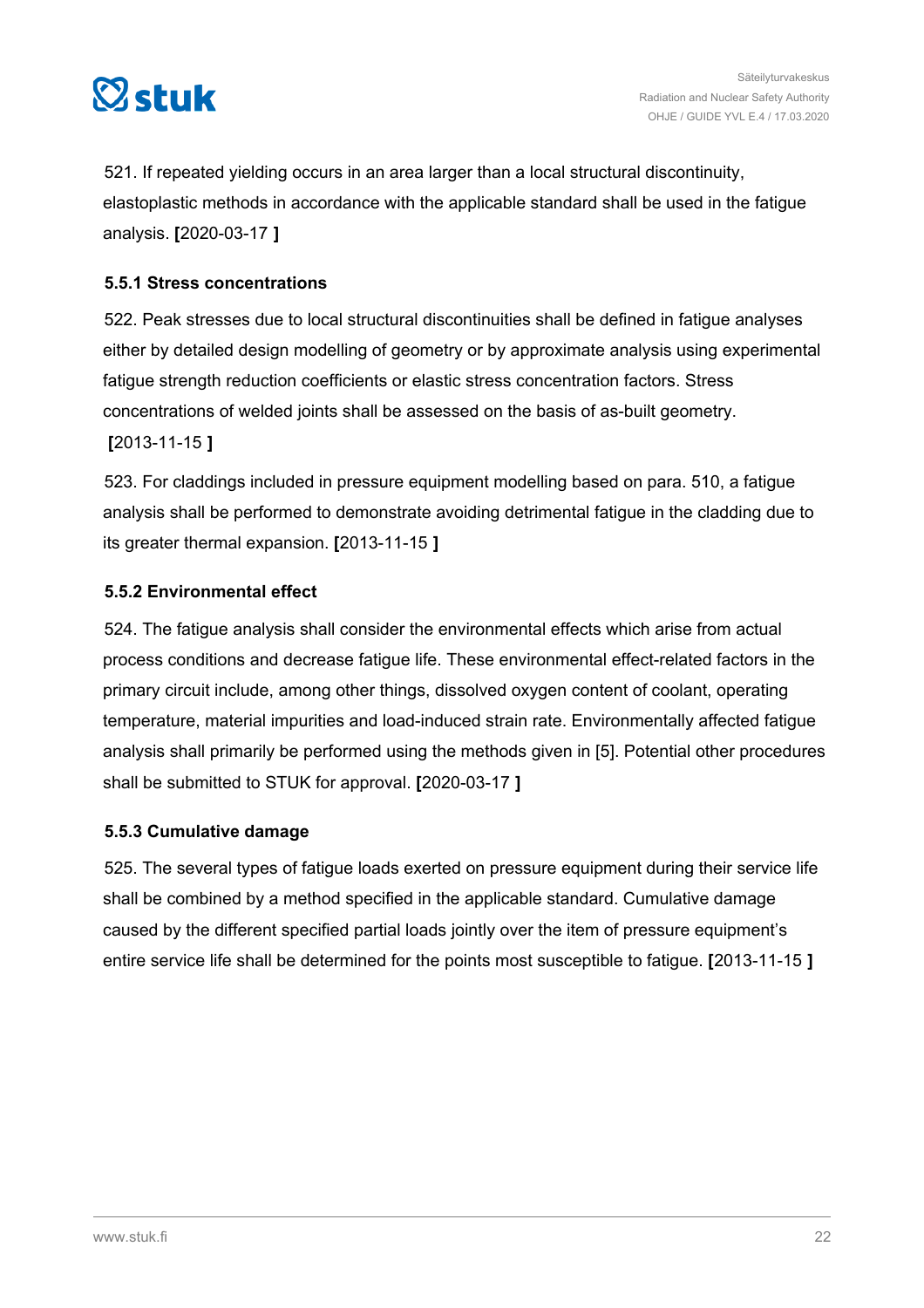<span id="page-22-0"></span>

# **6 Brittle fracture analysis**

# **6.1 Items to be analysed**

601. Brittle fracture analysis shall be performed on the most stressed ferritic steel parts of the nuclear power plant's Safety Class 1 pressure equipment. Most important are the core area of the reactor pressure vessel, its largest pipe nozzles and the flanged joint of its head. Other possible items requiring a brittle fracture analysis are the secondary side of a pressurised water reactor plant's steam generator, the steel containment, and the shafts and flywheels of the main circulating pumps. **[**2013-11-15 **]**

# **6.2 Analysis methods**

602. The brittle fracture analysis of Safety Class 1 pressure vessels shall be performed by methods of fracture mechanics. For cracks postulated in potential fracture locations, margins with regard to sudden crack growth shall be evaluated by comparing the stress intensity factor KI with the material's fracture toughness KIc. Elastoplastic methods shall be used in case of larger yielding zone. The calculation method of the fracture mechanical parameters used shall be presented. **[**2020-03-17 **]**

603. The analysis of other items may be more simplified and based on e.g. the difference between the lowest service temperature and the ductile-to-brittle transition temperature. **[**2013-11-15 **]**

## **6.3 Toughness values**

604. Brittle fracture analysis shall elaborate on the KIc values used and their dependency on the material temperature. Acceptable values for the most common reactor pressure vessel steel grades are provided as so-called reference curves in a standard [3]. The values to be used for other steel grades shall be substantiated separately. The ductile-to-brittle transition temperature shall be defined in accordance with the applicable material standard. **[**2013-11-15 **]**

605. In addition to the procedure presented in para. 604, the fracture toughness of the materials in the reactor pressure vessel core area shall also be determined from the measured toughness values in accordance with reference 7. The same procedure may also be applied to other pressure equipment. The resulting toughness values may be used on a case-by-case basis, taking into consideration the effect of the non-homogeneity and crystal orientation of steel as well as the number and scatter of the test results. **[**2020-03-17 **]**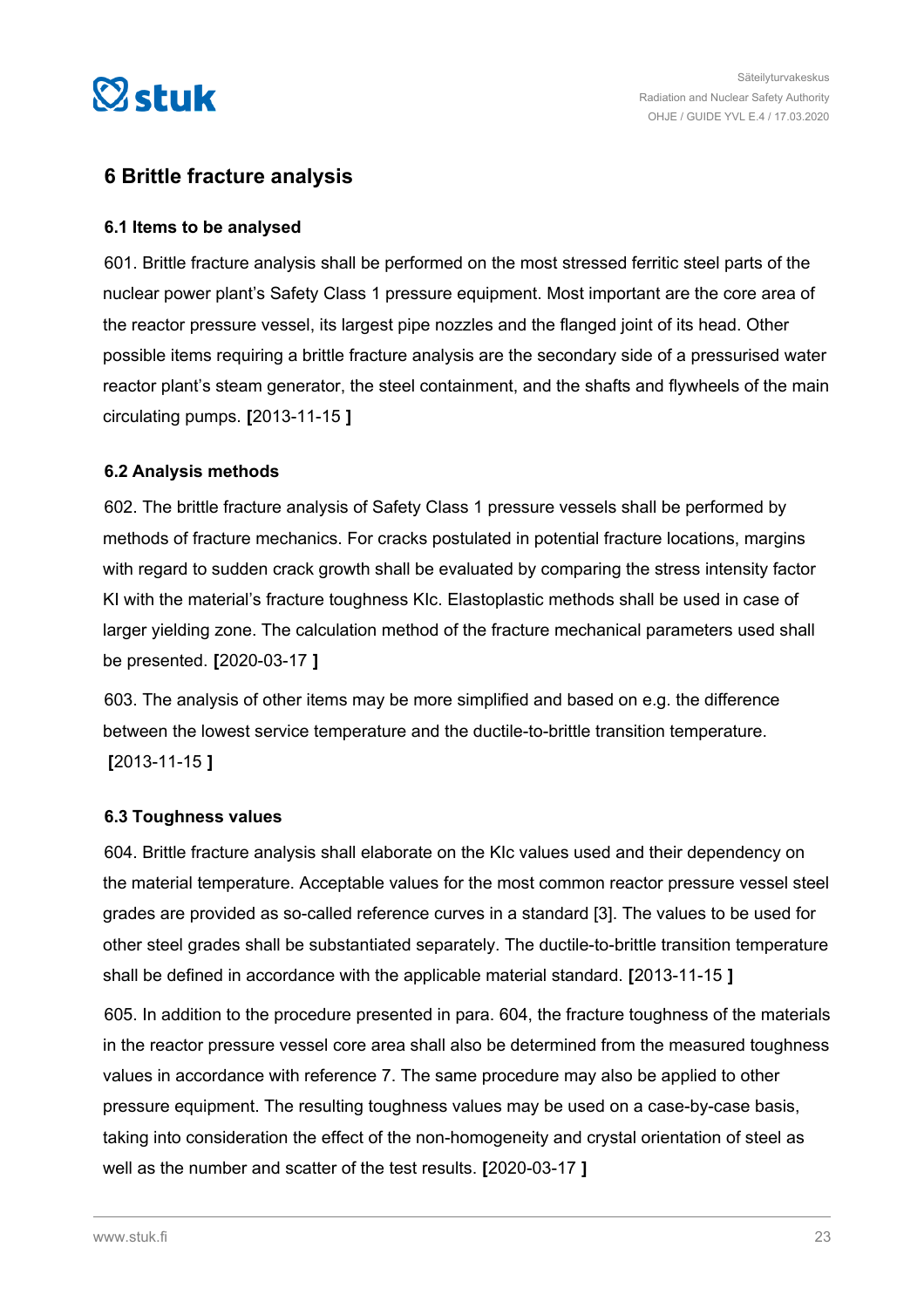<span id="page-23-0"></span>

606. Brittle fracture analyses shall also take into account the reduction in toughness values due to possible ageing during service life. In dynamic load conditions, high material strain rate is another factor that reduces fracture toughness. **[**2013-11-15 **]**

607. STUK shall be given the opportunity to oversee experimental analyses relating to the determination of toughness values. **[**2013-11-15 **]**

# **6.4 Radiation embrittlement**

608. The brittle fracture analysis of the reactor pressure vessel shall present a calculated prediction for a transition temperature shift resulting from neutron radiation. The conservative character of the prediction shall be verified during service life by means of a radiation embrittlement surveillance programme **[**2013-11-15 **]**

609. The prediction of the radiation shift shall be based on an empirical correlation between the alloying elements of steel, chemical impurities and the fast neutron fluence. During service life, the prediction may be based on a fit to the results of the radiation embrittlement surveillance programme. The non-homogeneity of material and the scatter of test results shall then be taken into account. The values used shall be substantiated. **[**2020-03-17 **]**

# **6.5 Allowable pressure versus temperature**

610. In the brittle fracture analysis, the maximum allowable pressure for an item of pressure equipment at different temperatures in normal operational conditions shall be calculated. The calculated values shall be taken into account in determining the allowable pressure and temperature range in accordance with the Technical Specifications. In addition, the lowest allowable temperatures for the item of pressure equipment's pressure tests shall be calculated. **[**2013-11-15 **]**

611. The postulated cracks opening to both inside and outside surfaces and calculation methods presented in Appendix G of reference 2 may be used in the analysis. Other calculation methods shall be submitted to STUK for approval. **[**2020-03-17 **]**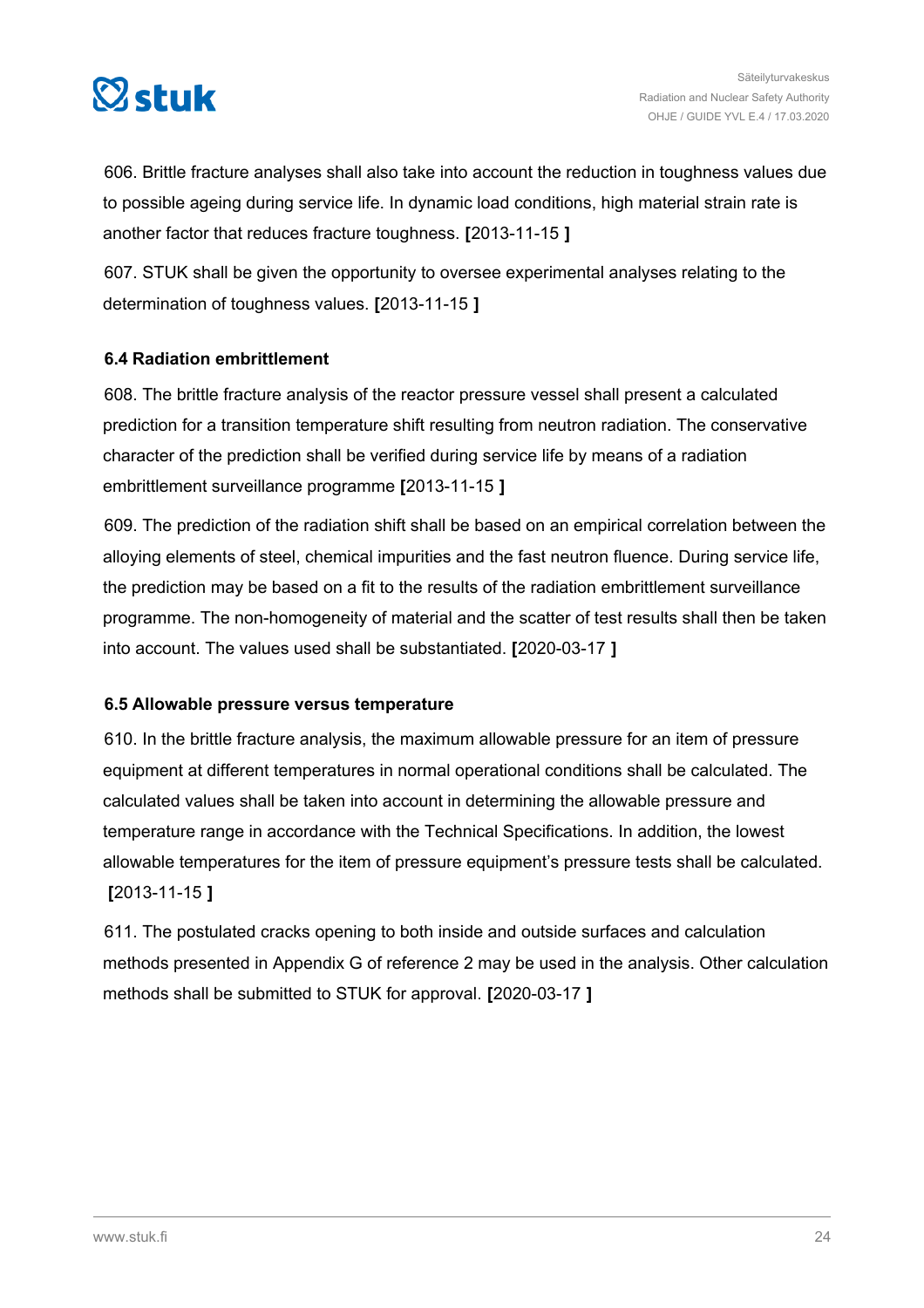<span id="page-24-0"></span>

# **6.6 Operational occurrences and accidents**

612. Transient and accident conditions involving the heavy cooling of the wall of an item of pressure equipment or the pressurisation of a cold item of pressure equipment shall be examined by brittle fracture analysis. The factors to be considered in the reactor pressure vessel analysis include

- a. initiating events leading to emergency cooling
- b. operation of plant systems
- c. activities of plant operators
- d. locally colder area due to emergency coolant
- e. flow rates and heat transfer
- f. stresses due to pressure and temperature differences
- g. unequal thermal expansion and heat conduction of cladding and base material
- h. residual stresses
- i. crack size, shape, orientation and location
- j. toughness values and radiation shift.

Cracks opening to both inside and outside surfaces have to be analysed. **[**2020-03-17 **]**

613. Relevant event sequences shall be examined in selecting loading conditions for analysis. The reactor pressure vessel's in-service inspection programme shall enable reliable detection of the cracks assumed in the analysis. The different factors and input data used shall be substantiated. **[**2013-11-15 **]**

614. The acceptance criterion shall be in accordance with the safety margin required in the applicable standard as regards the growth of a postulated crack. An analysis of the safety margin provided by crack arrest may be considered as an additional justification on a case-bycase basis. **[**2013-11-15 **]**

# **6.7 Probabilistic analysis**

615. If, on the basis of a transient and accident condition analysis in accordance with chapter 6.6, the risk of brittle fracture cannot be determined to be negligible, the construction plan of the reactor pressure vessel shall also present an analysis of brittle fracture probability where corresponding factors are considered. The acceptance criterion implies the requirement that the brittle fracture probability is very low and only accounts for a small percentage of the overall probability of reactor core damage evaluated by means of a probabilistic risk assessment (PRA). **[**2013-11-15 **]**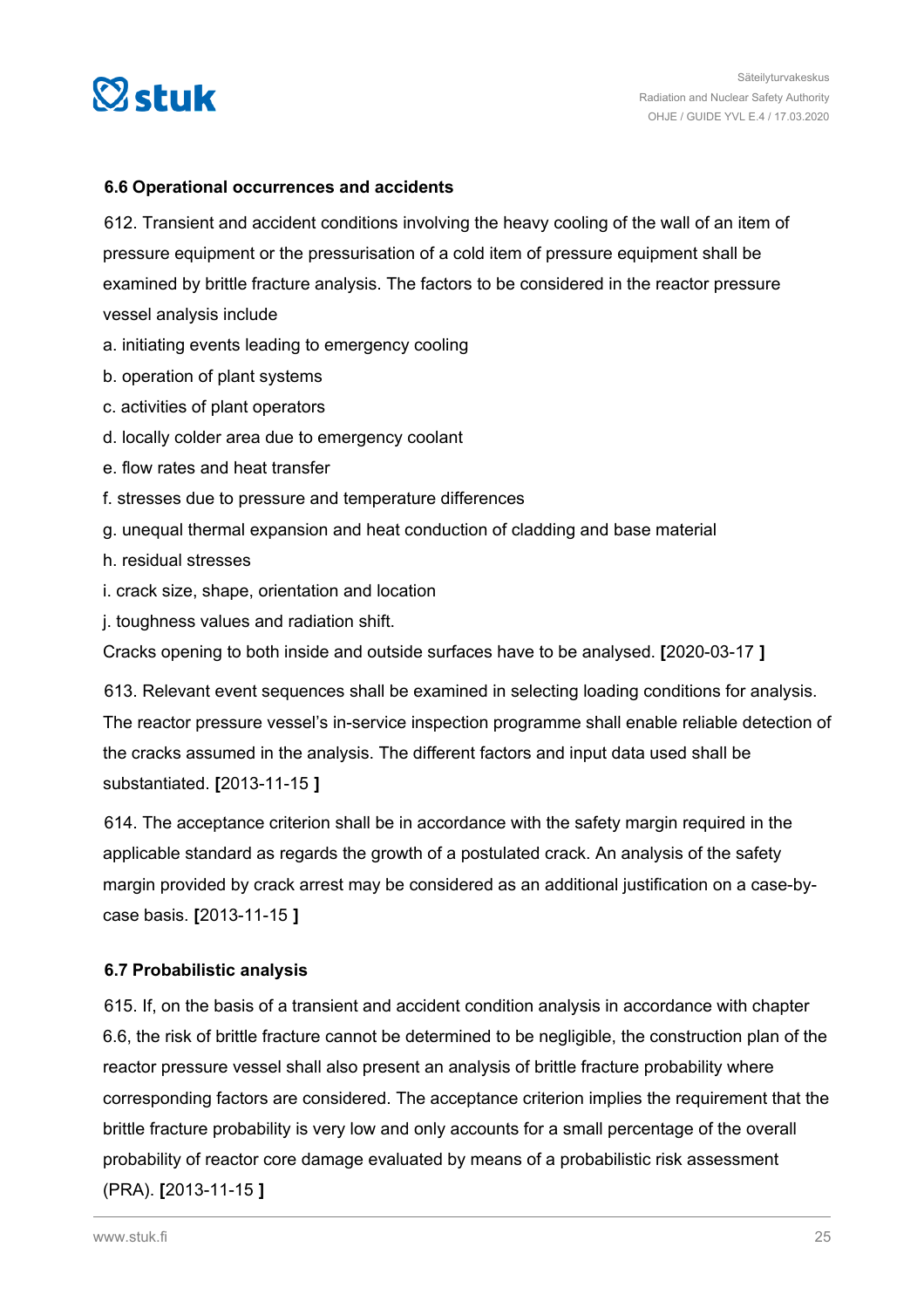<span id="page-25-0"></span>

## **6.8 Other fast fracture considerations**

616. In connection with the strength analysis of Safety Class 1 pressure equipment, an assessment shall be given on the potential for a fast fracture occurring in the upper shelf area where temperatures exceed the transition temperature zone. This could occur in thick-walled points of an item of pressure equipment which undergo rapid cooling under high pressure. The adequacy of the toughness values of the upper shelf shall be analysed, where necessary. The methods and criteria used are subject to STUK's approval. **[**2013-11-15 **]**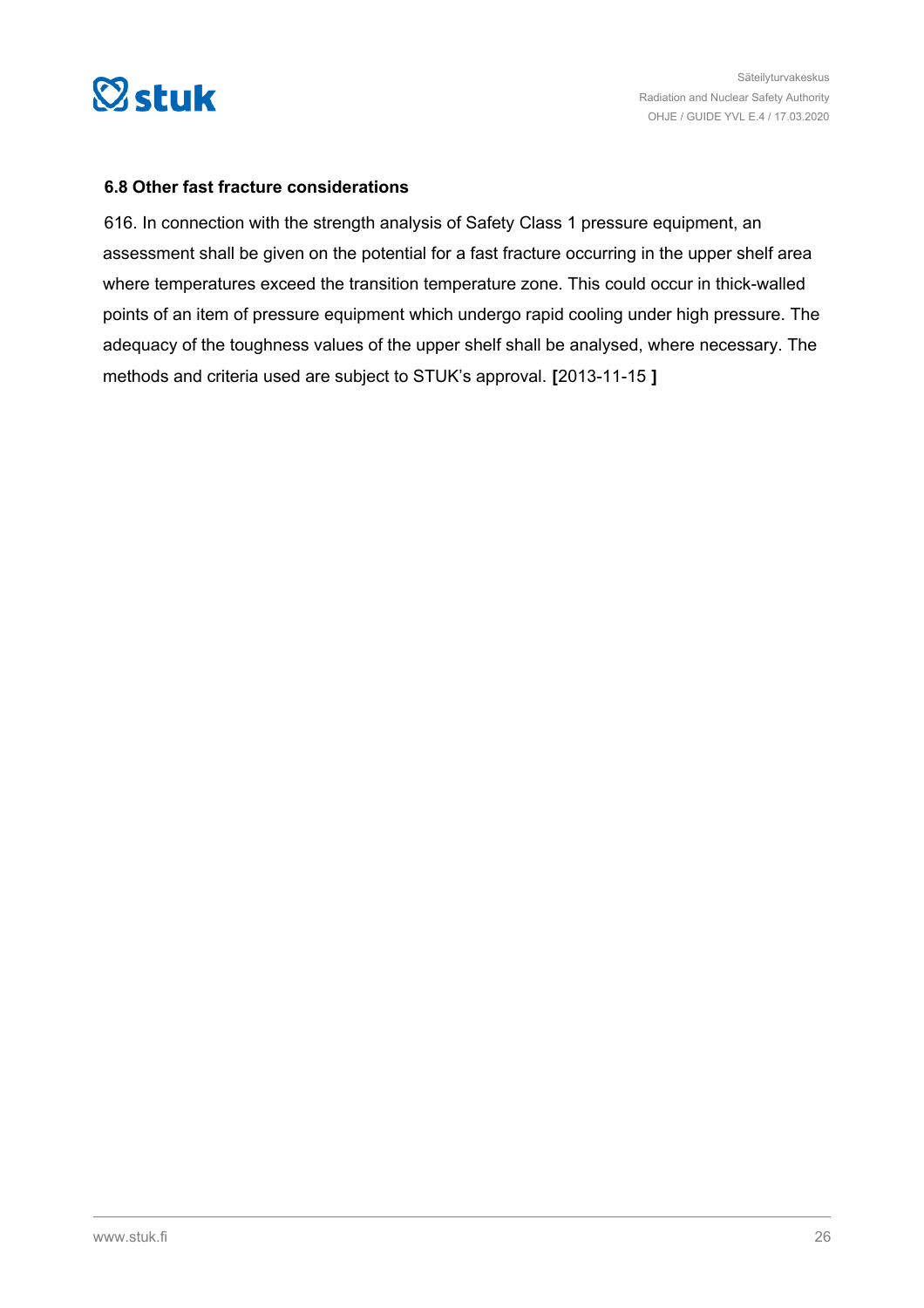<span id="page-26-0"></span>

# **7 Leak before break analysis**

# **7.1 Safety principles**

701. Break preclusion (BP) shall refer to the principle of using advanced technical and organisational procedures in piping construction, operations and maintenance in such a way that the LBB principle will be implemented and this may be credited for the nuclear power plant design and its provision against the consequences of a complete, instantaneous pipe break. **[**2013-11-15 **]**

702. Leak before break (LBB) shall refer to a principle where no such failure mechanisms may be identified for the piping that could present a potential for its complete, instantaneous break. If a material defect remains undetected in piping inspections, only a small localised leak may result from it, even in the worst case, based on whose detection sufficient time remains to safely place the plant in an operational state where no danger of a complete pipe break exists. **[**2020-03-17 **]**

# **7.2 Scope of application**

703. This chapter presents the requirements for the demonstration of the LBB principle and for the technical and organisational implementation of the BP principle. Those piping for which the LBB principle can be applied are specified in Guide YVL B.5. **[**2020-03-17 **]**

704. LBB principle can be taken into account, case-by-case, as further technical justification during the acceptance review of deviations related to the integrity of piping. **[**2013-11-15 **]**

# **7.3 Protection requirements**

705. If the LBB principle is not demonstrated, high energy pipe design shall take into account the impact loads referred to in paras 415, 416 and 417, which, in the event of a complete break of the piping in question, will exert on susceptible components and structures important to safety. The piping shall then be provided with whip restraints in accordance with reference 10 unless another acceptable solution, e.g. based on layout design in accordance with Guide YVL B.7, is presented to protect the components and structures in question. **[**2020-03-17 **]**

705a. For the purpose of para. 705, high energy piping shall be piping that does not meet the definition of low energy equipment. **[**2020-03-17 **]**

706. Threats arising from different break assumptions shall be extensively analysed in selecting the type, location and effective orientation of the whip restraints. Shields shall also be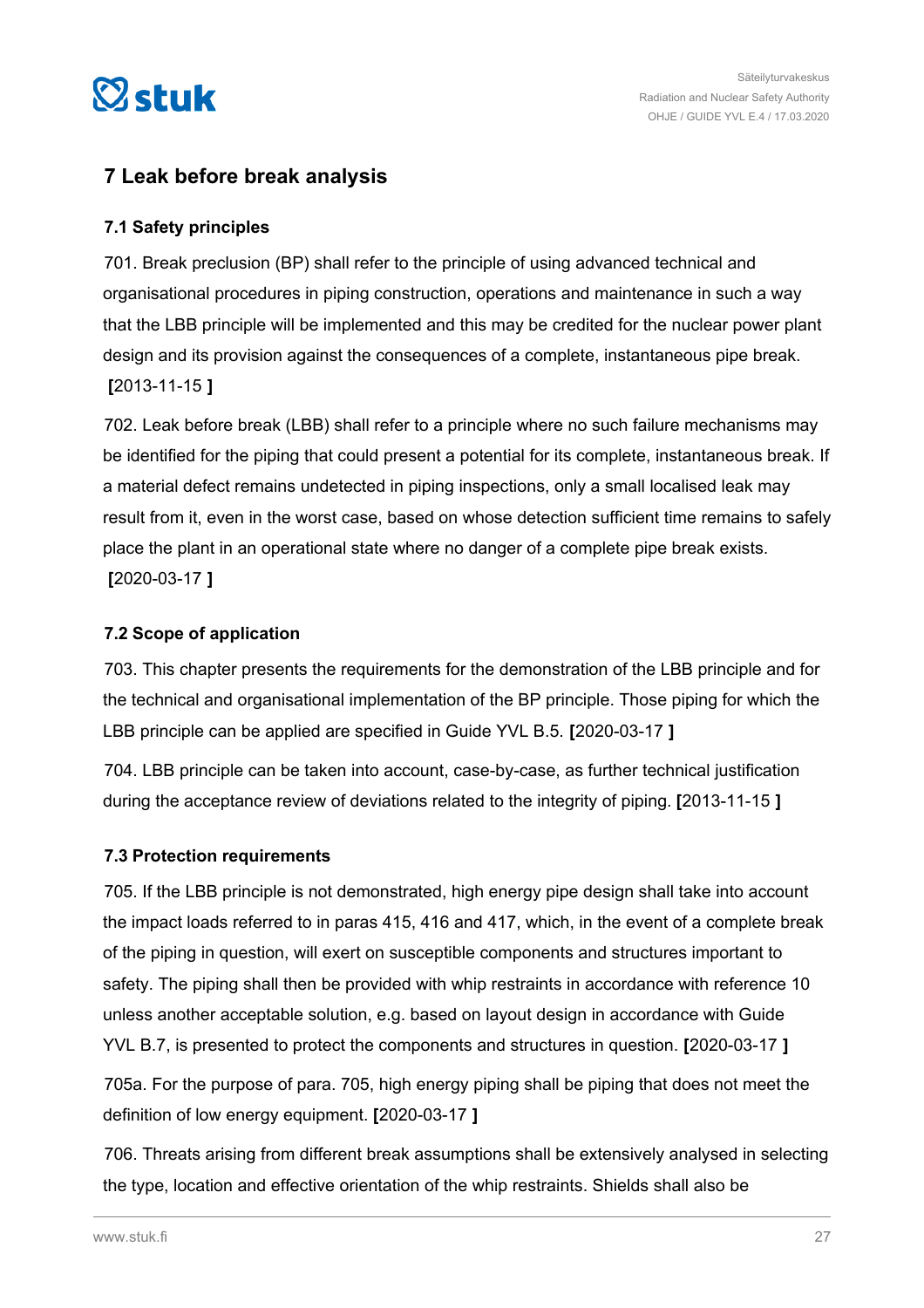<span id="page-27-0"></span>

constructed, where necessary, to protect against a jet impingement from a completely broken pipe. **[**2013-11-15 **]**

707. If the LBB principle has been demonstrated for piping, design need not be based on impact loads caused by a postulated complete break. Where necessary, shielding shall be implemented to protect against the maximum jet load that could impinge from postulated through-wall crack. **[**2020-03-17 **]**

708. Other pipe break implications to be considered in the design of the nuclear power plant's safety systems are addressed in Guides YVL B.1, YVL B.5 and YVL B.7. **[**2013-11-15 **]**

# **7.4 Documentation to be submitted**

709. A description of the BP principle implementation and the exclusion of mechanisms leading to complete break shall be included when submitting to STUK the design documentation of the plant project in question. LBB analyses are submitted as part of the strength analysis reports of the piping in question. **[**2013-11-15 **]**

# **7.5 Break preclusion implementation**

# **7.5.1 Technical implementation**

710. The technical implementation of the BP principle shall strive for a comprehensive structural design concept which is the best possible in terms of integrity and reliability, and fulfils the highest piping standard requirements by using the following measures [9], for example: a. analysis and monitoring programmes verifying the strength of dissimilar metal joints unless these joints are limited to small-diameter piping segments

b. reducing the number of welded joints to a minimum and positioning them far away from stress concentrations by using large forgings and integrated assemblies

c. tightening of wall thickness tolerances for welded joints in particular

d. increasing of the bend radii of curved pipe segments and providing elbows with straight ends to improve inspection and reduce stresses of the welded joints

e. selection of materials and manufacturing techniques to optimise toughness properties,

resistance to corrosion phenomena and inspectability by ultrasonic methods

f. reducing thermal loads to a minimum as well as avoiding nozzles susceptible to fatigue and providing them with thermal shields

g. optimised volumetric inspections during manufacturing **[**2013-11-15 **]**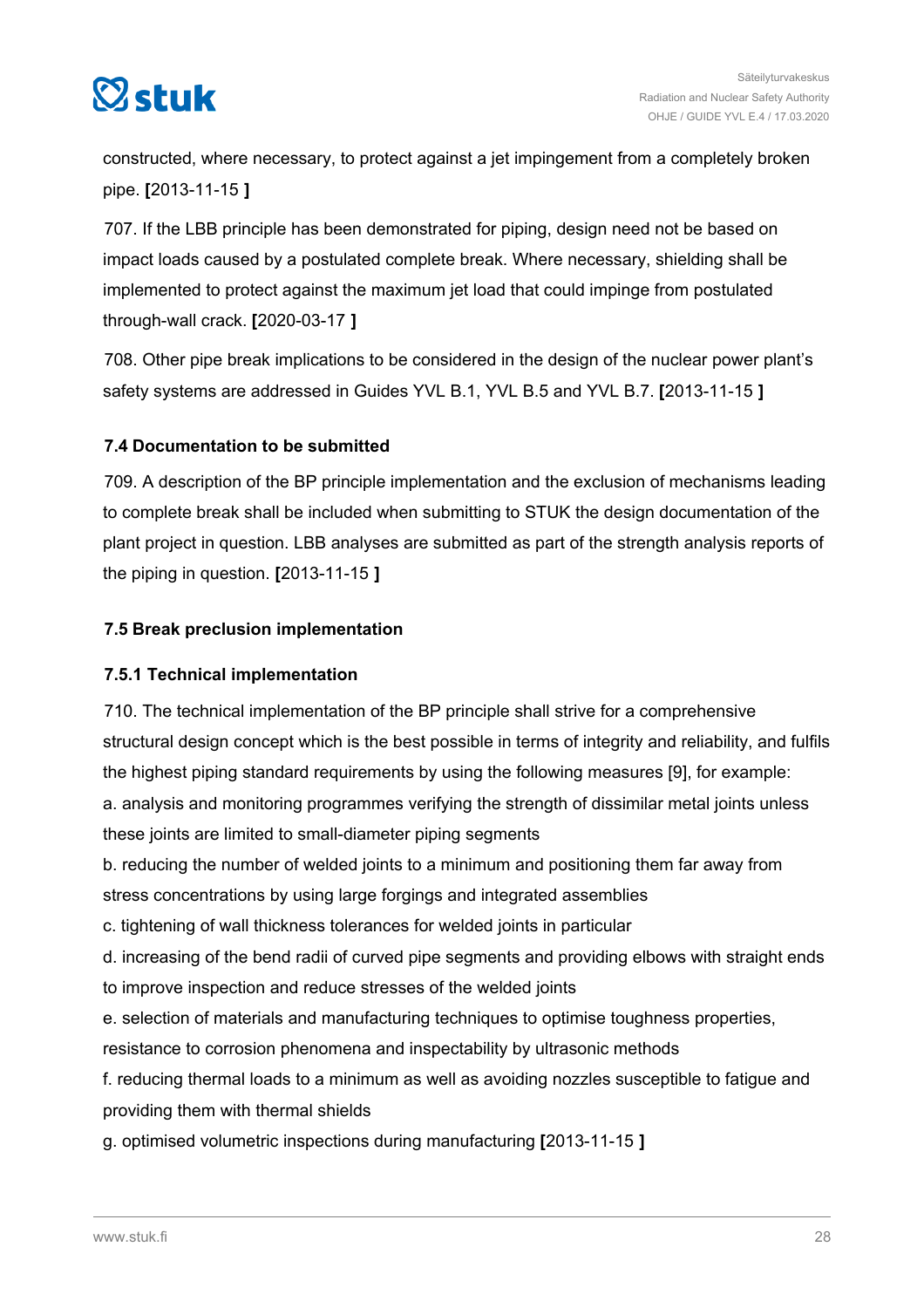<span id="page-28-0"></span>

711. For the protection requirements to be based on the LBB principle, technical implementation shall also include:

a. unidentified-leakage control [6], which is sufficiently sensitive, implements the diversity principle and is provided with on-line alarms

b. monitoring of static and dynamic behaviour as well as assumed thermal fatigue points by means of in-service measurements

c. check of the adequacy of toughness properties by crack growth resistance testing. **[**2020-03-17 **]**

# **7.5.2 Organisational implementation**

712. The licence applicant or licensee shall see to it that the personnel contributing to the design, construction and operation of a nuclear power plant based on the BP principle have adequate instructions and training for operations advancing the preclusion and early detection of the breaks of pressure equipment important to safety. **[**2013-11-15 **]**

# **7.6 Mechanisms of complete break**

713. The description on BP principle implementation shall provide detailed justification that, due to its technical and organisational implementation, no direct or indirect mechanisms causing a complete break can be identified for piping. The justification may build on reference 11 and shall encompass the following alternatives:

a. manufacturing faults and ageing mechanisms as a result of which a defect that reduces loadbearing capacity would develop on pipe wall covering an area so extensive that with its further growth the capability of the piping to bear service loads in compliance with chapter 4.3 could be quickly lost.

b. manufacturing faults and ageing mechanisms resulting in the degradation of the mechanical properties of a piping material to such an extent that service loads in compliance with chapter 4.3 or a significant service temperature drop would cause the threat of a fast break.

c. an impact load induced by an internal or external event, malfunction or human error, which exceeds the load-bearing capacity of a pipe wall degraded in a conceivable manner. **[**2020-03-17 **]**

714. A probabilistic evaluation of pipe failure frequency may be presented as further technical justification. **[**2013-11-15 **]**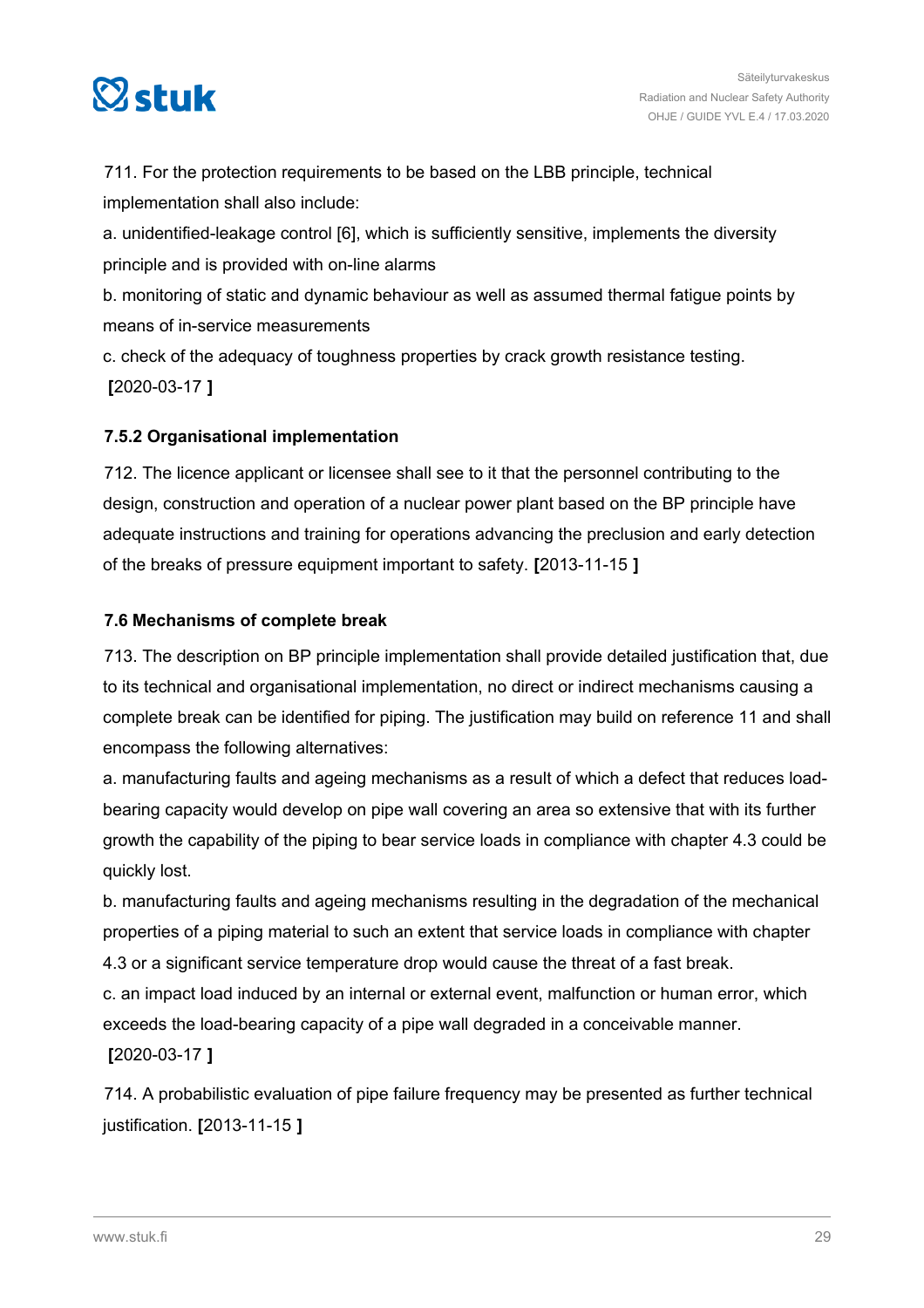<span id="page-29-0"></span>

# **7.7 Analysis methods**

# **7.7.1 Through-wall crack criticality and detection as leakage**

715. LBB analysis shall demonstrate by analysis of fracture and fluid mechanics the safety margins required in reference 11 as regards leak detection and critical defect size. **[**2020-03-17 **]**

716. LBB analysis shall be conducted assuming that through-wall cracks have developed in the piping. They must be in locations where the combination of stresses and the material properties given as input data is the least favourable. **[**2013-11-15 **]**

717. Determination of critical defect size shall be based on crack growth resistance values representing the materials and welding procedures used in manufacturing, which are determined by testing in accordance with an applicable standard [8] at a temperature corresponding to normal operation. The crack growth resistance values must be valid for the stable crack extension based on which critical defect size and the safety margin for it are determined. In using extrapolation, the method applied and its qualification data shall be presented. **[**2013-11-15 **]**

718. If crack growth resistance values are determined or the extrapolation method is experimentally validated for the plant project in question, STUK shall be given the possibility to oversee the tests. Material samples of the tests shall be available for the licensee's records. **[**2013-11-15 **]**

719. Critical defect size shall be determined for service conditions that according to the stress analysis conducted cause maximum local stress, taking into account specified fast pressure transients and the design basis earthquake. The possibility of a temperature reduction that decreases toughness values shall be analysed for ferritic materials. Furthermore, to be taken into account are the effects of possible ageing during service life. The toughness value 100 J, demonstrated for a welded joint at room temperature, could be the primary circuit design premise. **[**2013-11-15 **]**

720. For the determination of critical defect size and opening area for leakage, applicable methods shall be used, e.g. the elastoplastic methods presented in reference 12. The calculation method of the fracture mechanical parameter, which the method is based on, shall be presented, as well as the stress-strain curve applied and the mathematical fit to it. When weld metal has significantly higher strength values than base material, these shall be used to calculate the opening area. Critical defect size shall then be based on the strength values of the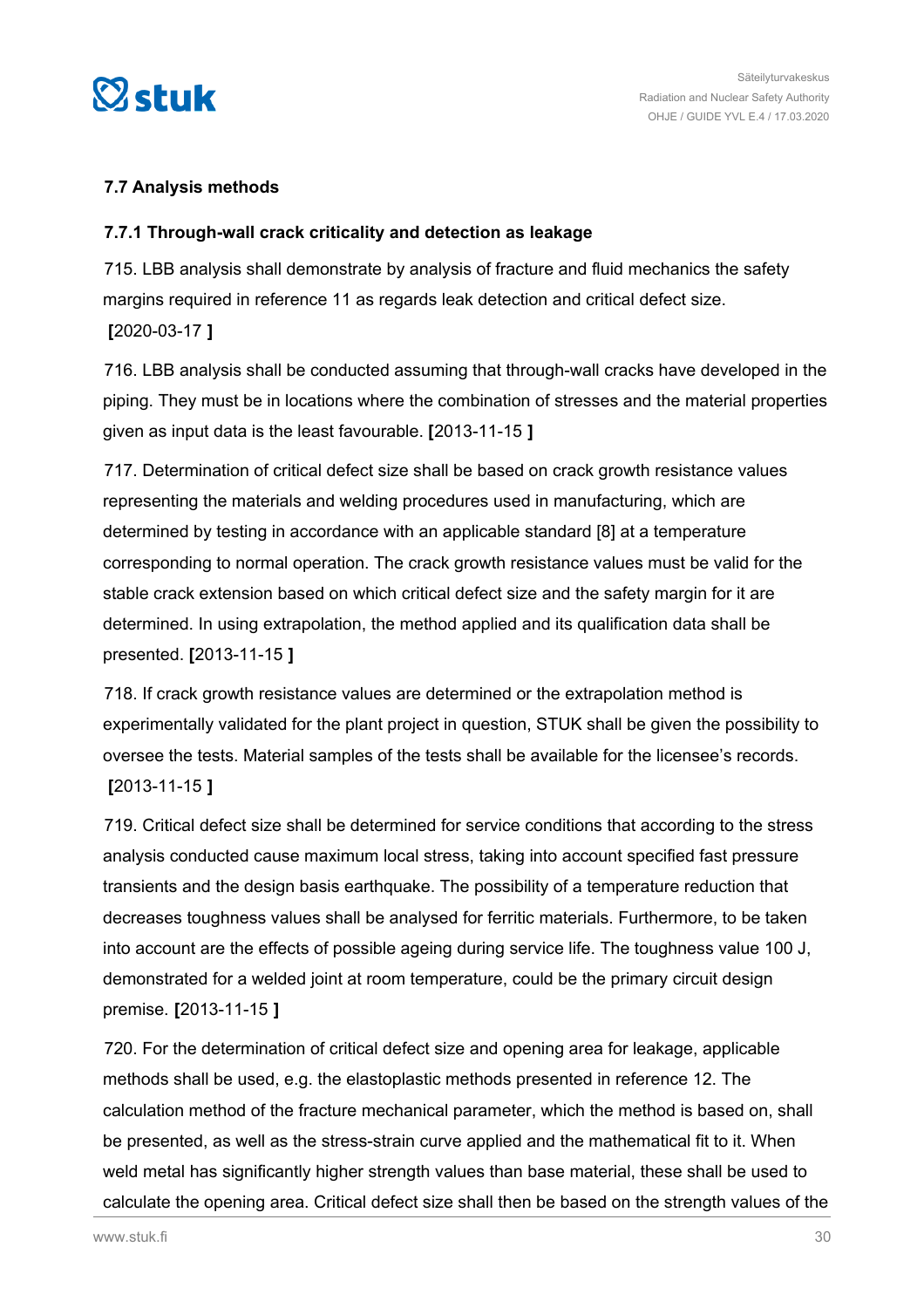<span id="page-30-0"></span>

base material. **[**2020-03-17 **]**

721. The leak detection sensitivity assumed in LBB analysis shall be evaluated according to a system which belongs to the leak detection implementation and produces an alarm for an unidentified leakage no later than within an hour. The system's capability of yielding the values used in analyses shall have been qualified by testing. If the values used remain below 3.8 l/min [6], qualification shall be conducted by tests which represent as-built plant conditions and which STUK has been given an opportunity to oversee. **[**2013-11-15 **]**

722. The method used for calculation of the leak rate shall have been qualified by applicable test results. The thermohydraulic modelling and the surface roughness values used for frictional leakage flow analysis shall be presented. **[**2013-11-15 **]**

# **7.7.2 Crack propagation initiated from inner surface**

723. LBB analysis shall demonstrate by fracture mechanics analyses based on fatigue crack growth that a crack postulated on the inner surface will not significantly grow under the fatigue loads specified for the entire service life of the piping. **[**2013-11-15 **]**

724. Cracks to be examined by fatigue crack growth analysis shall be postulated in piping sections most susceptible to fatigue. Factors affecting accessibility for inspection may be taken into account in making selections. **[**2013-11-15 **]**

725. The initial sizes of the fatigue cracks analysed shall be determined to be at least the size of the detection objective established for the non-destructive in-service inspections of the piping. Applicable experiences of defects undetected in inspections made during manufacturing can be taken into account. **[**2013-11-15 **]**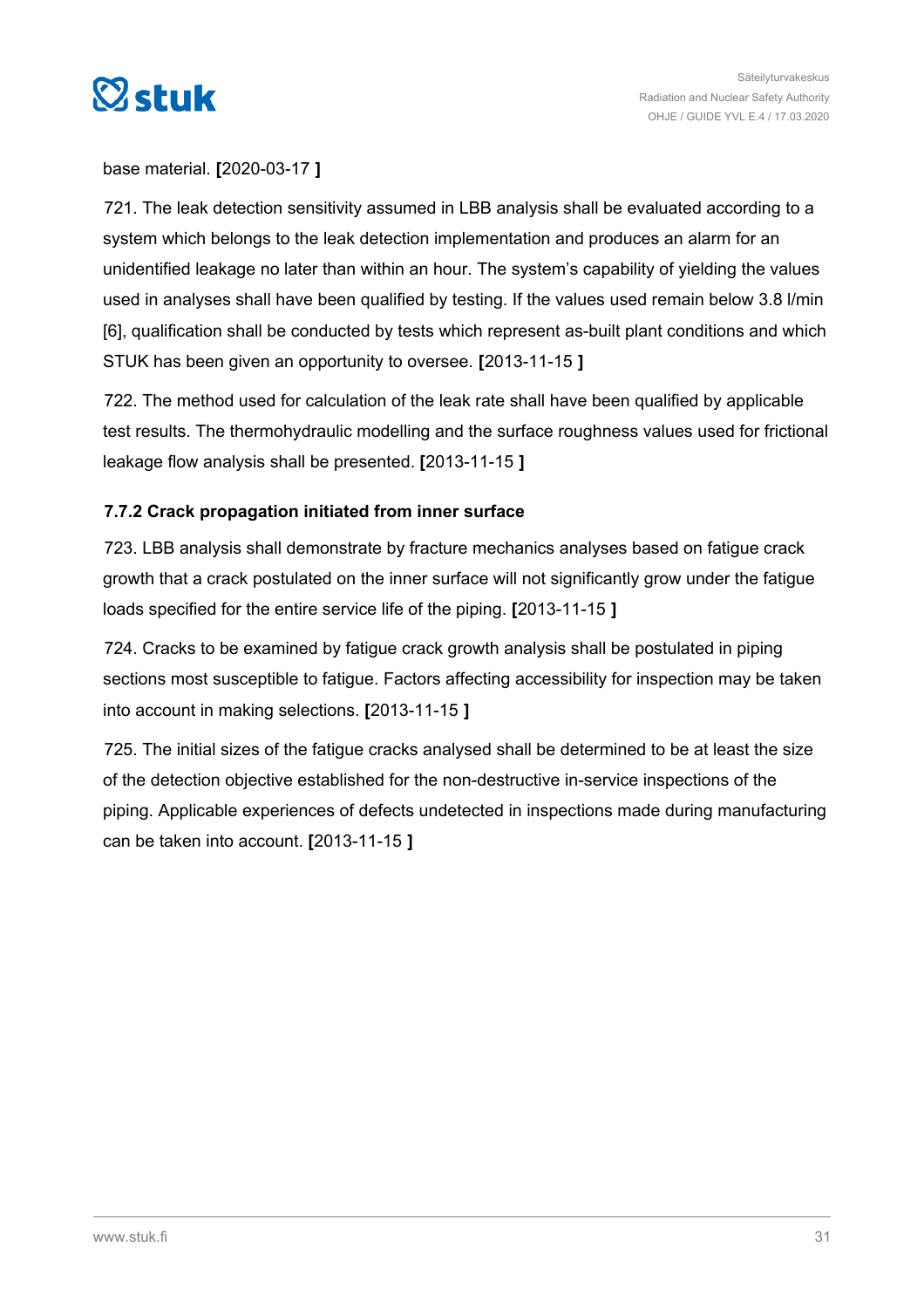<span id="page-31-0"></span>

# **8 Strength analysis quality management**

# **8.1 Strength analysis producing organisation**

801. The organisation conducting strength analyses shall have a management system documented and implemented for this purpose pursuant to Guide YVL A.3 and determining, among other things, the following:

a. personnel responsible for conducting, checking and approving the strength analysis, as well as the competence of this personnel

b. computer software used and their versions

c. procedures and responsibilities in purchasing, updating, developing and qualifying software

d. processes relating to input data, analysis performance, documentation and review

e. quality requirements for analyses of different categories of importance and technical difficulty. **[**2020-03-17 **]**

802. The strength analyses of Safety Class 1 and 2 pressure equipment shall be conducted by sufficiently tested analysis methods. Fundamentals and limitations of the methods selected shall be well known, and their qualification for the analysis in question shall be checked. When using computer methods, such as the finite element method, the personnel conducting the calculations shall be well experienced in using the calculation software and its features. Reference calculations shall be conducted to verify the correctness of the analysis, and the checks performed by the program shall be reviewed. **[**2020-03-17 **]**

803. Removed. **[**2020-03-17 **]**

# **8.2 Evaluation and oversight of strength analysis suppliers**

804. The licence applicant or licensee shall see to it that external suppliers of pressure equipment strength analyses have been evaluated before purchasing an analysis. **[**2013-11-15 **]**

805. The licence applicant or licensee shall evaluate the suppliers of strength analyses of Safety Class 1 and 2 pressure equipment by auditing their management systems. **[**2020-03-17 **]**

806. The licence applicant or licensee shall, by their own evaluation and supervision, ensure that suppliers of Safety Class 1 and 2 pressure equipment who subcontract strength analyses have in place an auditing procedure for subcontractor evaluation, as required by the management system, and that the procedure is observed. **[**2020-03-17 **]**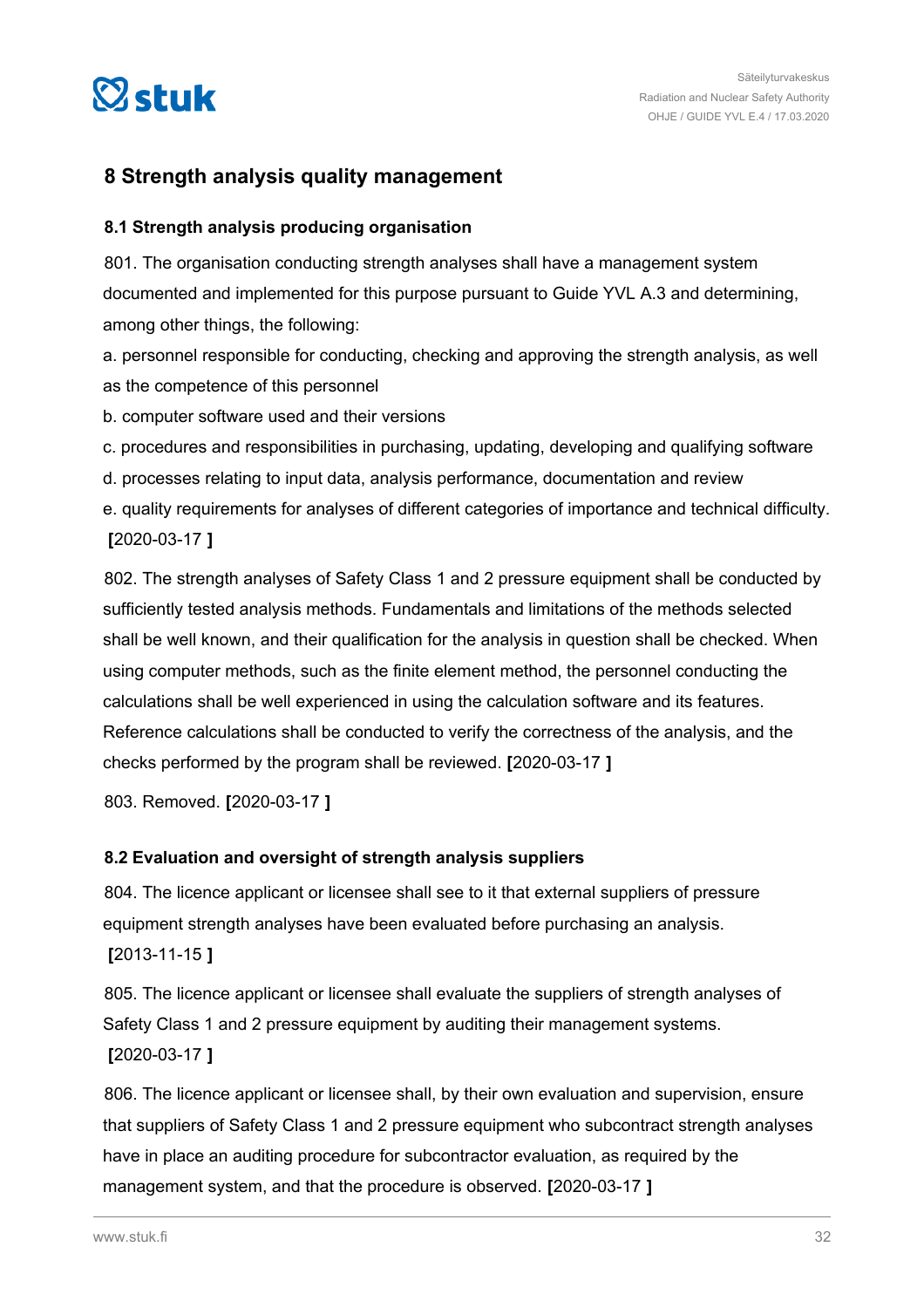<span id="page-32-0"></span>

807. Evaluation of the suppliers of strength analyses for Safety Class 3 pressure equipment can be based on a certified or otherwise independently evaluated management system. **[**2020-03-17 **]**

808. The licence applicant or licensee shall maintain a list of the suppliers of strength analyses and strength analysis software approved during the evaluations. The maintenance of the prerequisites for approvability shall be followed. **[**2013-11-15 **]**

# **8.3 Procurement of strength analyses**

809. The licence applicant's or licensee's management system shall include a guideline procedure defining the quality requirements to be complied with in purchasing strength analyses from approved suppliers. **[**2020-03-17 **]**

810. The licence applicant or licensee shall, in connection with their strength analysis purchases, provide the supplier with the necessary input data on the pressure equipment to be analysed, as well as their design bases and the related safety regulations. **[**2013-11-15 **]**

811. The licence applicant or licensee shall ensure that component suppliers have in place a corresponding procedure covering their subcontracted strength analyses and that the supplier receives the necessary input data in connection with the subcontract in question. **[**2013-11-15 **]**

812. The organisation that purchased the strength analysis shall verify that the delivery corresponds to the safety and quality requirements of the purchase, as well as its input data, and that the results fulfil the criteria set for them. The correctness of the results shall be technically assessed and potential deviations or unexpected results shall be analysed. **[**2013-11-15 **]**

# **8.4 Strength analysis review**

813. The licence applicant or licensee shall independently review the strength analyses to be submitted for regulatory consideration. A summary of the review and the justification for acceptability shall accompany the submission. An independently conducted reference analysis to verify correctness and acceptability shall be acquired, where necessary. **[**2013-11-15 **]**

814. Removed. **[**2020-03-17 **]**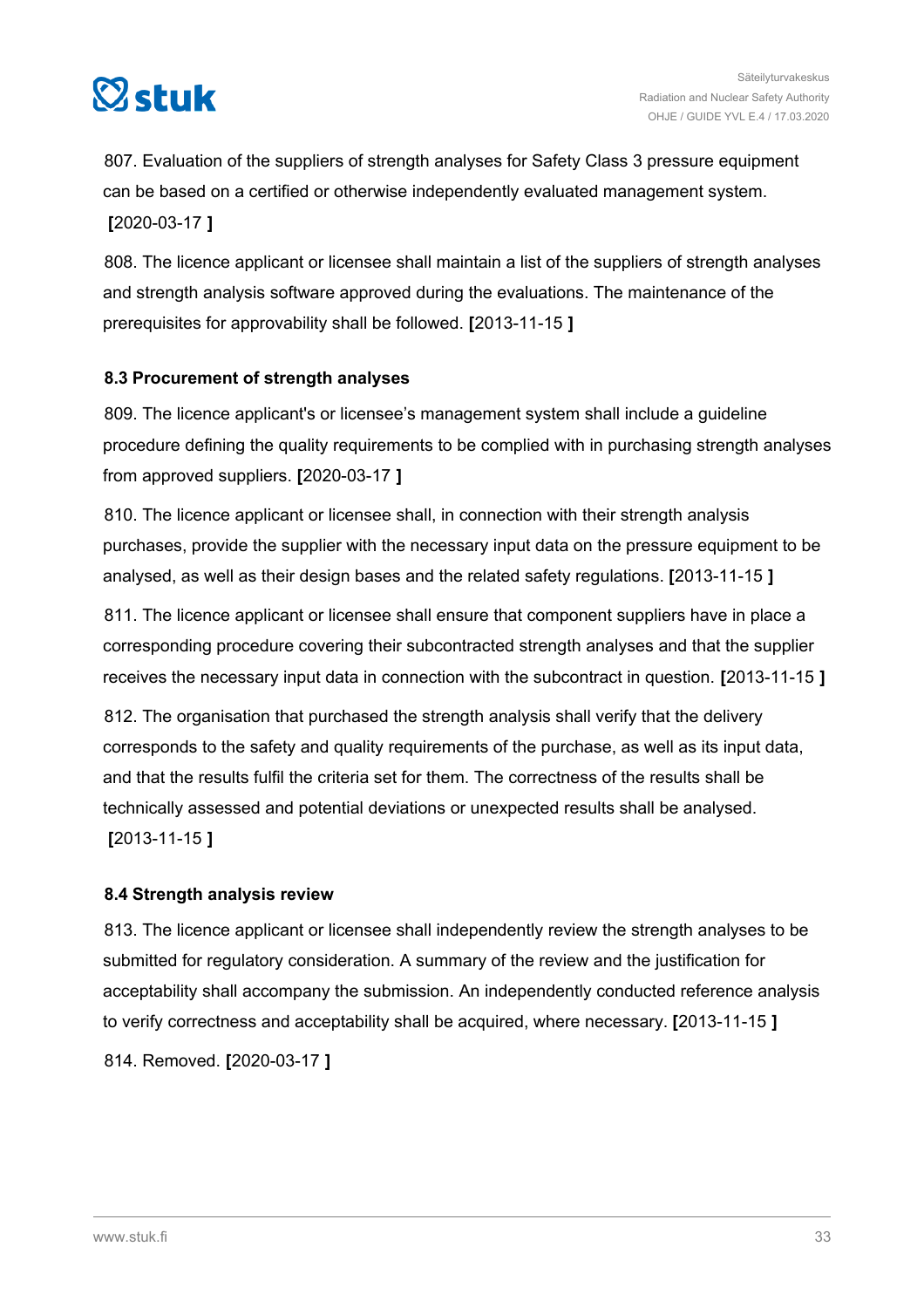<span id="page-33-0"></span>

# **8.5 Quality management of loading analyses and load monitoring**

815. Where applicable, the loading analyses shall comply with the requirements set out in chapters 8.1–8.4. **[**2020-03-17 **]**

816. In the monitoring of load and ageing effects, the quality management procedures determined for ageing management in nuclear power plants shall be followed. The personnel evaluating the results shall have good expert knowledge and experience in the fatigue analyses accepted for the nuclear power plant in question as well as its behaviour during different operational and transient conditions. **[**2013-11-15 **]**

# **8.6 Quality management of strength analyses in plant projects**

817. The prerequisites for operation of the most important suppliers of strength analyses for Safety Class 1 to 3 pressure equipment shall be systematically analysed at the start of a plant delivery or an extensive modification. The licence applicant or licensee shall ensure that the suppliers – the organisations performing strength analyses for the plant supplier in particular – are familiar with the project as well as the safety and quality policy, quality plan and the safety regulations to be observed. **[**2013-11-15 **]**

818. After the plant delivery or an extensive modification has progressed to the component design phase, the licence applicant or licensee shall supervise the progress of the deliveries of strength analyses of Safety Class 1 to 3 pressure equipment, compliance with the management systems and safety regulations, as well as the acceptability of preliminary results and conformance to the requirement level of the present Guide through regular communication and follow-up meetings. Significant deviations and non-conformances shall be reported to STUK. **[**2020-03-17 **]**

819. In supervising strength analyses pertaining to a plant delivery or an extensive modification, the licence applicant or licensee shall pay attention in particular to guidance provided for essential analysis processes, qualification of demanding methods as well as to ensuring that a. design aims at technical solutions reducing pressure equipment stress factors, e.g. thermal fatigue or radiation embrittlement of the reactor pressure vessel, and that requirements pertaining to the BP principle are implemented

b. participating organisations comply with consistent design and reporting practices and standards

c. data transfers between different organisations and between computer programs and systems function reliably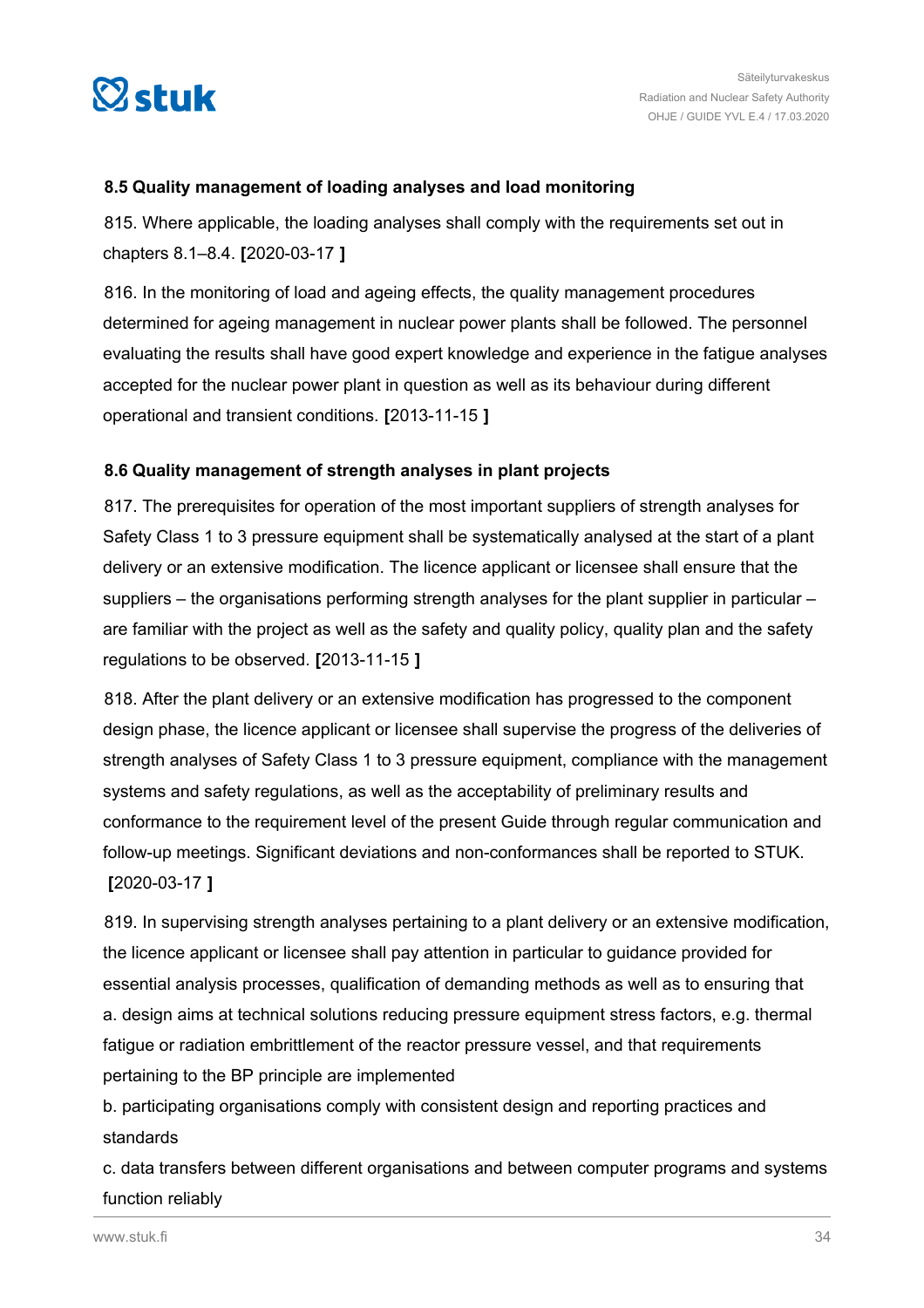<span id="page-34-0"></span>

d. an adequate administrative procedure is in place to ensure that the design data is correct, up-to-date and frozen

e. an efficient procedure is in place to cover the interfaces between components and responsible organisations, concerning e.g. loading specification and adjustment at pressure equipment connecting nozzles

f. efficient procedures are in place for manufacturing and installation non-conformances as well as for the management of changed data on mass, supports, etc. **[**2013-11-15 **]**

820. The licence applicant or licensee shall ensure that a systematic procedure is in place to manage the delivery schedule of all the strength analyses required in a plant delivery or an extensive modification. A component-specific itemised plan for the delivery of strength analyses and regulatory approvals shall be in place when applying for a construction licence; when applying for an operating licence, a summary of the implementation of that plan shall be submitted to STUK. **[**2013-11-15 **]**

# **8.7 Strength analysis register**

821. The licensee shall keep a record during the nuclear power plant's service life of the strength and loading analyses approved by the regulatory authority. By means of the record it shall be possible to reliably determine pressure equipment related strength data for in-service inspection programmes, load and radiation embrittlement monitoring programmes as well as for potential modifications. **[**2013-11-15 **]**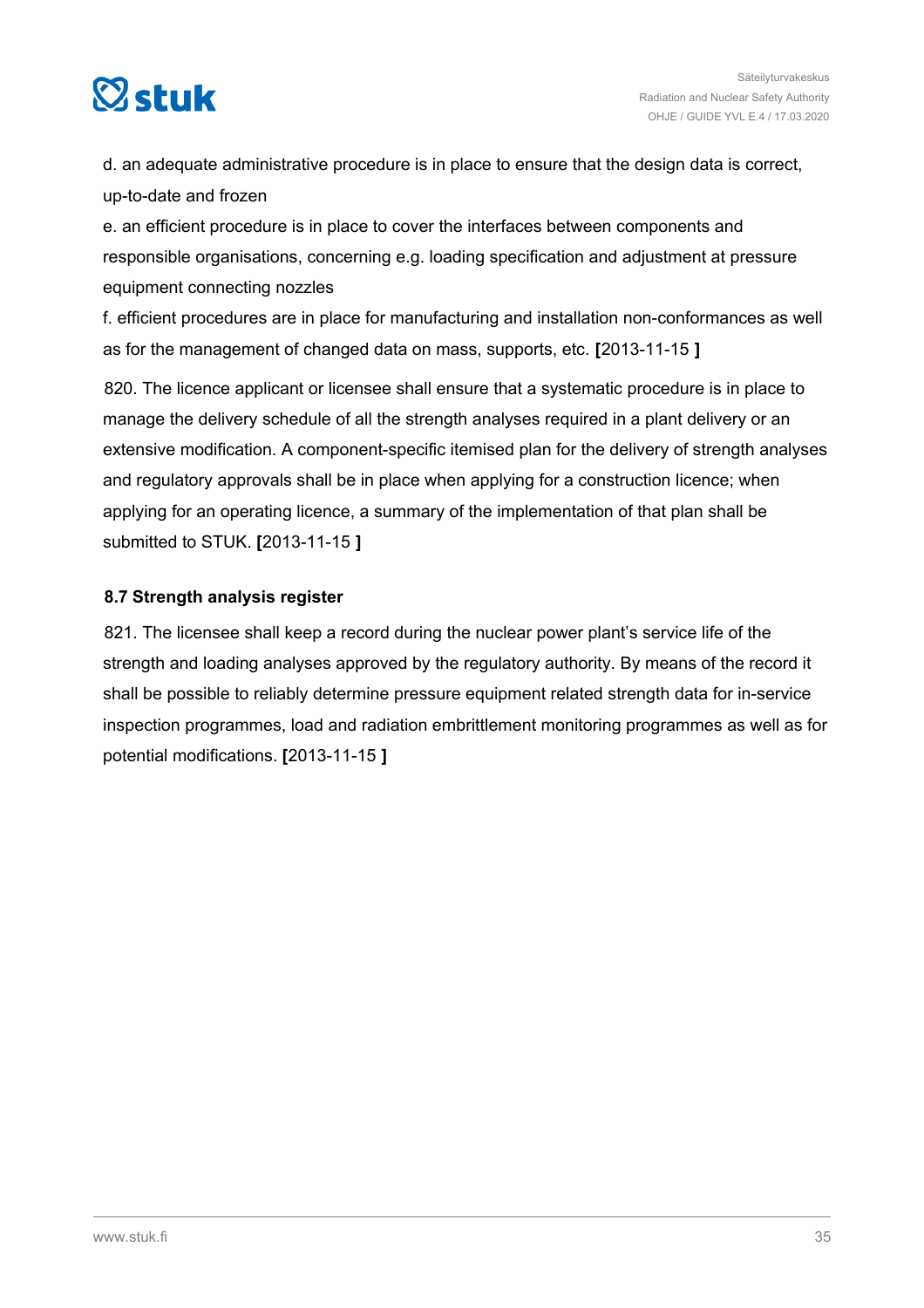<span id="page-35-0"></span>

# **9 Regulatory oversight**

# **9.1 Oversight by the Radiation and Nuclear Safety Authority**

901. In connection with the review of licence applications and construction plans, STUK reviews loading analyses that comply with the present Guide as well as strength analyses of pressure equipment and pumps belonging to the scopes of application covered in paras 501, 503, 601, 616 and 703. **[**2013-11-15 **]**

902. STUK oversees experimental analyses and testing relating to the demonstration of correctness of strength and loading analyses of pressure equipment, covered by its inspection responsibility, and also oversees potential experimental stress analyses. **[**2013-11-15 **]**

903. STUK oversees the monitoring of fatigue loads and vibrations by inspection visits during pre-operational testing and operation, and also by reviewing annual reports. **[**2013-11-15 **]**

904. STUK approves plans for the standards to be followed in strength analyses conducted in accordance with the present Guide and, where necessary, specifies by its decisions the method of application of the standards. **[**2013-11-15 **]**

905. STUK assesses the quality of loading and strength analyses of pressure equipment covered by its oversight responsibility by conducting its own inspections and by having reference analyses made. **[**2013-11-15 **]**

906. STUK reviews the licence applicant's or licensee's management systems relating to loading and strength analyses as well as strength verification. **[**2013-11-15 **]**

907. In connection with plant deliveries and extensive modifications, STUK oversees the management system audits of the suppliers of loading and strength analyses of pressure equipment, covered by its oversight responsibility, and of subcontractor suppliers contributing to the above analyses, and also oversees the progress monitoring and project management of the most important strength analyses. **[**2020-03-17 **]**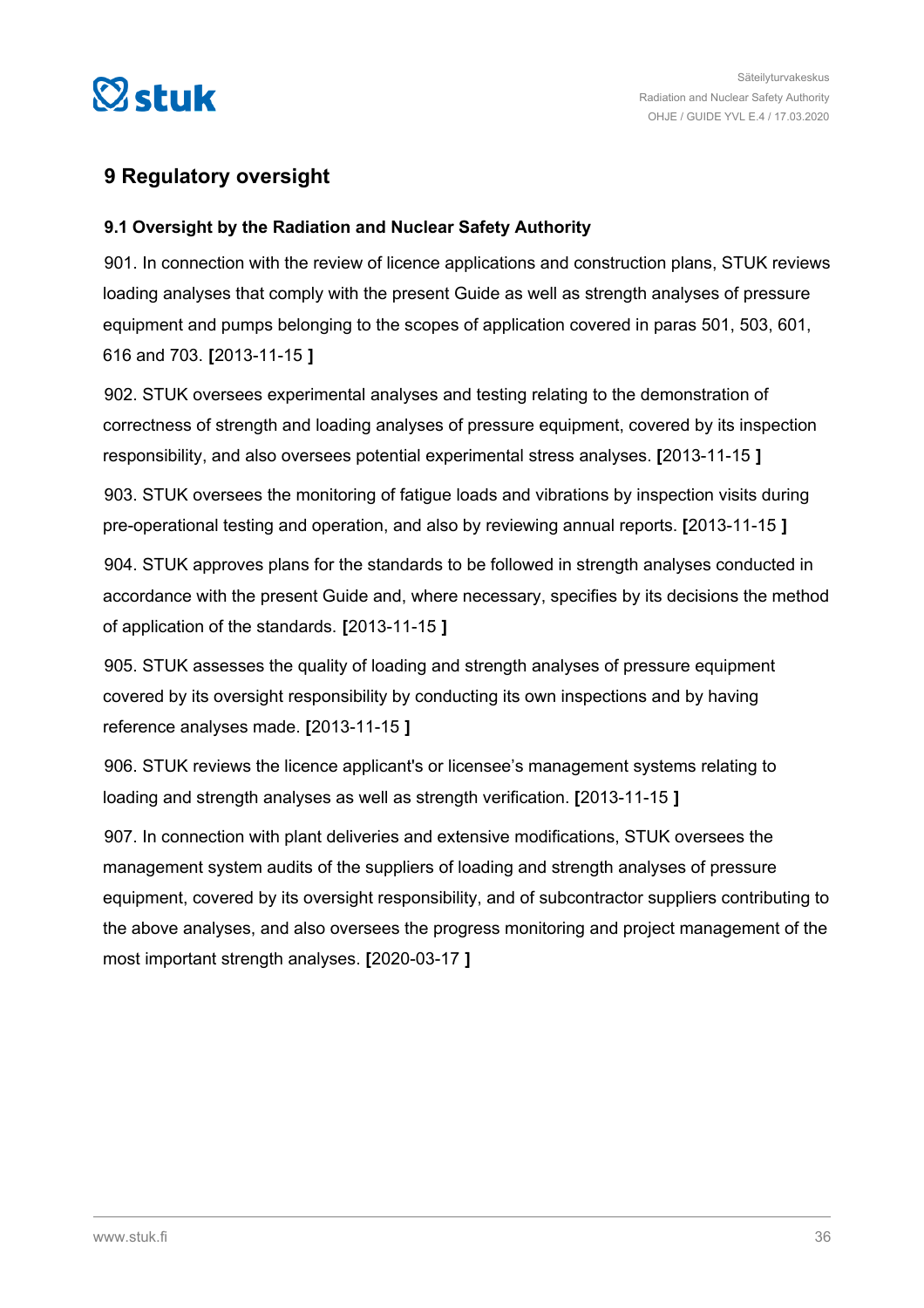<span id="page-36-0"></span>

# **9.2 Oversight by an authorised inspection body**

908. An authorised inspection body reviews the stress analyses of nuclear pressure equipment and pumps referred to in para. 502 in connection with the review of their construction plans. **[**2013-11-15 **]**

909. An authorised inspection body assesses the quality of the stress analyses of nuclear pressure equipment and pumps referred to in para. 502 and assesses the need of stress analysis for items referred to in para. 503 by conducting its own inspections. **[**2013-11-15 **]**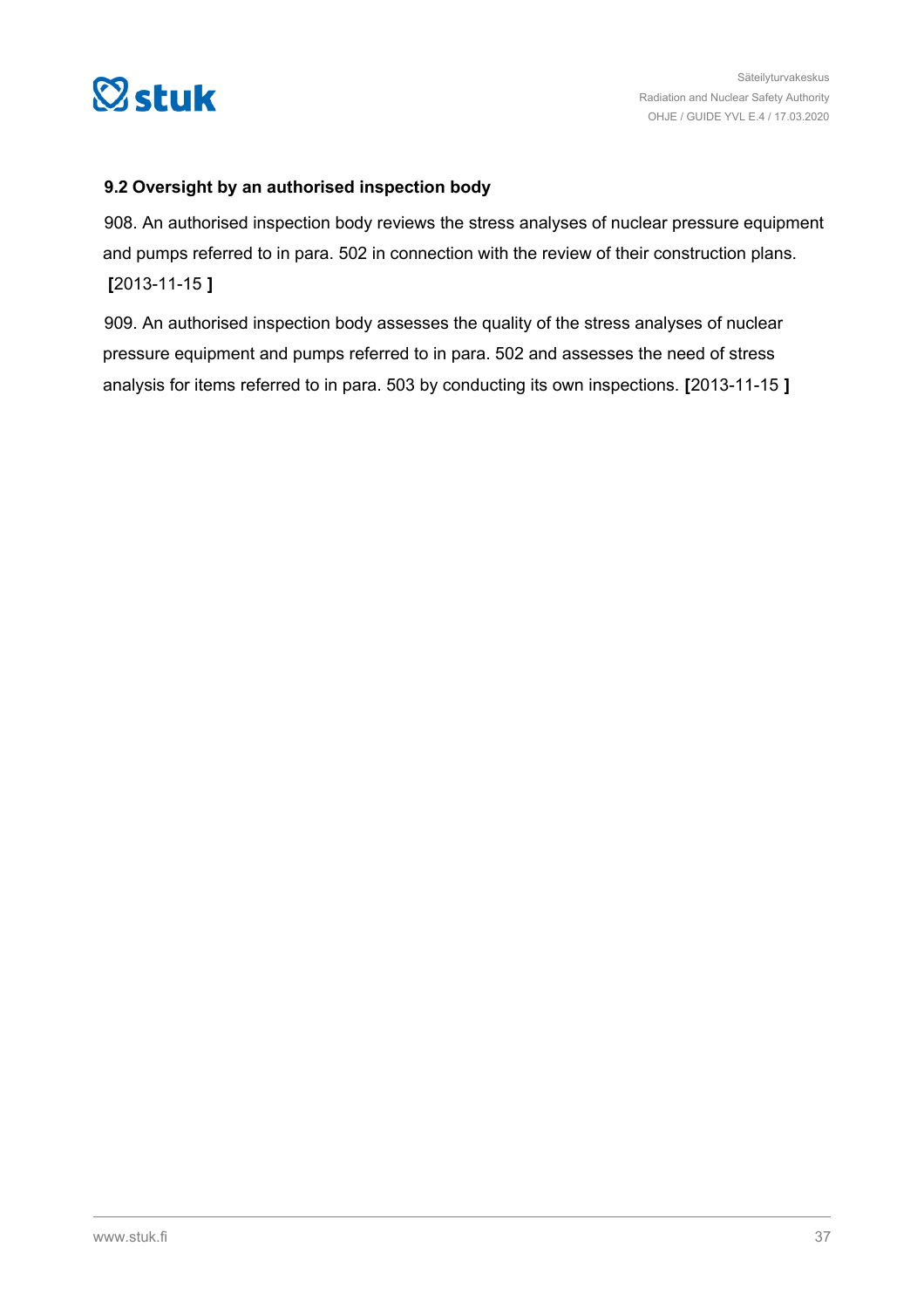<span id="page-37-0"></span>

# **10 References**

1. ASME Boiler and Pressure Vessel Code, Section II, Materials, Part D - Properties, the American Society of Mechanical Engineers. **[**2020-03-17 **]**

2. ASME Boiler and Pressure Vessel Code, Section III, Rules for Construction of Nuclear Facility Components, Division 1, the American Society of Mechanical Engineers. **[**2020-03-17 **]**

3. ASME Boiler and Pressure Vessel Code, Section XI, Rules for Inservice Inspection of Nuclear Power Plant Components, the American Society of Mechanical Engineers. **[**2020-03-17 **]**

4. Comprehensive Vibration Assessment Program for Reactor Internals During Preoperational and Initial Startup Testing, Regulatory Guide 1.20, U.S. NRC. **[**2020-03-17 **]**

5. Guidelines for Evaluating Fatigue Analyses Incorporating the Life Reduction of Metal Components Due to the Effects of the Light-Water Reactor Environment for New Reactors, Regulatory Guide 1.207, U.S. NRC, Rev.1, June 2018. **[**2020-03-17 **]**

6. Guidance on monitoring and responding to reactor coolant system leakage, Regulatory Guide 1.45, U.S. NRC, Rev.1, May 2008. **[**2013-11-15 **]**

7. Standard Test Method for Determination of Reference Temperature, To, for Ferritic Steels in the Transition Range, ASTM E 1921. **[**2020-03-17 **]**

8. Standard Test Method for Measurement of Fracture Toughness, ASTM E 1820. **[**2020-03-17 **]**

9. RSK-Leitlinien für Druckwasserreaktoren mit Anhänge zu Kapitel 4.2, 1. Auflistung der Systeme und Komponenten und 2. Rahmenspezifikation Basissicherheit, GRS, Ausg. 3, 14. Okt. 1981. **[**2013-11-15 **]**

10. Determination of Rupture Locations and Dynamic Effects Associated with the Postulated Rupture of Piping, Standard Review Plan 3.6.2, U.S. NRC, Rev.2, March 2007. **[**2013-11-15 **]**

11. Leak-Before-Break Evaluation Procedures, Standard Review Plan 3.6.3, U.S. NRC, Rev.1, March 2007. **[**2013-11-15 **]**

12. Leak-Before-Break Evaluation Procedures for Piping Components, K. Ikonen et al., STUK-YTO-TR 83, Helsinki, 1995. **[**2013-11-15 **]**

13. Removed. **[**2020-03-17 **]**

14. WENRA Reactor Safety Reference Levels PS/7.1.2010. **[**2013-11-15 **]**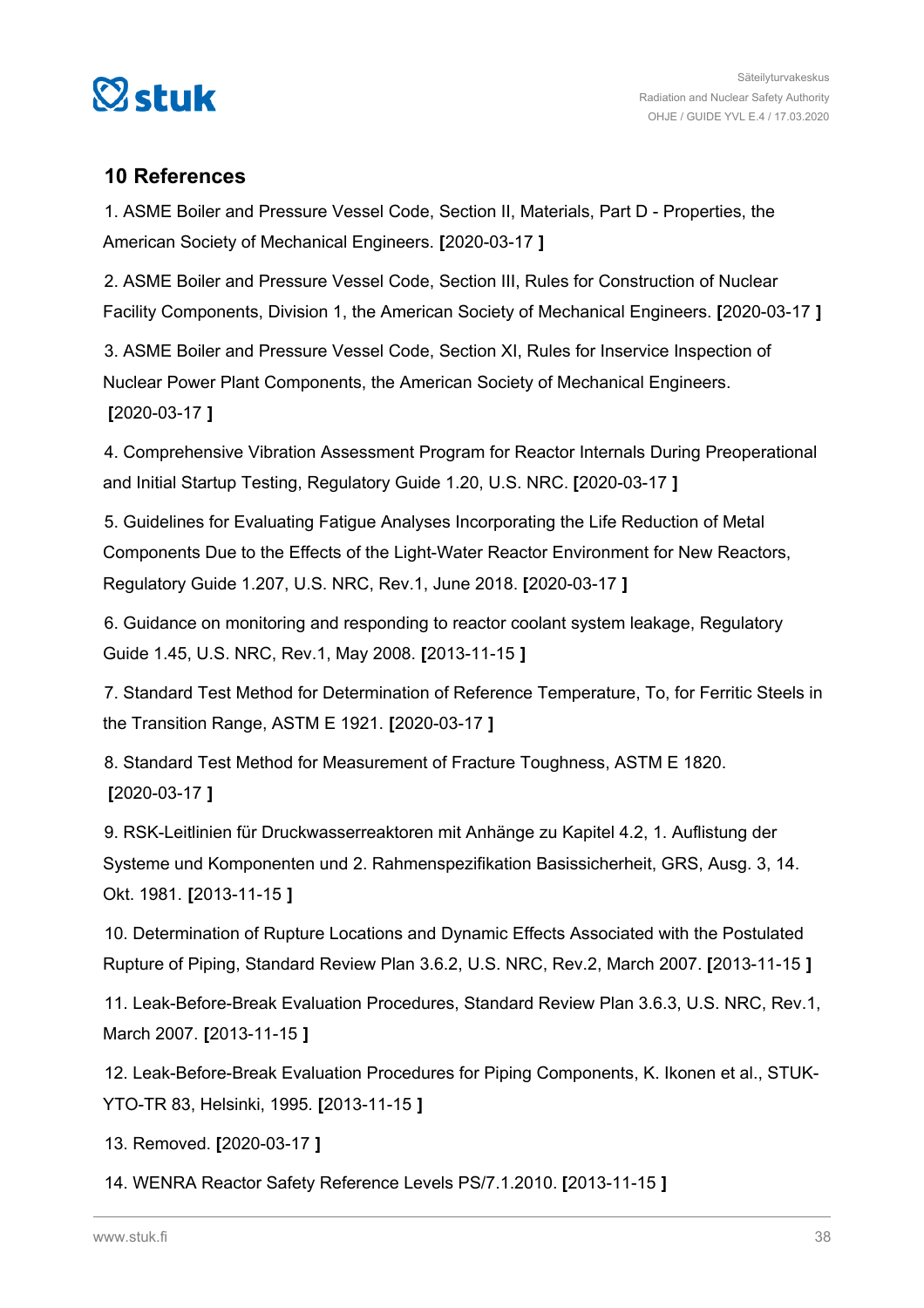

15. IAEA Specific Safety Requirements No. SSR-2/1, Safety of Nuclear Power Plants: Design. **[**2013-11-15 **]**

16. Nuclear Energy Act (990/1987). **[**2013-11-15 **]**

17. Radiation and Nuclear Safety Authority Regulation on the Safety of a Nuclear Power Plant (STUK Y/1/2018). **[**2020-03-17 **]**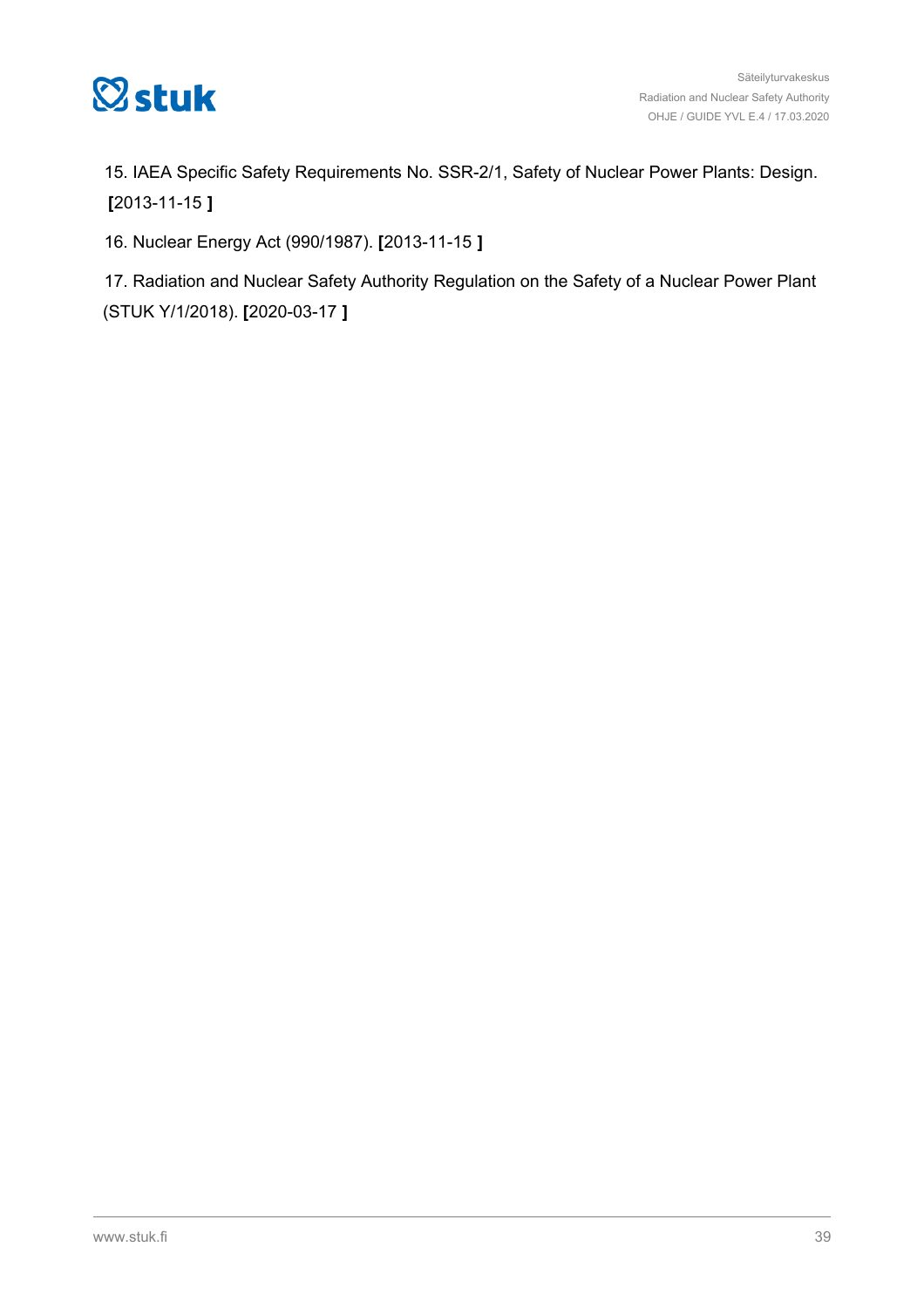

# **Definitions**

# **Authorised inspection body (AIO)**

Authorised inspection body shall refer to an independent inspection organisation approved by the Radiation and Nuclear Safety Authority under Section 60 a of the Nuclear Energy Act to carry out inspections of the pressure equipment, steel and concrete structures and mechanical components of nuclear facilities in the capacity of an agency performing public administrative duties. (Nuclear Energy Decree 161/1988, in Finnish). Authorised inspection body and authorised inspection organisation have same meaning in YVL Guides.

# **Dynamic analysis**

Dynamic analysis shall refer to determining the time-dependent behaviour (vibrations) and stresses of a component or structure under an impact-type, seismic or cyclic loading. In particular, the analysis focuses on the resonance risk induced by the excitation of natural oscillations and the strengthening of stress in proportion to the stresses caused by an equivalent static load.

## **Finite element method**

Finite element method (FEM) shall refer to a mathematical modelling method of physical phenomena in structures and other continua, in which the domain to be analysed and the distribution of the variables governing the phenomena are described numerically, by using a mesh of finite elements.

## **Brittle fracture**

Brittle fracture shall refer to a rapid crack growth in a metal structure under tensile stress and with no substantial permanent deformation which, using the energy released, may proceed inside the structure and develop into a complete break.

## **Stress analysis**

Stress analysis shall refer to a strength analysis based on the modelling of the actual structure and loads of pressure equipment, which is used to eliminate the risk of failure caused by the loss of the load-bearing capacity, excessive deformation and fatigue, when the acceptance limits that have been set for the calculated stresses governing these mechanisms, as stipulated in the applicable standard, are met.

# **Conservative analysis method**

Conservative analysis method shall refer to a manner of preparing a safety analysis that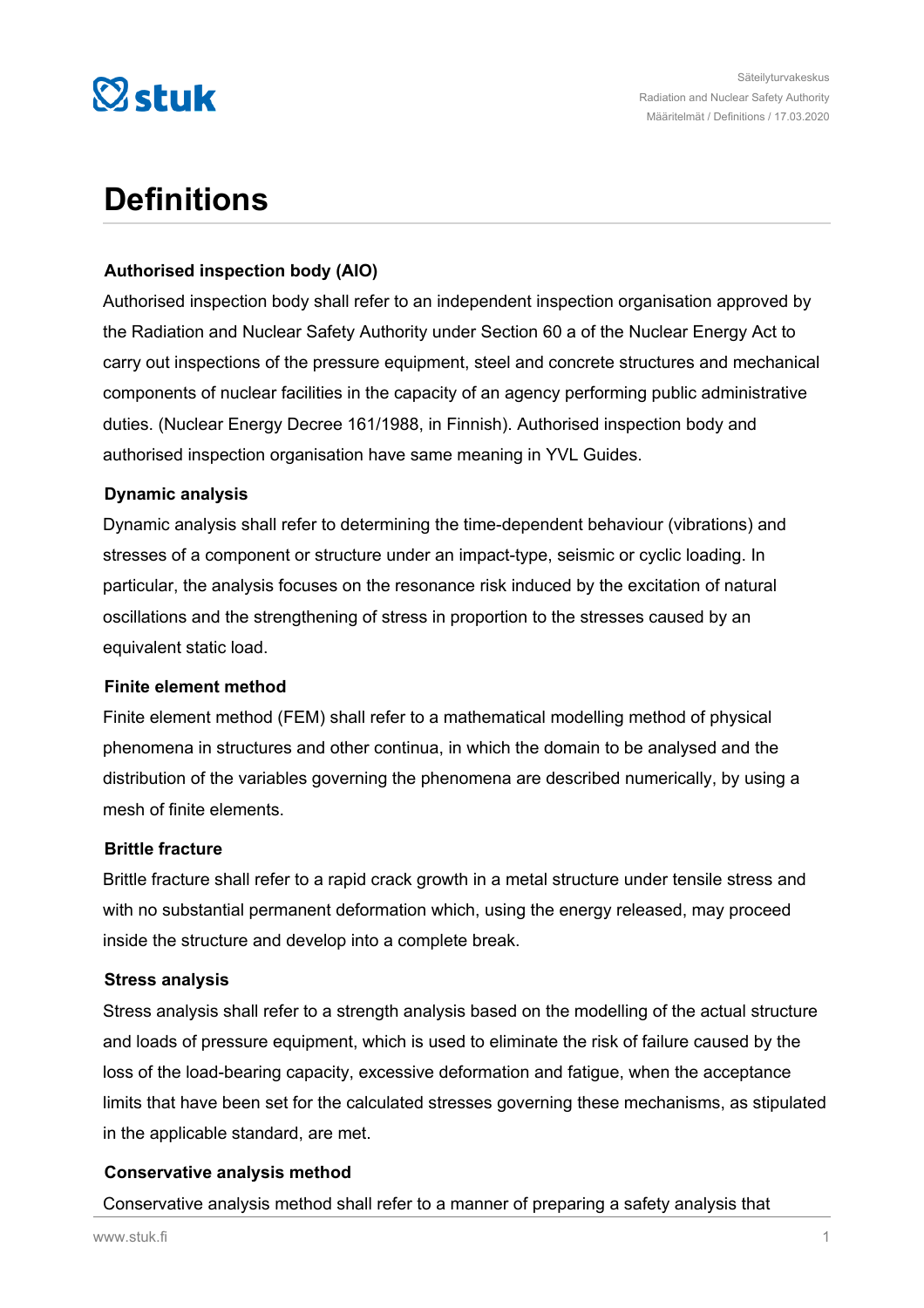

considers the uncertainties related to the calculation models and initial assumptions so that, with a high level of certainty, the consequences of the event analysed would be milder than the analysis results.

# **Critical defect size**

Critical defect size shall refer to a size of an assumed crack-like defect in pressure equipment which, if exceeded, would, according to the applicable fracture mechanical criterion, cause a risk of fast fracture in a load scenario where the combination of the stress states and material properties is the least favourable.

# **Load grouping**

Load grouping shall refer to applying the acceptance limits presented in the standard applied to stress analysis, graded by the severity of the load and the safety factors required, to the specified service loads so that the frequency of occurrence of the load, the post-load opportunities for inspection and repair, and the integrity and operability requirements set for the pressure equipment in the scenario in question are taken into consideration.

# **Loading analysis**

Loading analysis shall refer to the computational analysis, covering the entire life cycle, of the mechanical and thermal loads (service loads) to which a component is subjected in the operational conditions and accidents used as the facility's design bases over the course of its entire life cycle, when the procedures, specifications and analyses concerning operation, required functions and sequences of events are taken into account.

## **Quality management**

Quality management shall refer to management with regard to quality. Quality management may include drafting of a quality policy and setting of quality targets as well as establishing processes to achieve said quality targets through quality planning, quality assurance, quality control and improved quality. (SFS-EN ISO 9000)

## **Strength analysis report**

Strength analysis report shall refer to a set of documents consisting of the pressure equipment strength analysis documentation submitted for regulatory review by authorities in connection with the construction plan.

## **Break preclusion (BP)**

Break preclusion (BP) shall refer to the principle of using advanced technical and organisational procedures in piping construction, operations and maintenance in such a way that the LBB principle will be implemented and this may be credited for the nuclear power plant design and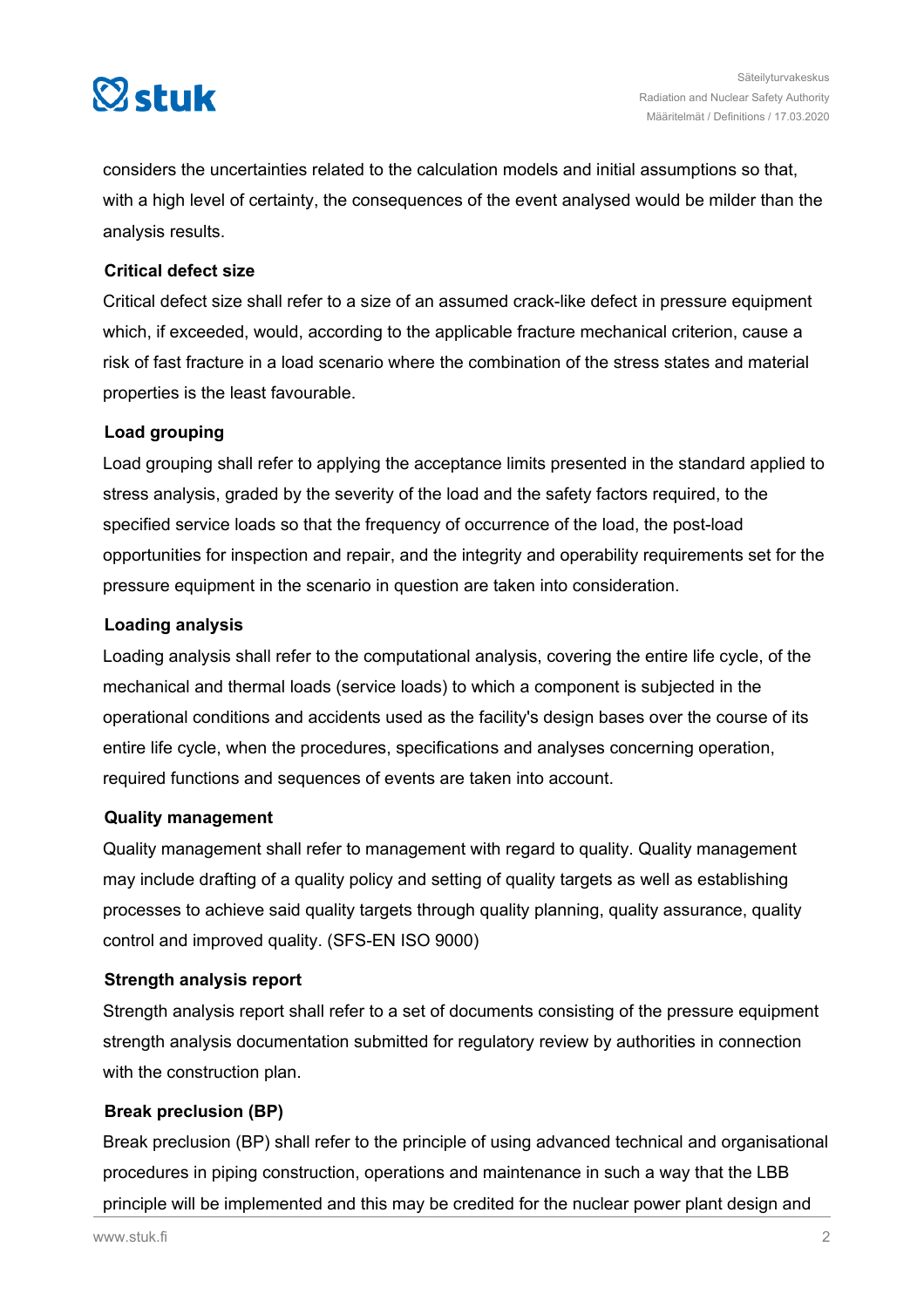

its provision against the consequences of a complete, instantaneous pipe break.

# **Whip restraint**

Whip restraint shall refer to a steel structure constructed to provide protection against breaks in high-energy pipes by preventing impacts caused by the break on components and structures important to safety, and by limiting the hydrodynamic load caused on the internal structures of the same system by a sudden leakage flow.

# **Pressure equipment**

Pressure equipment shall refer to a vessel, piping and other technical assembly, in which overpressure exists, or in which it may develop, as well as the technical assemblies designed to protect pressure equipment, including elements attached to pressure retaining parts such as flanges, nozzles, couplings, supports, lifting lugs etc.

# **Pressure equipment construction plan**

The documentation to be submitted for regulatory consideration before the commencement of the manufacture of pressure equipment. It documents the structure of the pressure equipment, including calculations, manufacturing plans, inspection and testing plans, the suitability of other related components, and a summary of licensee's justification for acceptability.

## **Best estimate method**

Best estimate method shall refer to a method of preparing a safety analysis where the physical modelling of any phenomenon studied is as realistic as possible, and the initial assumptions for the analysis are realistically selected.

## **Primary stress**

Primary stress shall refer to stress generated in a pressure equipment structure that keeps the structure in balance in relation to the external mechanical loads exerted on it.

## **Secondary stress**

Secondary stress shall refer to stress generated in a pressure equipment structure as a result of the limiting of deformation, or to stress controlling the compatibility without incremental distortion (shakedown) of components whose temperatures and rigidity differ.

## **Design load**

Design loads, to be determined in accordance with the applicable standard, comprise design pressure, design temperature and other mechanical design loads which in combination with design pressure produce the highest primary stresses in normal operating conditions.

# **Radiation embrittlement**